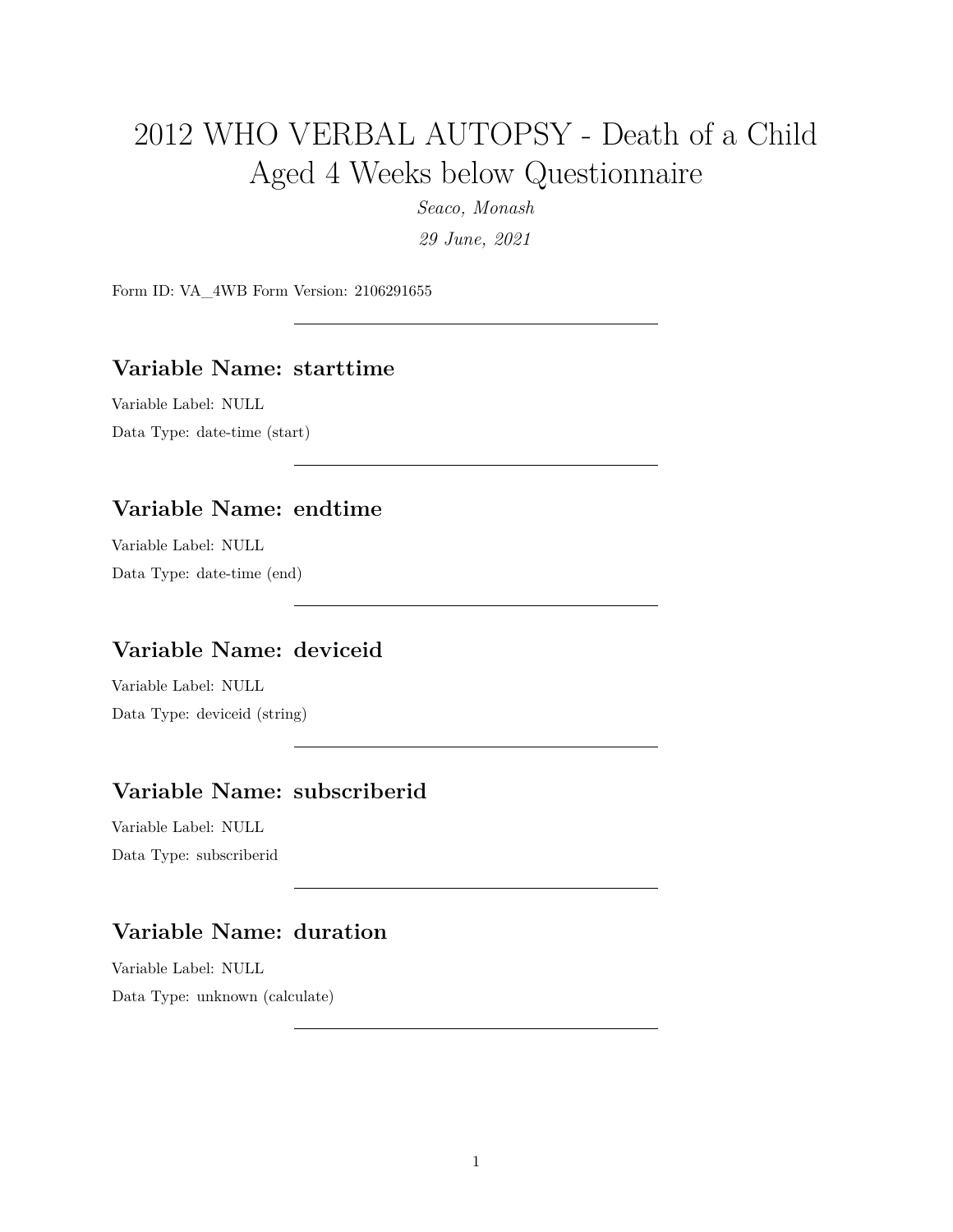#### **Variable Name: simid**

Variable Label: NULL Data Type: simserial

### **Variable Name: devicephonenum**

Variable Label: NULL Data Type: phonenumber

### **Variable Name: dc\_namelist**

Variable Label: Please select your name: Data Type: factor (select one)

Value Label

dc\_password dc\_name

### **Variable Name: dc\_name**

Variable Label: NULL Data Type: unknown (calculate)

### **Variable Name: dc\_id**

Variable Label: Please key in your password: Data Type: string

# **Variable Name: sensitive\_response**

Variable Label: NULL Data Type: calculate\_here

# **Variable Name: intrvwType**

Variable Label: Please select an interview method Data Type: factor (select one)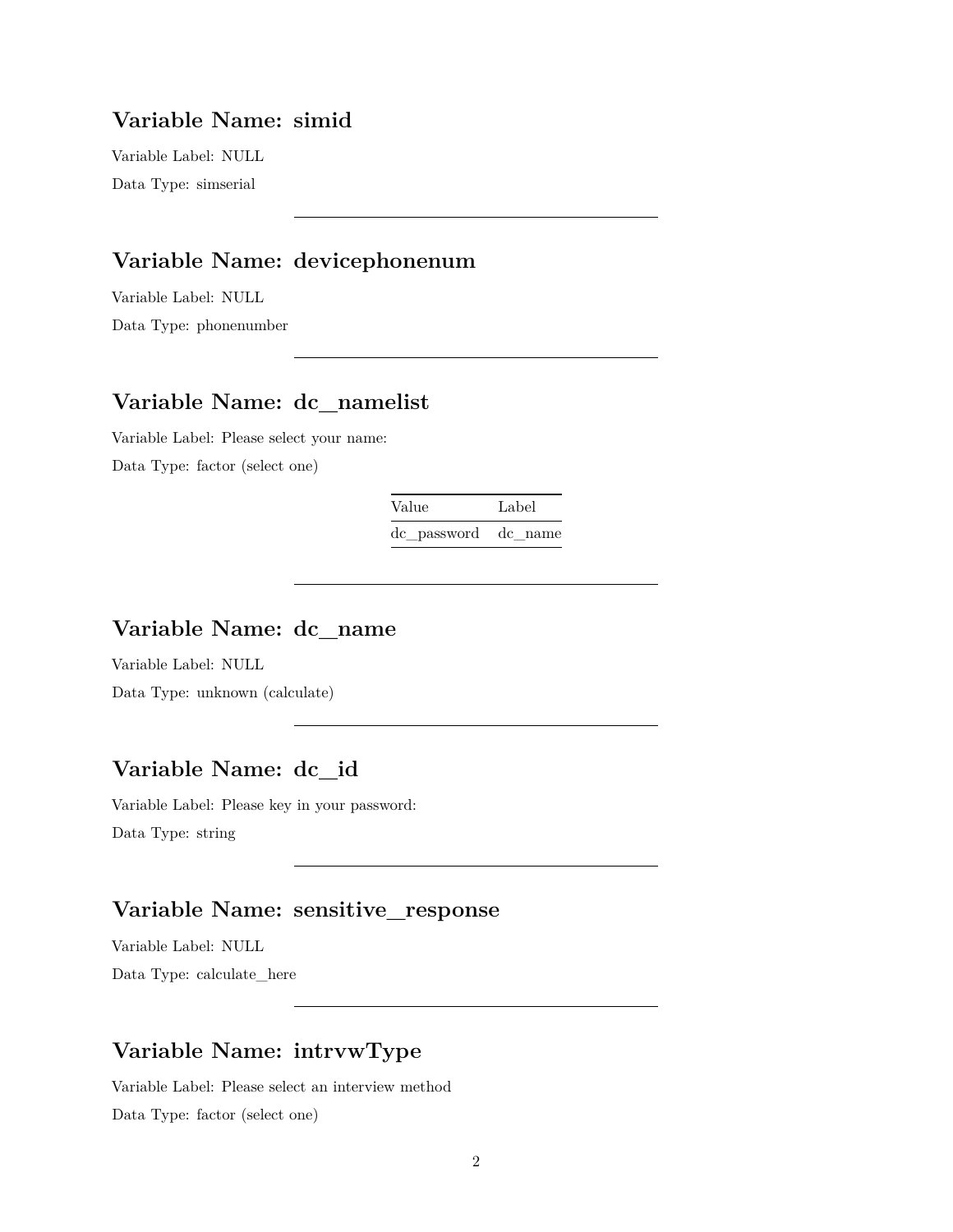| Value Label            |
|------------------------|
| Phone Interview        |
| Face to face Interview |

### **Variable Name: health\_1**

Variable Label: Have you been to any area or states of COVID-19 as indicated by Malaysian Ministry of Health over the past 14 days?

Data Type: factor (select one)

| Value             | Label |
|-------------------|-------|
| $\mathbf{\Omega}$ | No    |
|                   | Yes   |

### **Variable Name: health\_2**

Variable Label: Please indicate the zone status:

Data Type: factor (select one)

| Value Label              |              |
|--------------------------|--------------|
| $\left( \right)$         | Red          |
| $\overline{\phantom{a}}$ | Yellow/Green |

# **Variable Name: health\_2\_1**

Variable Label: NULL

Data Type: unknown (calculate)

### **Variable Name: health\_note**

Variable Label: Have you had any of the following symptoms over the past 14 days? Data Type: factor (select one)

| Value        | Label |
|--------------|-------|
| $\mathbf{I}$ | Nο    |
|              | Yes   |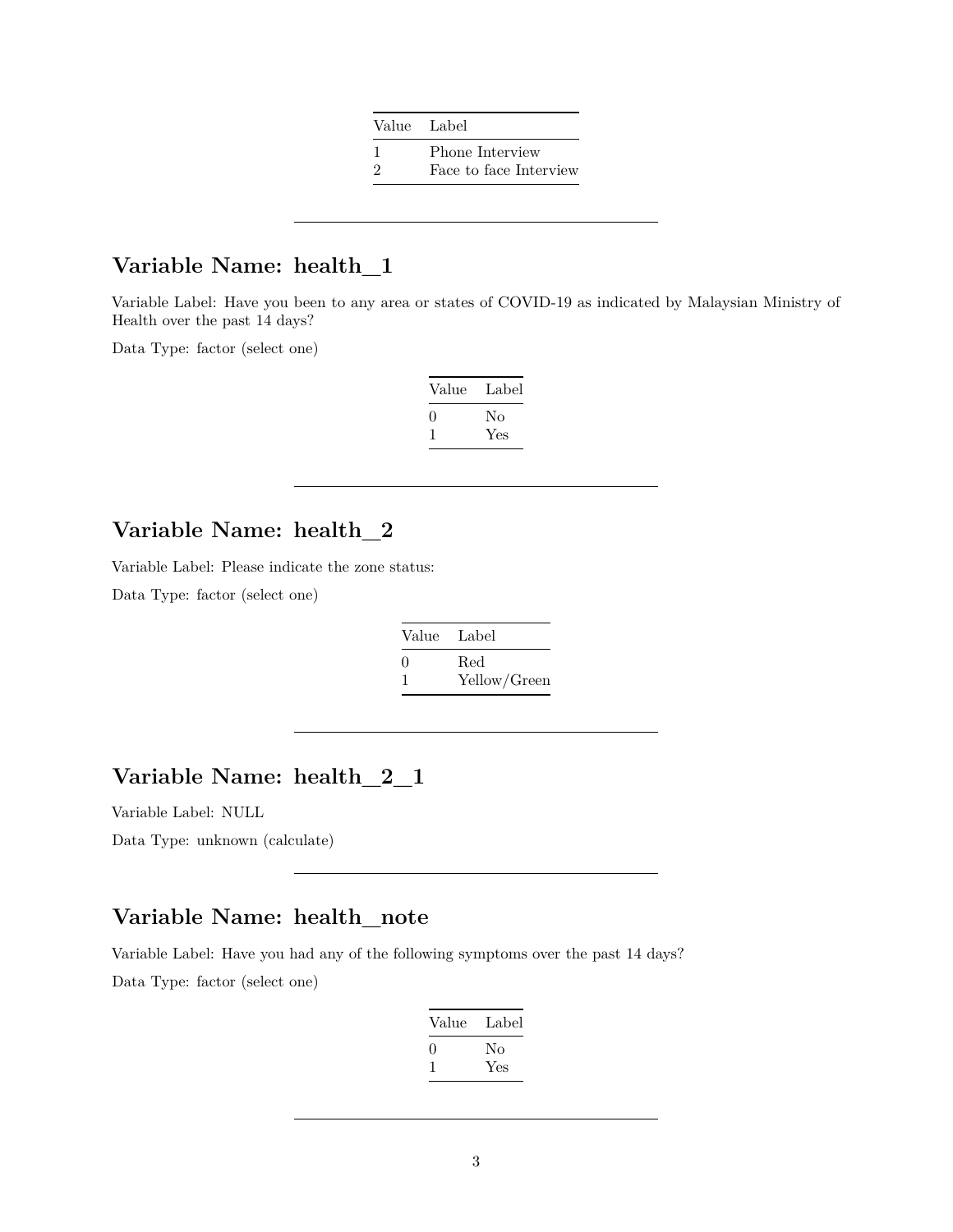### **Variable Name: health\_3**

Variable Label: Fever

Data Type: factor (select one)

| Label |
|-------|
| Nο    |
| Yes   |
|       |

# **Variable Name: health\_4**

Variable Label: Cough Data Type: factor (select one)

| Value             | Label |
|-------------------|-------|
| $\mathbf{\Omega}$ | No    |
|                   | Yes   |

# **Variable Name: health\_5**

Variable Label: Difficulty in breathing Data Type: factor (select one)

| Value | Label |
|-------|-------|
| 0     | Nο    |
|       | Yes   |

# **Variable Name: health\_6**

Variable Label: Sore throat

| Value | Label |
|-------|-------|
| 0     | Nο    |
|       | Yes   |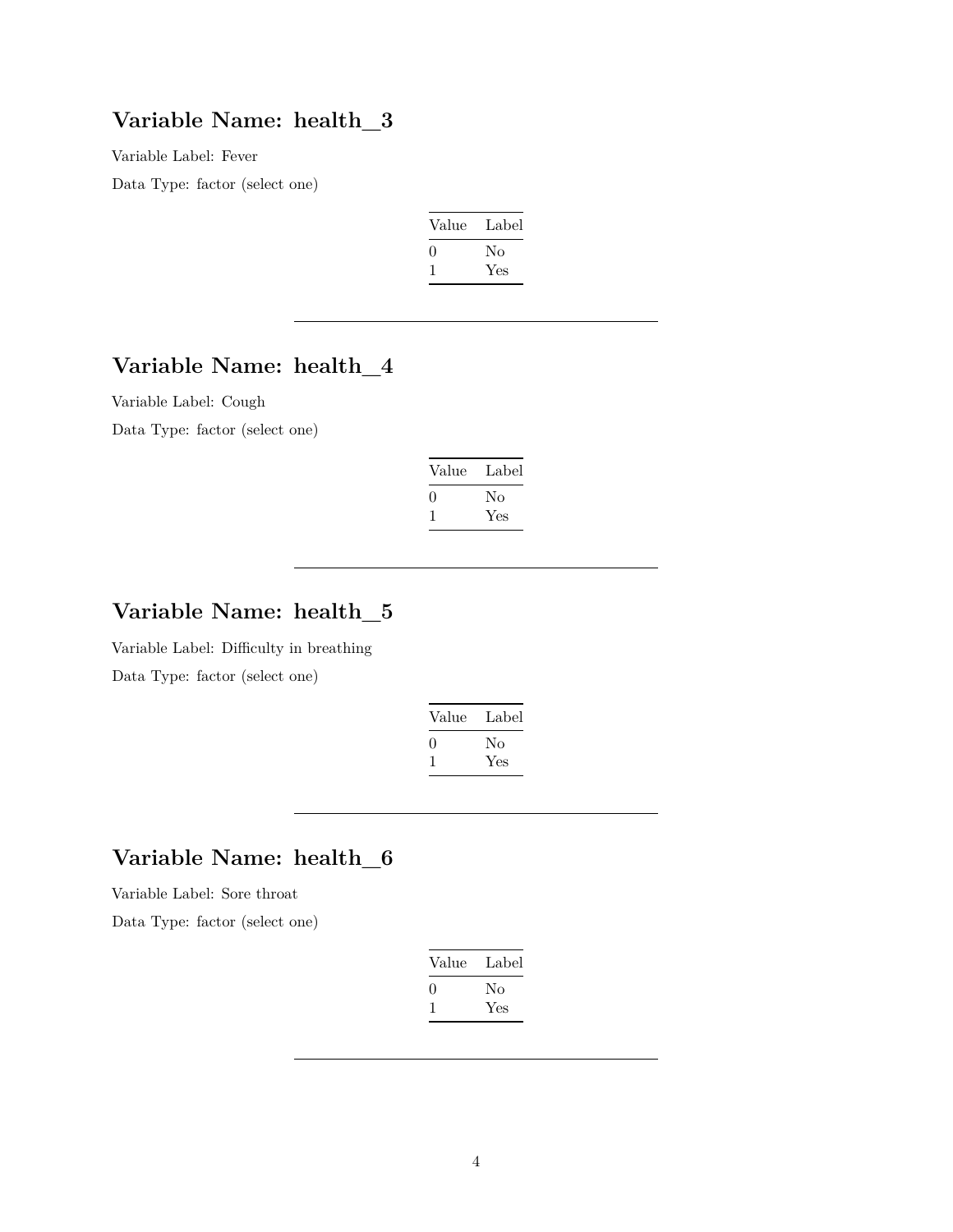### **Variable Name: health\_7**

Variable Label: Other symptoms Data Type: factor (select one)

| Label |
|-------|
| No    |
| Yes   |
|       |

# **Variable Name: health\_8**

Variable Label: Other symptoms Data Type: string

# **Variable Name: health\_9**

Variable Label: Have you been in close contact with person suspected to have COVID-19? Data Type: factor (select one)

| Value | Label |
|-------|-------|
| 0     | No    |
|       | Yes   |

# **Variable Name: calchealth**

Variable Label: NULL

Data Type: unknown (calculate)

# **Variable Name: barcode\_01**

Variable Label: Was this address previously registered by SEACO?

| Label |
|-------|
| Yes   |
| Nο    |
|       |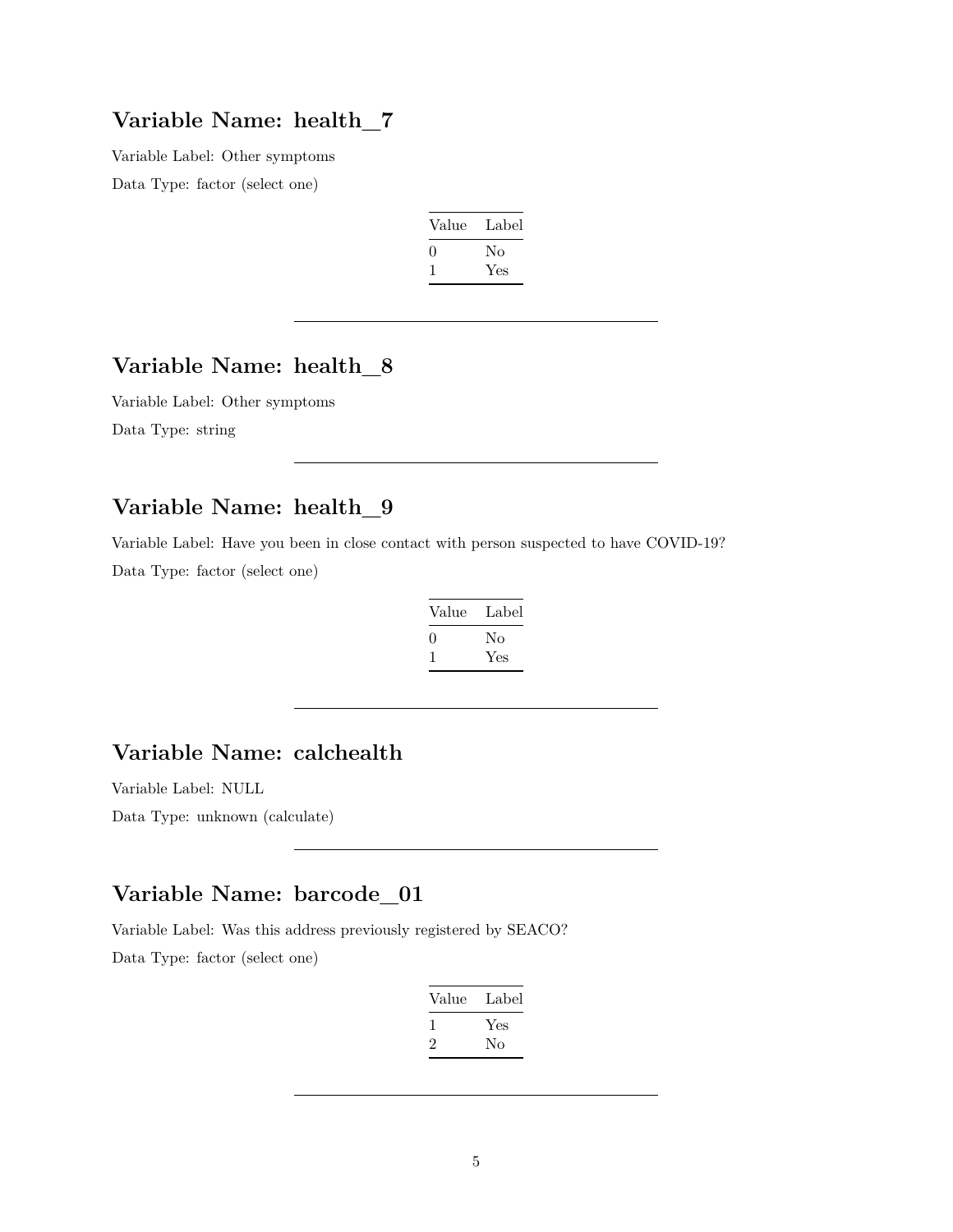# **Variable Name: alwaysHide**

Variable Label: NULL Data Type: unknown (calculate)

## **Variable Name: searchopt**

Variable Label: Please select an appropriate identification of the household Data Type: factor (select one)

| Value Label |                     |
|-------------|---------------------|
| -1          | SEACO House Barcode |
| 3           | House Address       |
| 5           | House ID            |

# **Variable Name: searchoptText**

Variable Label: Please enter part of the word to search: Data Type: string

# **Variable Name: searchopt1\_list**

Variable Label: Barcode

Data Type: factor (select one)

| Value           | Label           |
|-----------------|-----------------|
| HouseDetails ID | HouseDetails ID |

# **Variable Name: searchopt2\_list**

Variable Label: Individual Name

| Value                          | Label |  |
|--------------------------------|-------|--|
| HouseDetails ID residents name |       |  |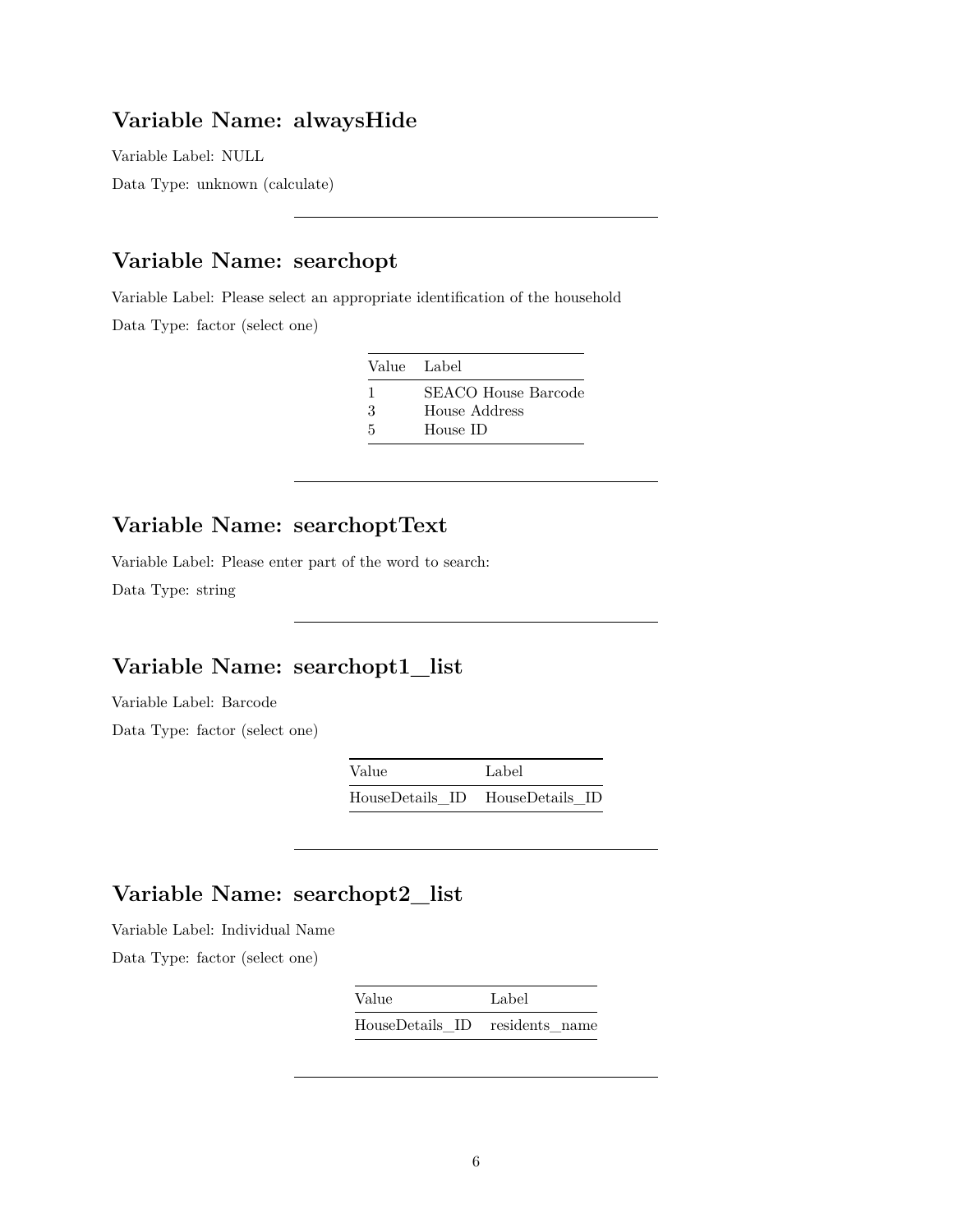#### **Variable Name: searchopt3\_list**

Variable Label: House Address Data Type: factor (select one)

| Value | Label                           |
|-------|---------------------------------|
|       | HouseDetails ID address summary |

### **Variable Name: searchopt4\_list**

Variable Label: MyKad Data Type: factor (select one)

| Value                 |  | Label |
|-----------------------|--|-------|
| HouseDetails ID ic 5a |  |       |

# **Variable Name: searchopt5\_list**

Variable Label: House ID

Data Type: factor (select one)

| Value                    | Label |  |
|--------------------------|-------|--|
| HouseDetails_ID house_id |       |  |

# **Variable Name: updateListSelected**

Variable Label: NULL

Data Type: unknown (calculate)

### **Variable Name: address\_name\_summary**

Variable Label: NULL Data Type: unknown (calculate)

### **Variable Name: houseDetails\_id\_cnsus**

Variable Label: NULL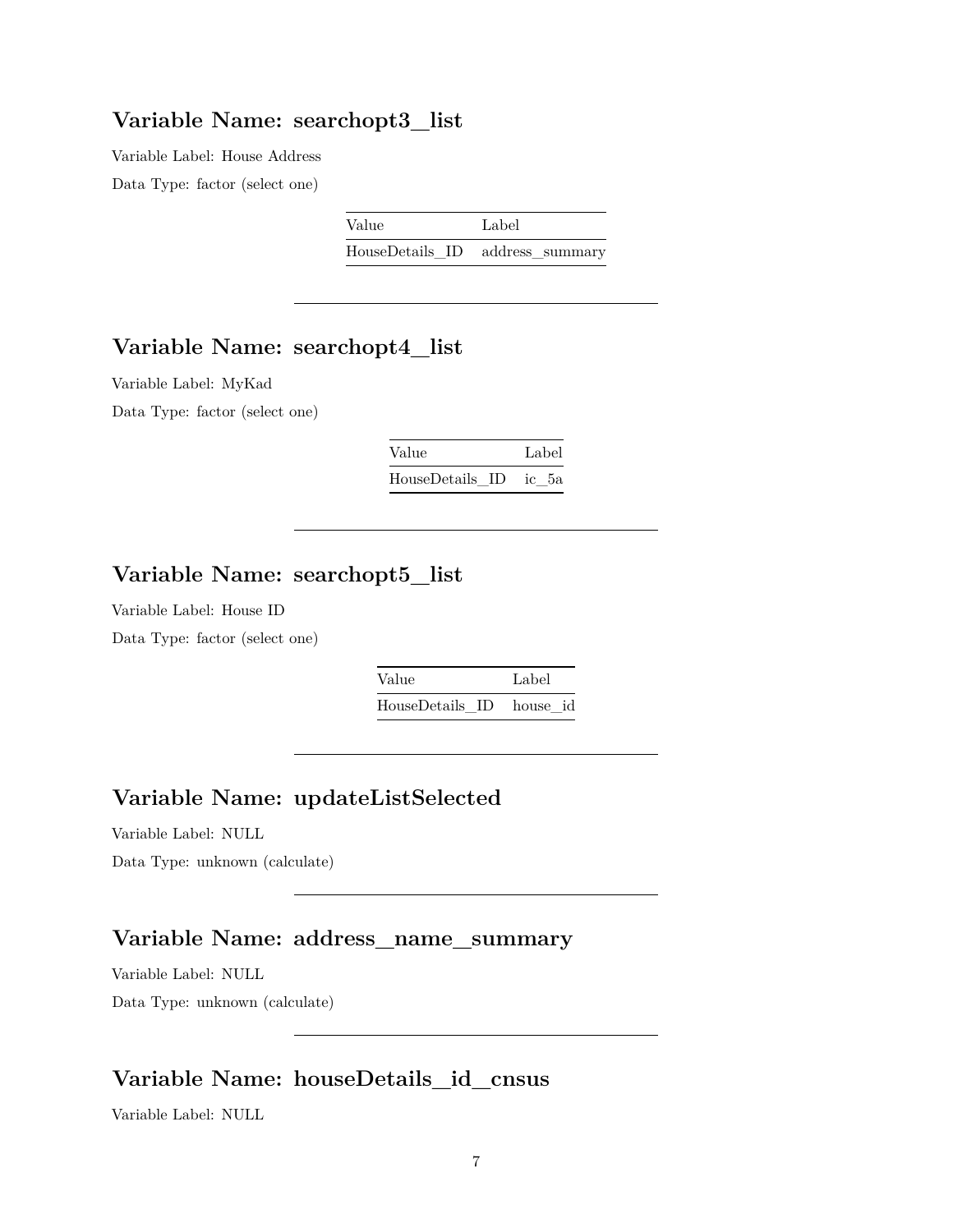Data Type: unknown (calculate)

### **Variable Name: cs\_submissionkey\_census**

Variable Label: NULL Data Type: unknown (calculate)

# **Variable Name: nameSelected**

Variable Label: NULL Data Type: unknown (calculate)

# **Variable Name: existing\_barcode**

Variable Label: Is the following barcode accurate? \${houseDetails\_id\_cnsus} Data Type: factor (select one)

| Value | Label |
|-------|-------|
|       | Yes   |
| ۰,    | Nο    |

### **Variable Name: barcode\_02**

Variable Label: Is the SEACO Barcode available? Data Type: factor (select one)

| Value | Label |
|-------|-------|
|       | Yes   |
| ۰,    | Nο    |

# **Variable Name: barcode\_03**

Variable Label: Why is there no Barcode? Data Type: factor (select one)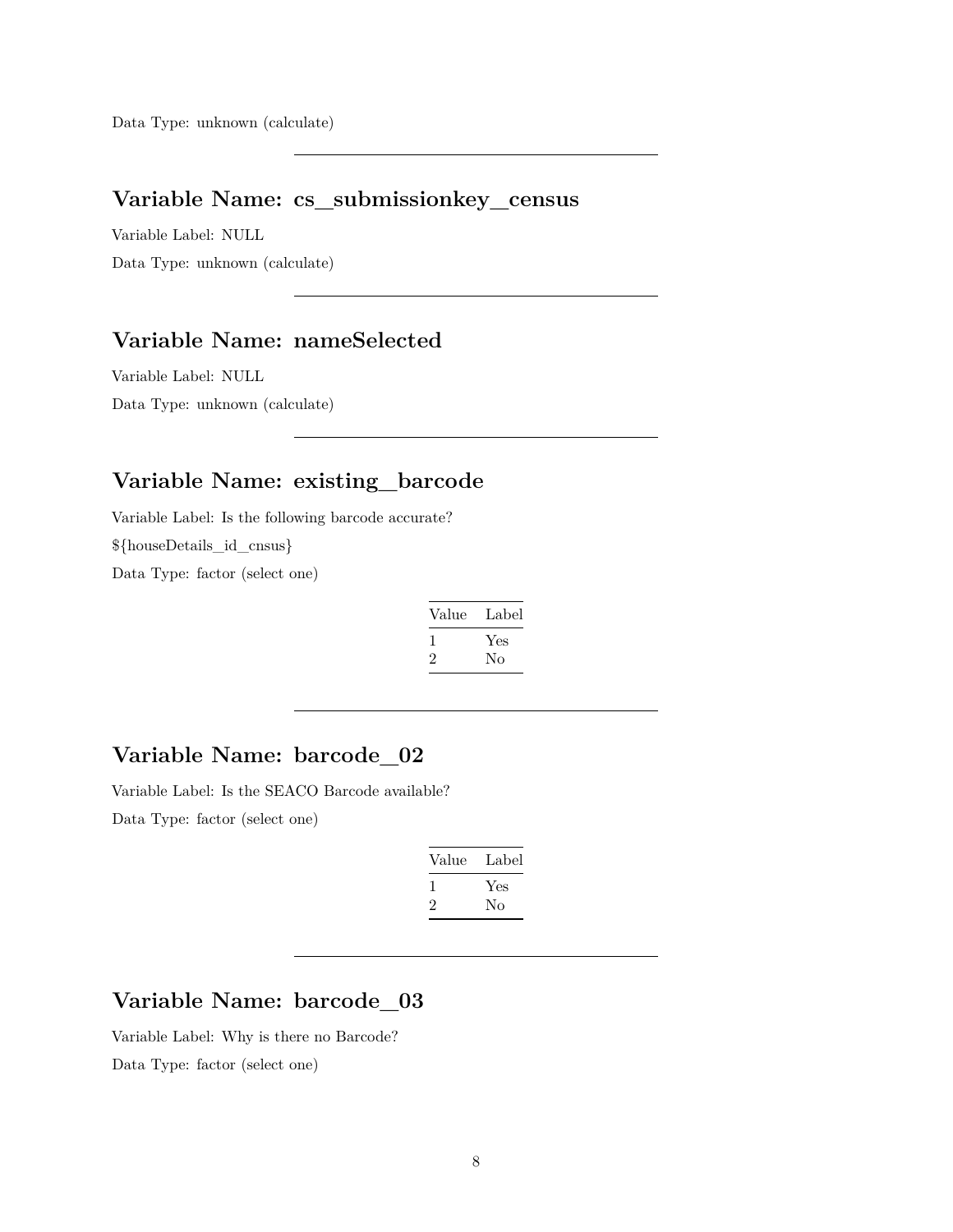| Value          | Label                                          |
|----------------|------------------------------------------------|
|                | The Barcode was removed                        |
| $\overline{2}$ | The Barcode is missing/lost                    |
|                | The household is part of SEACO, but no Barcode |
|                | was ever attached to the house                 |
| $\overline{4}$ | The house is empty and I can't see the barcode |

### **Variable Name: barcode\_04**

Variable Label: Try to record the barcode with the camera Data Type: string

### **Variable Name: barcode\_05**

Variable Label: The barcode was not recorded. Manually enter it.

Data Type: string

#### **Variable Name: existing\_house\_address**

Variable Label: Is the following address accurate? \${address\_name\_summary} Data Type: factor (select one)

| Value | Label |
|-------|-------|
| -1    | Yes   |
| ν.    | No    |
|       |       |

# **Variable Name: house\_id**

Variable Label: NULL

Data Type: unknown (calculate)

# **Variable Name: barcode\_07**

Variable Label: Respondent status Data Type: factor (select one)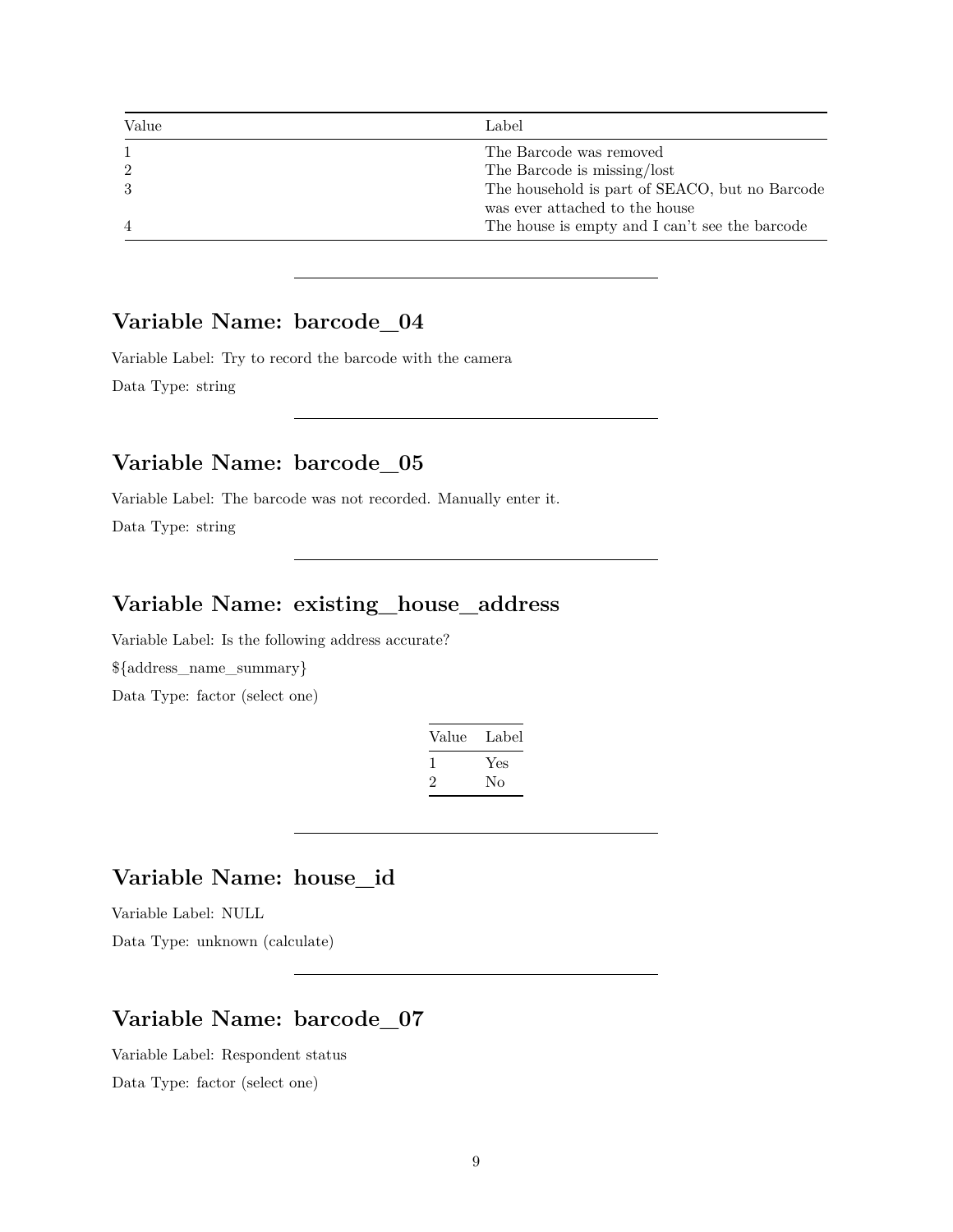|   | Value Label                 |
|---|-----------------------------|
| 1 | Agree                       |
| 2 | Reject                      |
| 3 | Empty/Moved                 |
|   | Not at Home (Uncontactable) |

# **Variable Name: datetime\_visit\_01**

Variable Label: Date and time visit (Do not change the values – swipe to next page) Data Type: datetime

### **Variable Name: deceased\_nameNE**

Variable Label: 1A100. What was the name of the deceased? Data Type: string

# **Variable Name: status\_visit02**

Variable Label: Second visit: House status Data Type: factor (select one)

|                | Value Label           |
|----------------|-----------------------|
| 1              | Yes                   |
| $\mathfrak{D}$ | No                    |
| 3              | <b>Empty House</b>    |
|                | No respondent at home |

### **Variable Name: datetime\_visit\_02**

Variable Label: Date and time visit (Do not change the values – swipe to next page) Data Type: datetime

# **Variable Name: status\_visit03**

Variable Label: Third visit: House status Data Type: factor (select one)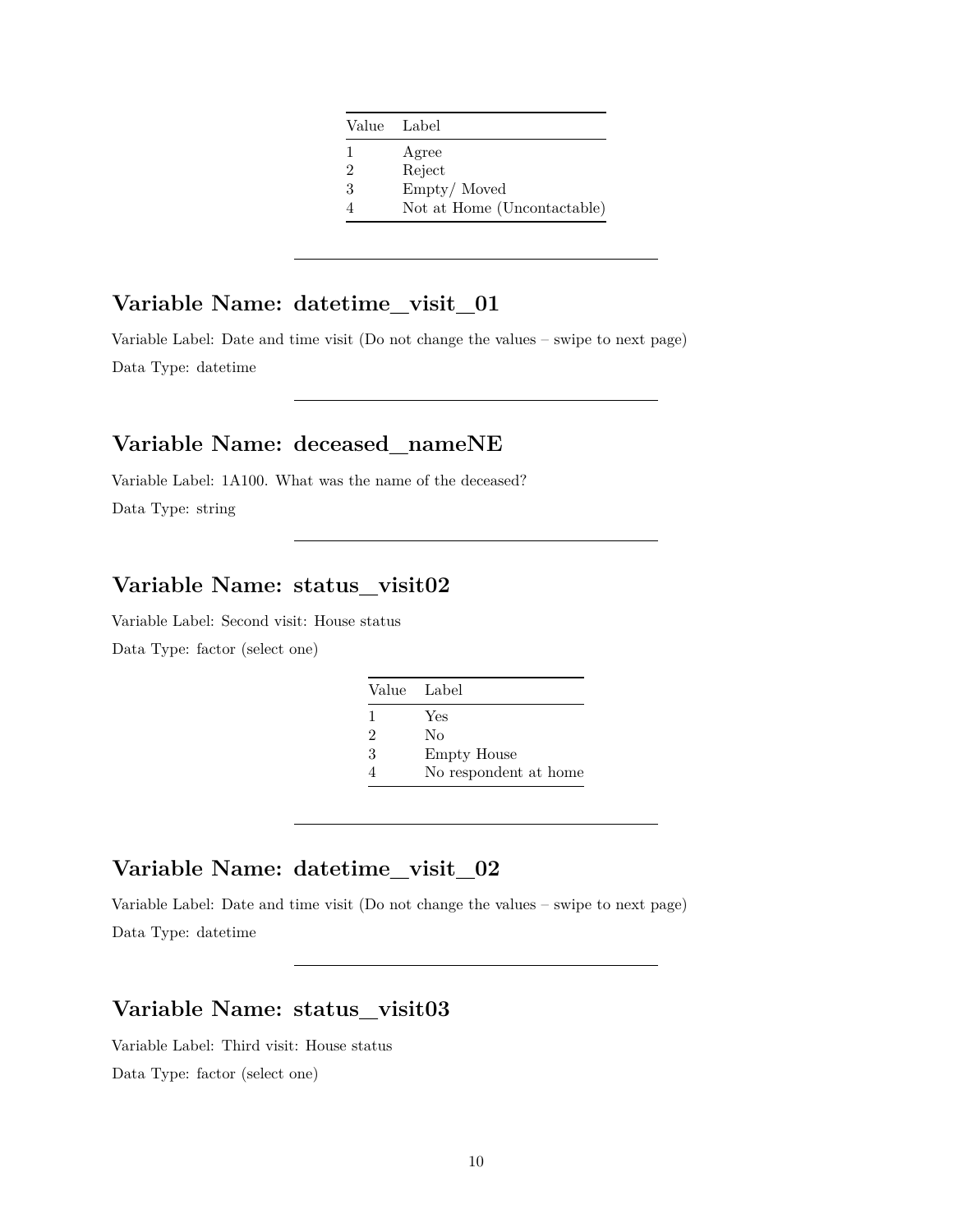|   | Value Label           |
|---|-----------------------|
| 1 | Yes                   |
| 2 | Nο                    |
| 3 | Empty House           |
|   | No respondent at home |
|   |                       |

# **Variable Name: datetime\_visit\_03**

Variable Label: Date and time visit (Do not change the values – swipe to next page) Data Type: datetime

# **Variable Name: consent\_record**

Variable Label: Do you get permission or consent to record this interview? \${calchealth} Data Type: factor (select one)

| Value   | Label |
|---------|-------|
| L       | Yes   |
| $\cdot$ | Nο    |

# **Variable Name: typeOfRejection**

Variable Label: Type of Rejection:

Data Type: factor (select one)

| Value Label    |                     |
|----------------|---------------------|
| -99            | Other               |
| 1              | Reject DC           |
| $\overline{2}$ | Reject DCS          |
| 3              | Reject Door Knocker |

# **Variable Name: rejectionreq**

Variable Label: In your opinion, would rejection revisit by another data collector or door knocker or DC Supervisor change the status?

Value Label 1 Yes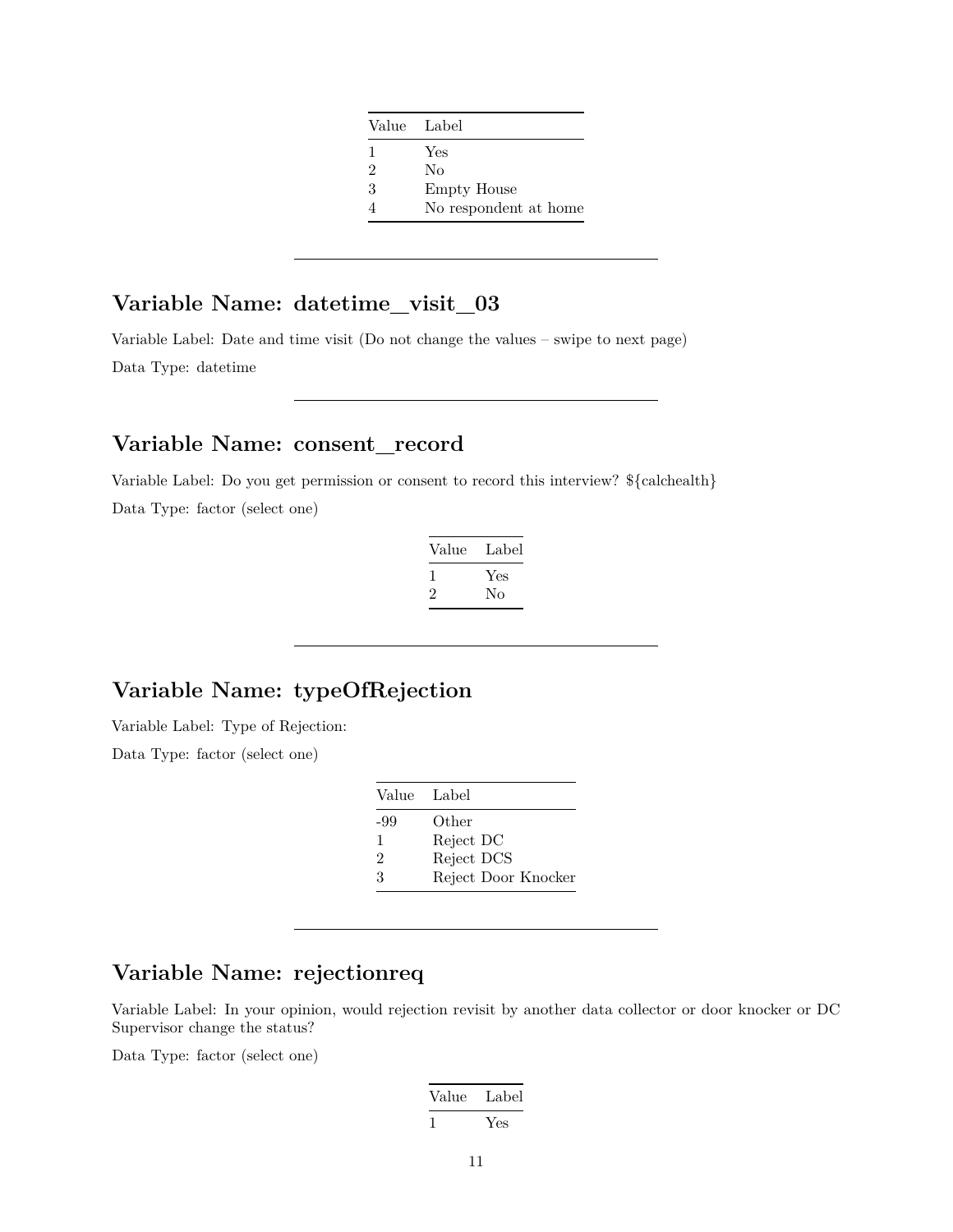| Value   | Label |
|---------|-------|
| $\cdot$ | Nο    |

# **Variable Name: reasonGive**

Variable Label: Is the reason of refusal from:

Data Type: factor (select one)

| Value Label   |                   |
|---------------|-------------------|
| -1            | Observation       |
| $\mathcal{D}$ | Respondent answer |

# **Variable Name: categoryRejectChoose**

Variable Label: Category of reject

Data Type: factor (select multiple)

| Value          | Label                                                                                 |
|----------------|---------------------------------------------------------------------------------------|
|                | No interest in survey (don?t feel interview/research<br>is necessary)                 |
| $\mathcal{D}$  | Complete avoidance (ex:Respondent at home but                                         |
|                | didn?t give response/did not have a chance to                                         |
| 3              | introduce)                                                                            |
|                | Not a suitable time (Grief $\int$ in the period of<br>mourning/ busy with other work) |
| $\overline{4}$ | Too frequent visits from SEACO                                                        |
| 5              | Concerning of data privacy                                                            |
| 6              | Appointments scheduled but eventually refused                                         |
|                | with no reason                                                                        |
|                | Others                                                                                |

### **Variable Name: typeOfRejection\_other**

Variable Label: Please state other type of rejection

Data Type: string

# **Variable Name: reasonOthers**

Variable Label: Please specify other category of reject?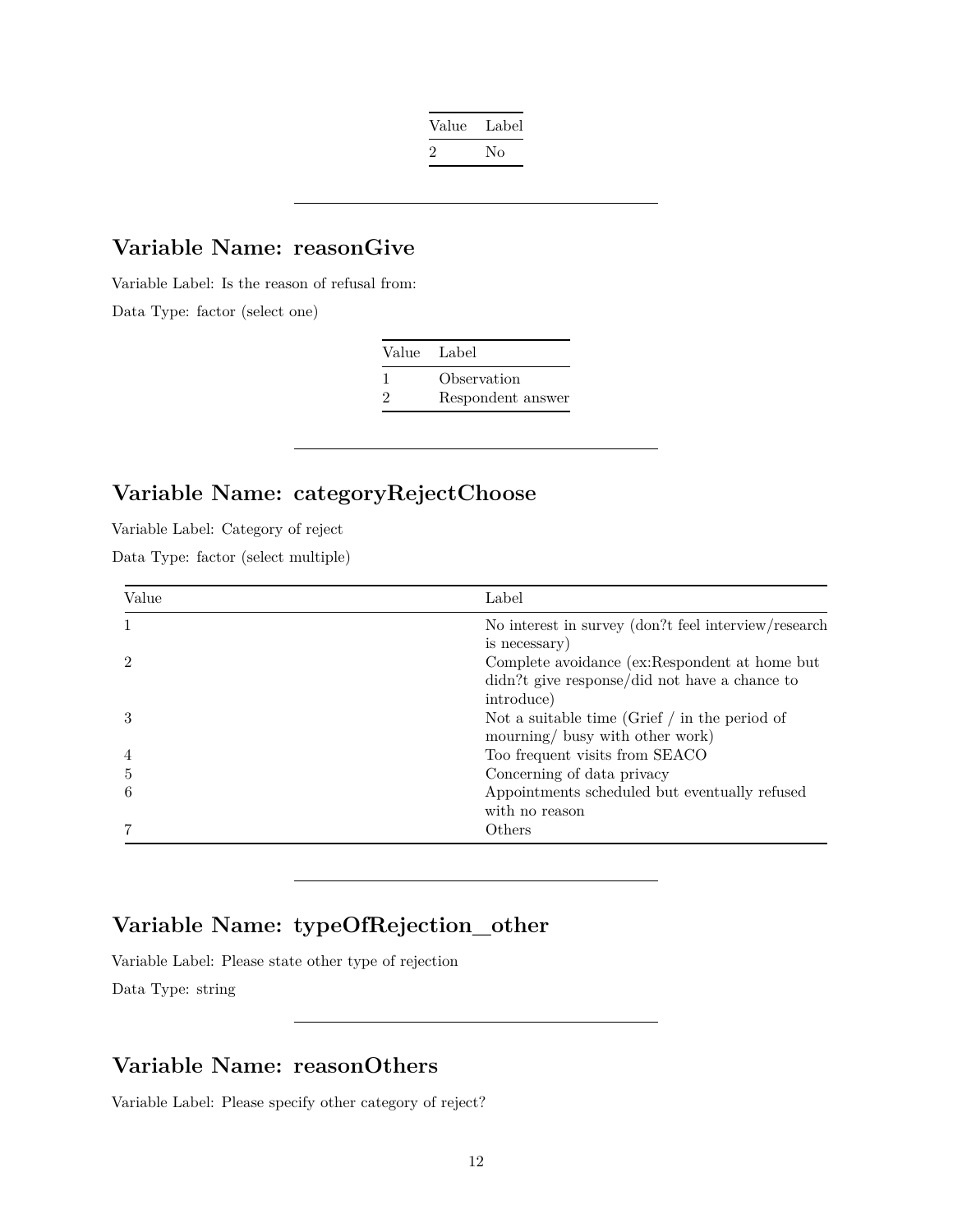Data Type: string

### **Variable Name: nonparticipate\_deceased\_name\_yesno**

Variable Label: Does the respondent willing to give the name of the deceased? Data Type: factor (select one)

| Value | Label |
|-------|-------|
|       | Yes   |
| '2    | Nο    |

#### **Variable Name: nonparticipate\_deceased\_name**

Variable Label: What was the name of the deceased? Data Type: string

### **Variable Name: trigger\_1**

Variable Label: Start the question

Data Type: trigger

### **Variable Name: acknowledge\_section1**

Variable Label: SECTION 1. BASIC INFORMATION ABOUT THE INTERVIEW AND THE RESPON-DENT

Data Type: acknowledge

#### **Variable Name: respondent\_name**

Variable Label: 2A100. Name verbal autopsy respondent Data Type: string

# **Variable Name: participant\_ic**

Variable Label: Does the respondent have a NRIC Data Type: factor (select one)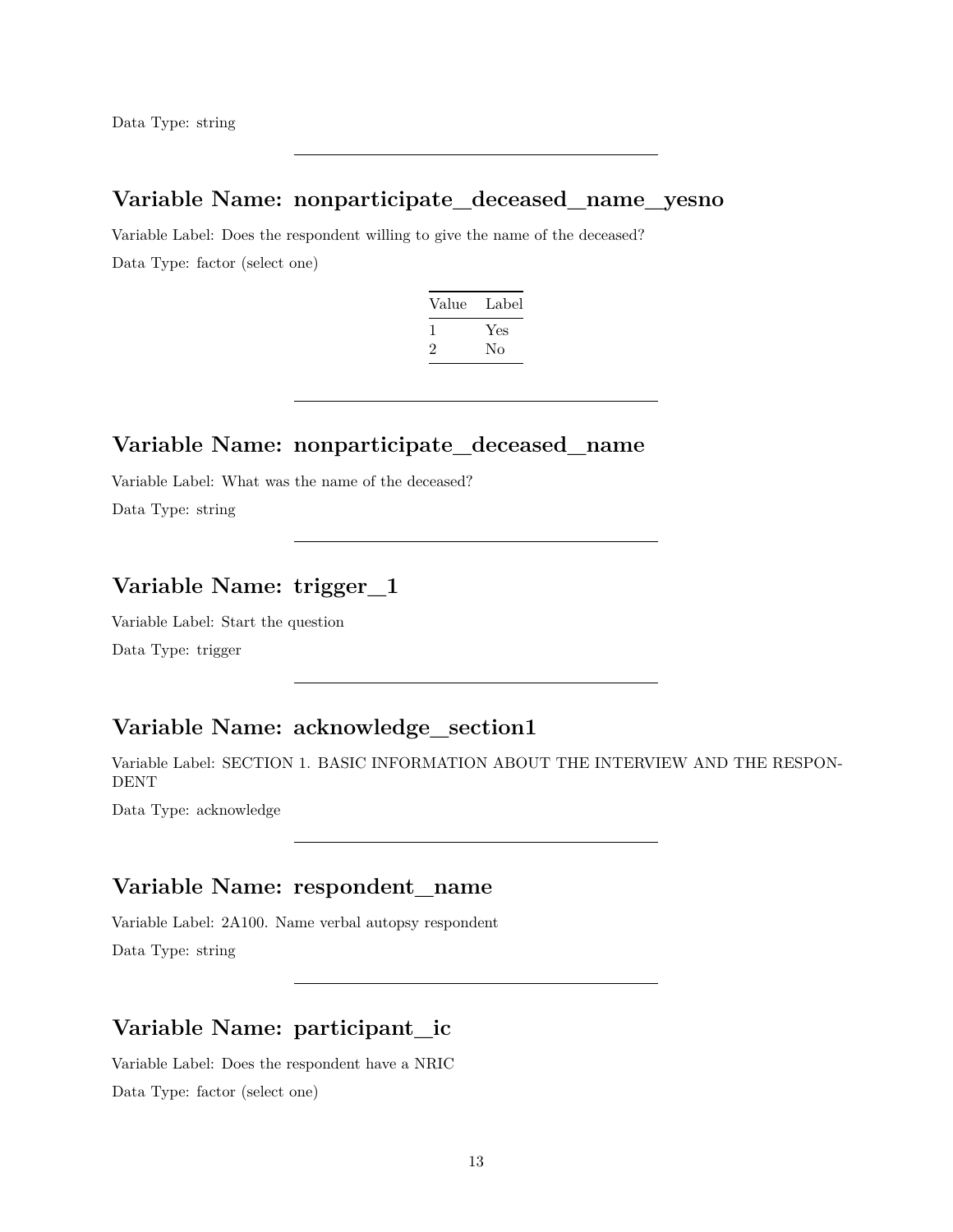|     | Label | Value |
|-----|-------|-------|
| Yes |       |       |
| Nο  |       | '2    |
|     |       |       |

### **Variable Name: participant\_ic\_yes**

Variable Label: Enter NRIC number Data Type: string

### **Variable Name: participant\_ic\_yes2**

Variable Label: Enter NRIC number (repeat) Data Type: string

### **Variable Name: participant\_ic\_no**

Variable Label: What other identification does the respondent has? Data Type: factor (select one)

|   | Value Label                          |
|---|--------------------------------------|
|   | Other Malaysian government issued ID |
| 2 | Foreign passport                     |
| 3 | Other                                |
|   | ID missing                           |

### **Variable Name: participant\_ic\_no\_other**

Variable Label: Please specify other Data Type: string

# **Variable Name: id\_number**

Variable Label: Please enter the ID number (include letters in UPPERCASE)

Data Type: string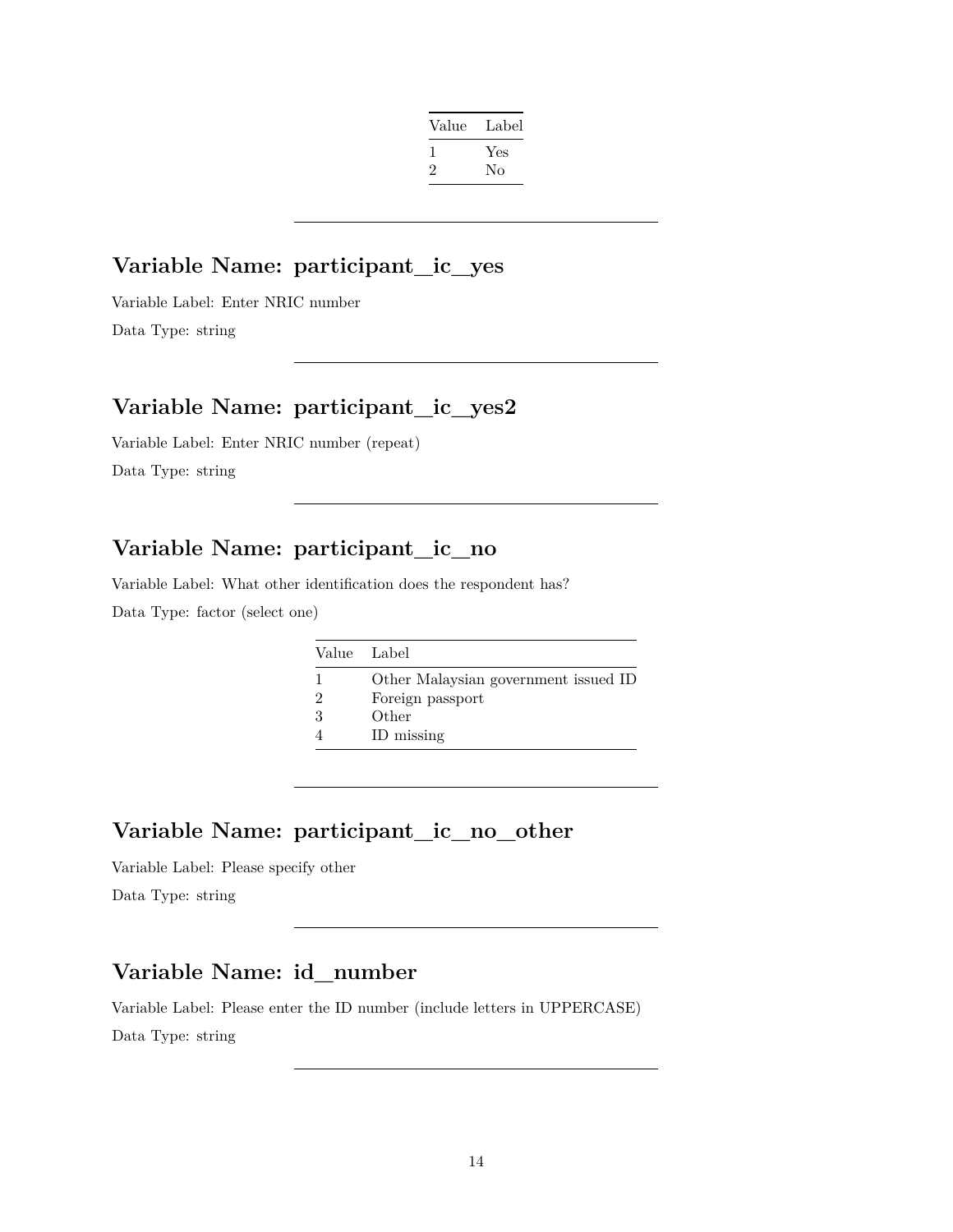#### **Variable Name: phone\_number**

Variable Label: Phone number

Data Type: string

#### **Variable Name: consent\_note**

Variable Label: I \${respondent\_name} have been asked to take part in the Monash University research project specified above. I have read the Explanatory Statement or it was read out to me in full (which is applicable). I understood the agreeing to take part means what. My participation in this project is purely volutary. I can withdraw myself at any stage of the project and there is no penalty if I decide not to participate or refuse to respond to any questions. Hereby I consent to participate in this project.

Data Type: factor (select one)

| Value | Label |
|-------|-------|
|       | Yes   |
| ۰,    | Nο    |

### **Variable Name: consent\_1**

Variable Label: To be interviewed by the researcher Data Type: factor (select one)

| Value   | Label |
|---------|-------|
| L       | Yes   |
| $\cdot$ | Nο    |

#### **Variable Name: consent\_2**

Variable Label: To allow the interview to be recorded by electronic device Data Type: factor (select one)

| Label |
|-------|
| Yes   |
| Nο    |
|       |

### **Variable Name: consent\_3**

Variable Label: To allow the data to be kept in secure storage and accessible to the research team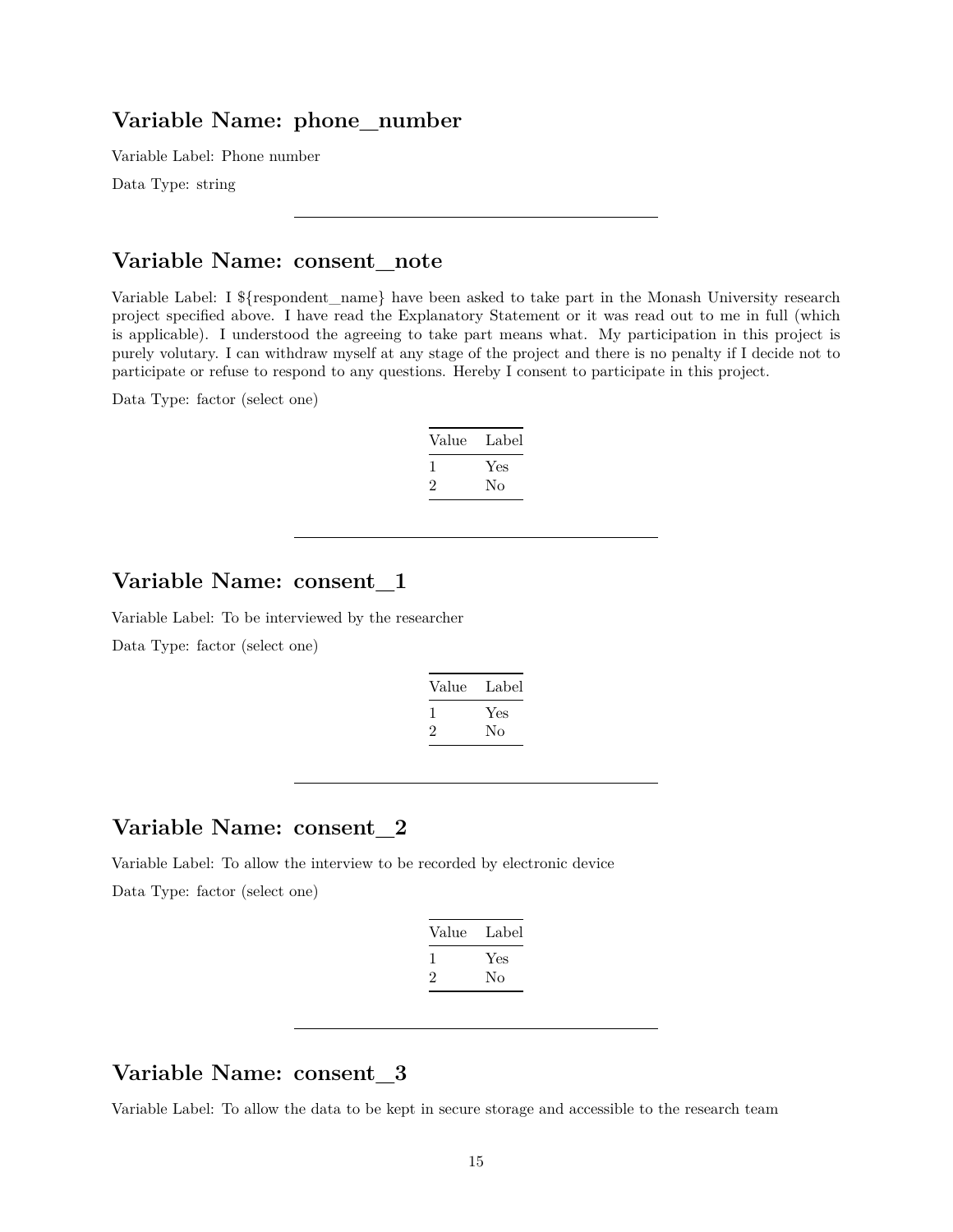Data Type: factor (select one)

| Label |
|-------|
| Yes   |
| No    |
|       |

### **Variable Name: consent\_4**

Variable Label: To allow the data to be kept in secure storage and accessible to the research team Data Type: factor (select one)

| Value | Label     |
|-------|-----------|
|       | Yes<br>Nο |
|       |           |

# **Variable Name: consent\_5**

Variable Label: To allow the research findings to be pulished in de-identified summary form Data Type: factor (select one)

| Value   | Label |
|---------|-------|
| 1       | Yes   |
| $\cdot$ | Nο    |

## **Variable Name: consented\_initial\_1**

Variable Label: NULL

Data Type: unknown (calculate)

### **Variable Name: signiture**

Variable Label: \${respondent\_name}'s signature Data Type: image

#### **Variable Name: signed**

Variable Label: Did \${respondent\_name} sign the consent?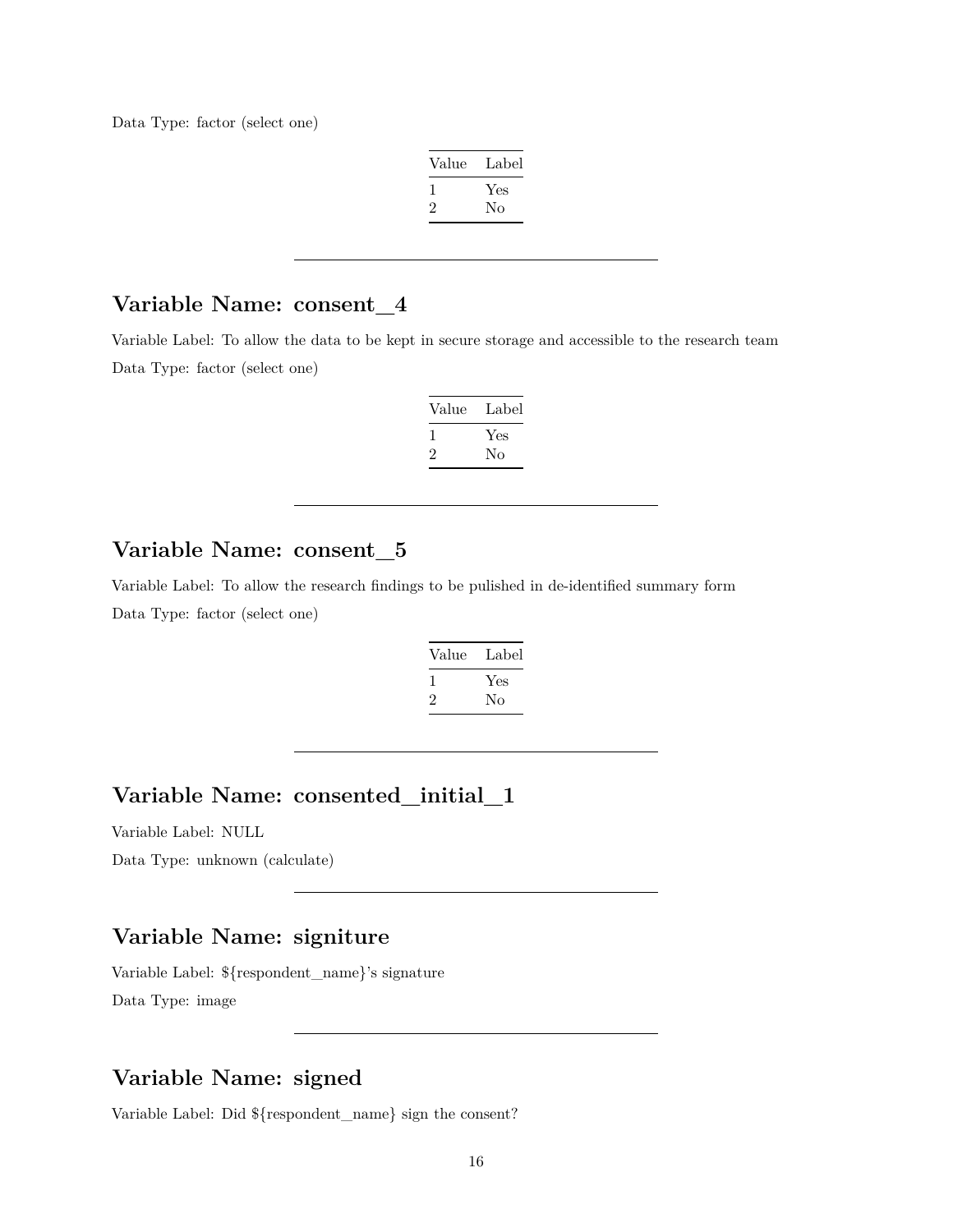Data Type: factor (select one)

| Label |
|-------|
| Yes   |
| Nο    |
|       |

### **Variable Name: consented\_1**

Variable Label: NULL

Data Type: unknown (calculate)

### **Variable Name: trigger\_2**

Variable Label: We do not have consent to continue. Save and Close the form.

Data Type: acknowledge

### **Variable Name: acknowledge\_section2**

Variable Label: SECTION 2. INFORMATION ON THE DECEASED AND DATE/PLACE OF DEATH Data Type: acknowledge

# **Variable Name: deceased\_name**

Variable Label: 1A100. What was the name of the deceased Data Type: string

### **Variable Name: relationship\_deceased**

Variable Label: 2A110. What is your relationship to the \${deceased\_name}? Data Type: factor (select one)

| Value          | Label        |
|----------------|--------------|
| 1              | Father       |
| $\overline{2}$ | Mother       |
| 3              | Son/daughter |
| 4              | Spouse       |
| 5              | Sibling      |
| 6              | Relatives    |
| 7              | No Relation  |
|                |              |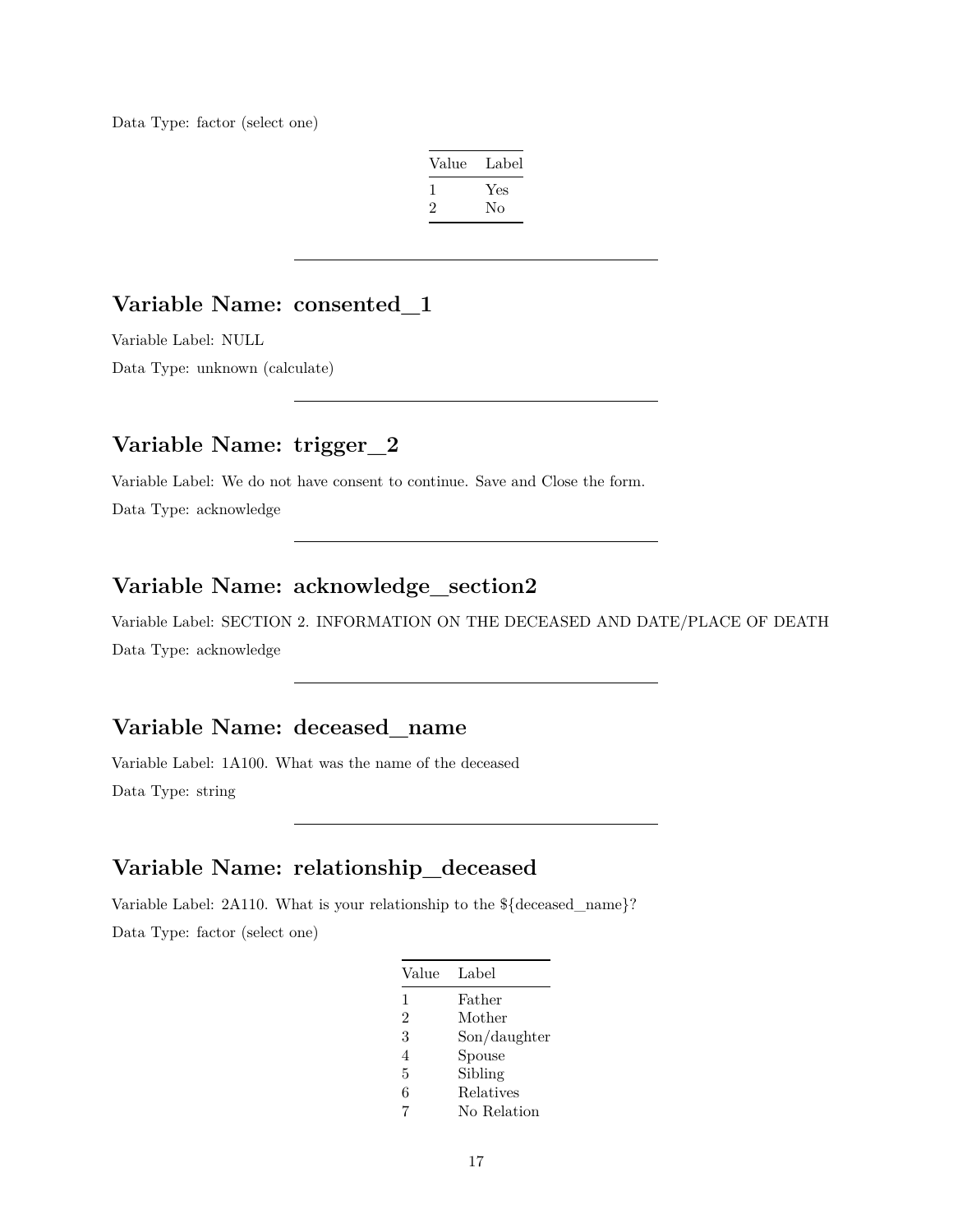| Value | Label |
|-------|-------|
| 8     | Other |

### **Variable Name: relationship\_deceased\_other**

Variable Label: If other, please specify what relationship do you have? Data Type: string

### **Variable Name: live\_deceased**

Variable Label: 2A115. Did you live with the \${deceased\_name} in the period leading to the \${deceased\_name} death?

Data Type: factor (select one)

| Value | Label |
|-------|-------|
|       | Yes   |
| ۰,    | Nο    |

# **Variable Name: deceased\_1A110**

Variable Label: 1A110. What is the \${deceased\_name}'s gender Data Type: factor (select one)

| Value | Label          |
|-------|----------------|
| '2    | Female<br>Male |

### **Variable Name: deceased\_1A200**

Variable Label: 1A200. Is date of birth known?

| Value          | Label |
|----------------|-------|
| L              | Yes   |
| $\mathfrak{D}$ | Nο    |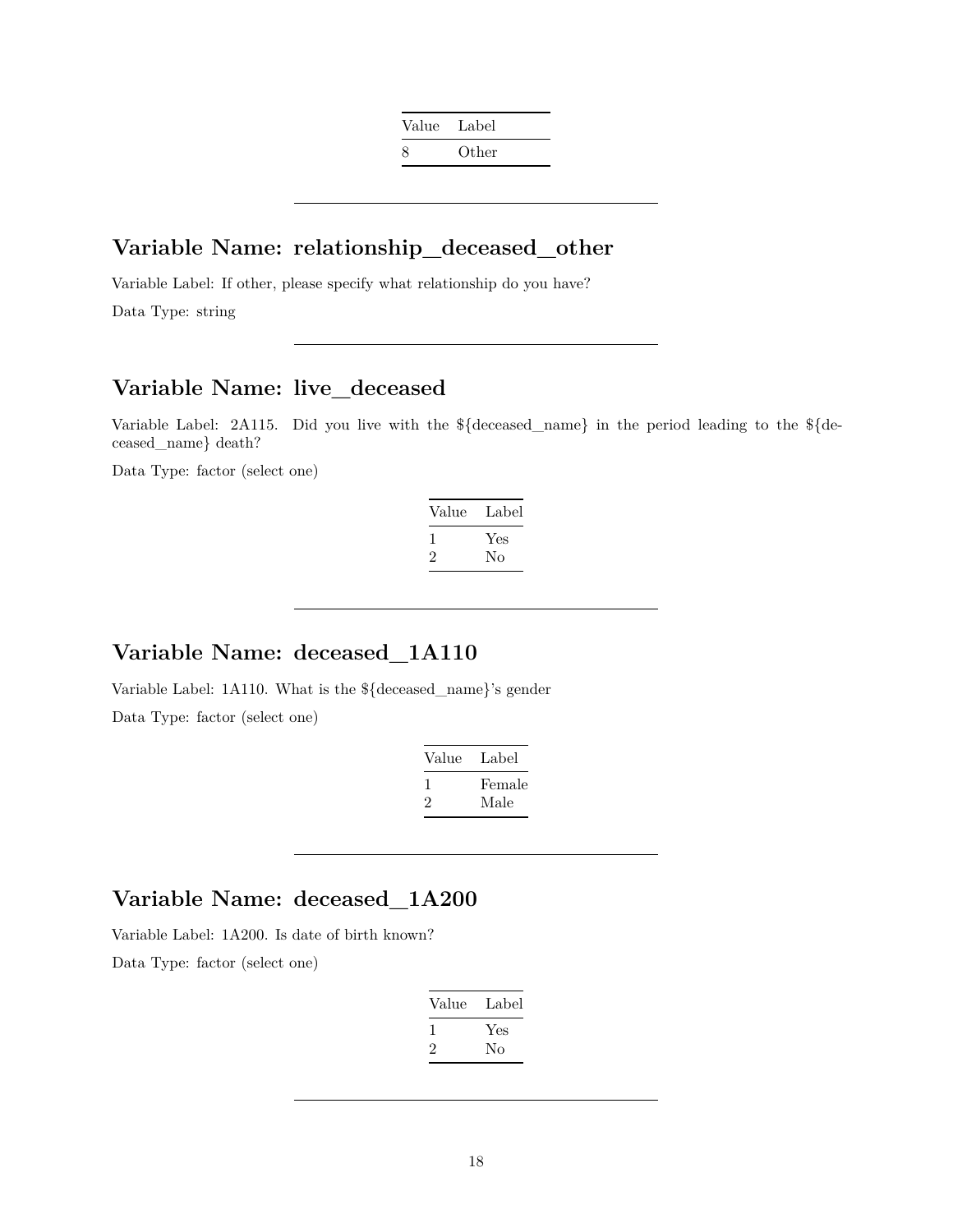#### **Variable Name: deceased\_1A210**

Variable Label: 1A210. When was the \${deceased\_name} born? Data Type: date

### **Variable Name: deceased\_1A220**

Variable Label: 1A220. Is date of death known? Data Type: factor (select one)

| Value        | Label |
|--------------|-------|
| $\mathbf{I}$ | Yes   |
| ۰,           | Nο    |

# **Variable Name: deceased\_1A230**

Variable Label: 1A230. When did he/she pass away? Data Type: date

# **Variable Name: deceased\_1A260**

Variable Label: 1A260. How old was the \${deceased\_name} when he/she passed away? Data Type: factor (select one)

| Value Label  |                            |
|--------------|----------------------------|
| -8<br>1<br>2 | Don't know<br>Hours<br>Day |
|              |                            |

### **Variable Name: deceased\_1A260\_hours**

Variable Label: If hours, please specify Data Type: integer

### **Variable Name: deceased\_1A260\_days**

Variable Label: If days, please specify Data Type: integer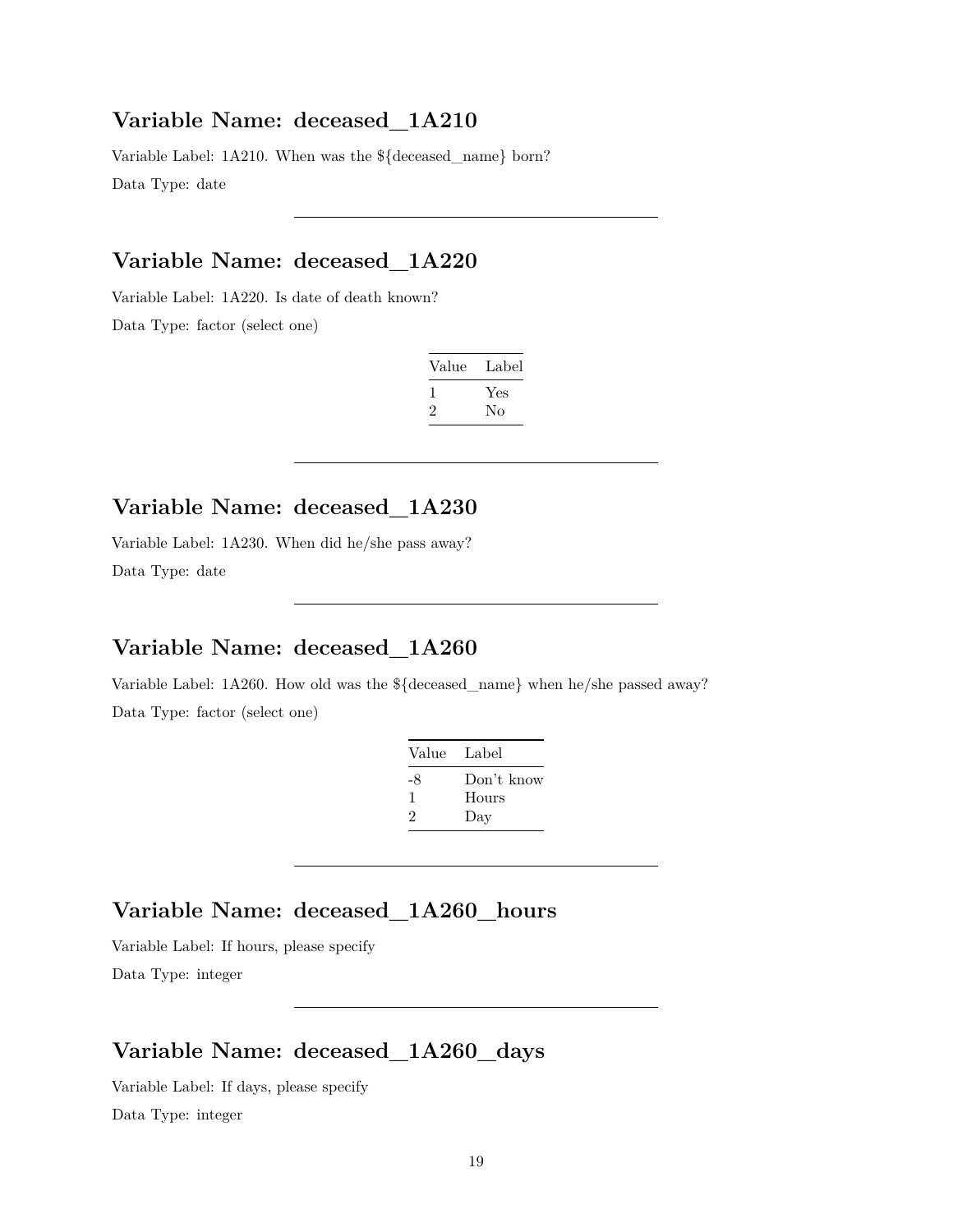### **Variable Name: deceased\_1A500**

Variable Label: 1A500. What was the \${deceased\_name}'s citizenship? Data Type: factor (select one)

| Value          | Label             |
|----------------|-------------------|
| -9             | Refused to answer |
| -8             | Don't know        |
| 1              | Malaysian         |
| $\mathfrak{D}$ | Singaporean       |
| 3              | Indian            |
| 4              | Vietnamese        |
| 5              | Philippines       |
| 6              | Bangladeshi       |
| 7              | Nepali            |
| 8              | Thai              |
| 9              | Cambodian         |
| 10             | Other             |
|                |                   |

### **Variable Name: deceased\_1A500\_other**

Variable Label: If other please specify citizenship of the \${deceased\_name}. Data Type: string

# **Variable Name: deceased\_1A510**

Variable Label: 1A510. What was the \${deceased\_name}'s ethnicity? Data Type: factor (select multiple)

| Refused to answer |
|-------------------|
|                   |
|                   |
|                   |
|                   |
|                   |
|                   |
|                   |
|                   |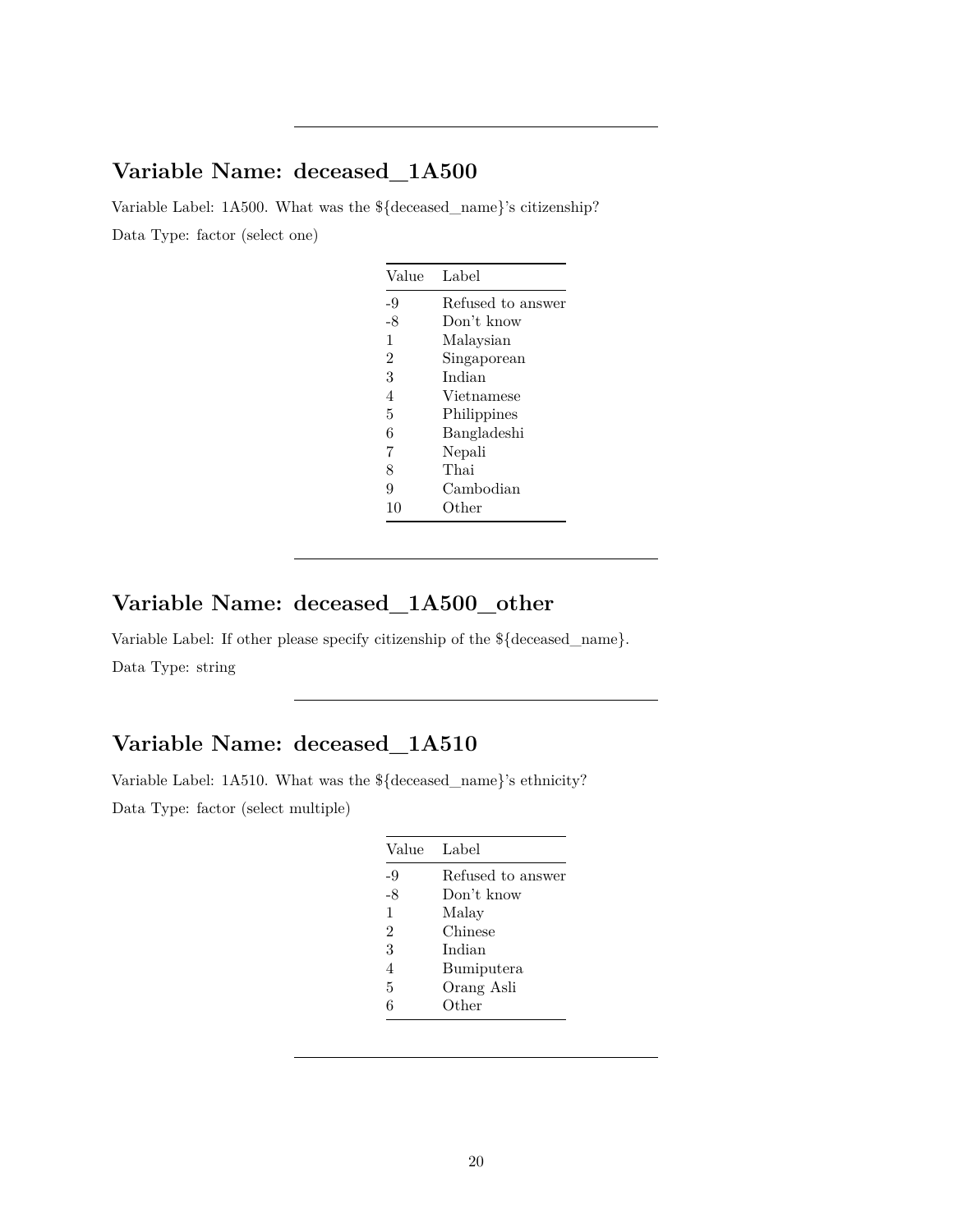#### **Variable Name: deceased\_1A510\_other**

Variable Label: If other, please specify the ethnicity of the \${deceased\_name}. Data Type: string

# **Variable Name: deceased\_1A520**

Variable Label: 1A520. What was her/his place of birth? Data Type: factor (select one)

| Value Label    |                       |
|----------------|-----------------------|
| -8             | Don't Know            |
| 1              | Hospital              |
| $\mathfrak{D}$ | Other Health Facility |
| 3              | Home                  |
|                | Other                 |

### **Variable Name: deceased\_1A520\_other**

Variable Label: If other, please specify

Data Type: string

# **Variable Name: HouseDetails\_Mukim**

Variable Label: Which mukim is that dwelling in? Data Type: factor (select one)

| Value          | Label          |
|----------------|----------------|
| 1              | Bekok          |
| $\mathfrak{D}$ | Chaah          |
| 3              | Gemereh        |
| 4              | Jabi           |
| 5              | Sungai Segamat |

# **Variable Name: HouseDetails\_Batu**

Variable Label: Which batu is that dwelling along? Data Type: factor (select one)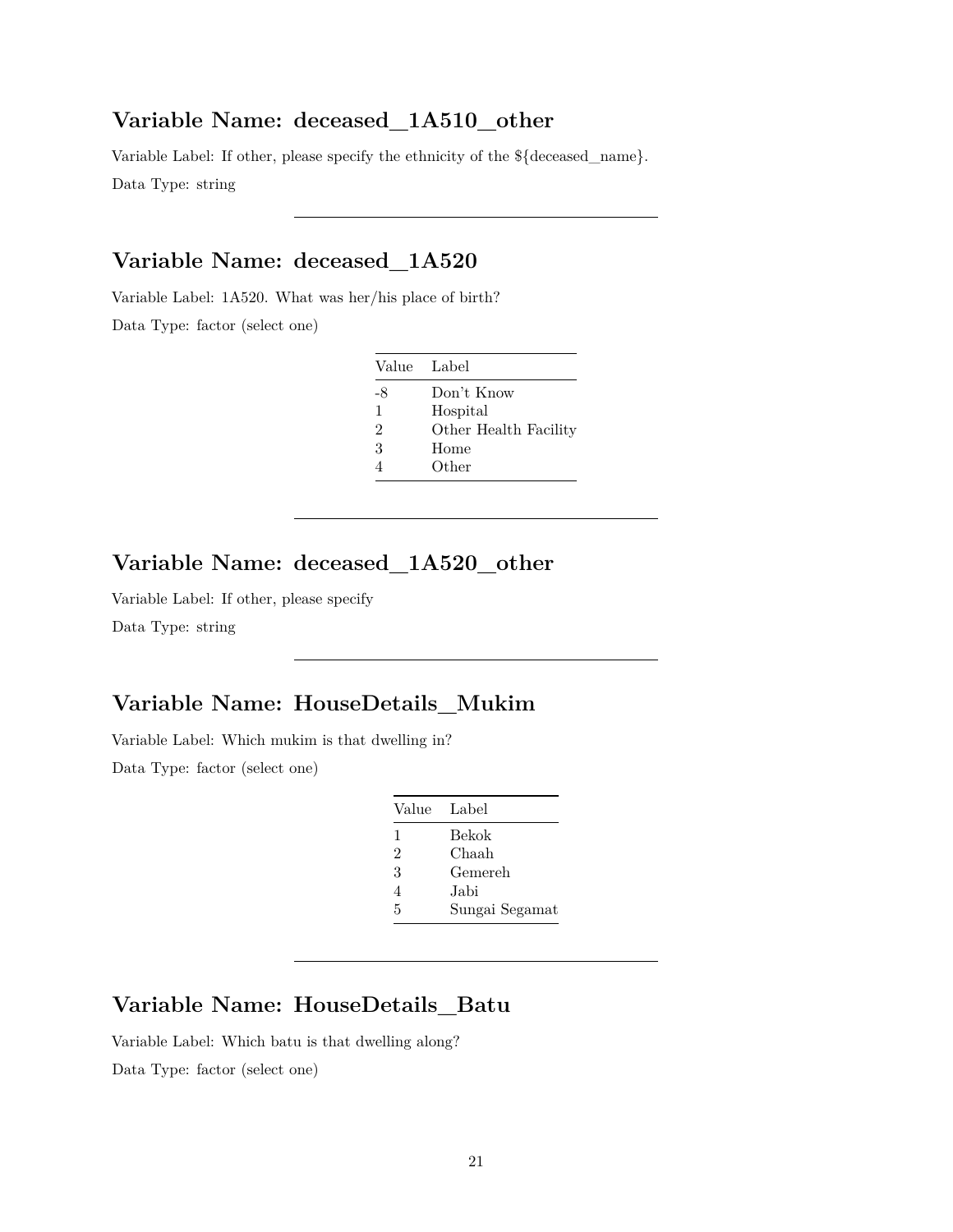| Value | Label                               |
|-------|-------------------------------------|
|       | HouseDetails Batu HouseDetails Batu |

### **Variable Name: HouseDetails\_Area**

Variable Label: Type of the Taman/Kampung/Felda/Felcra/Quarters of that dwelling?

Data Type: factor (select one)

Value Label HouseDetails\_Area3 HouseDetails\_AreaDesc3

### **Variable Name: HouseDetails\_Area2**

Variable Label: Please specify the Taman/Kampung/Felda/Felcra/Quarters of that dwelling?

Data Type: factor (select one)

| Value | Label                                 |
|-------|---------------------------------------|
|       | HouseDetails Area4 HouseDetails Area4 |

### **Variable Name: HouseDetails\_Area3**

Variable Label: Type of the Taman/Kampung/Felda/Felcra/Quarters of that dwelling?

Data Type: factor (select one)

| Value | Label                                   |
|-------|-----------------------------------------|
|       | HouseDetails Area HouseDetails AreaDesc |

### **Variable Name: HouseDetails\_Area4**

Variable Label: Please specify the Taman/Kampung/Felda/Felcra/Quarters of that dwelling?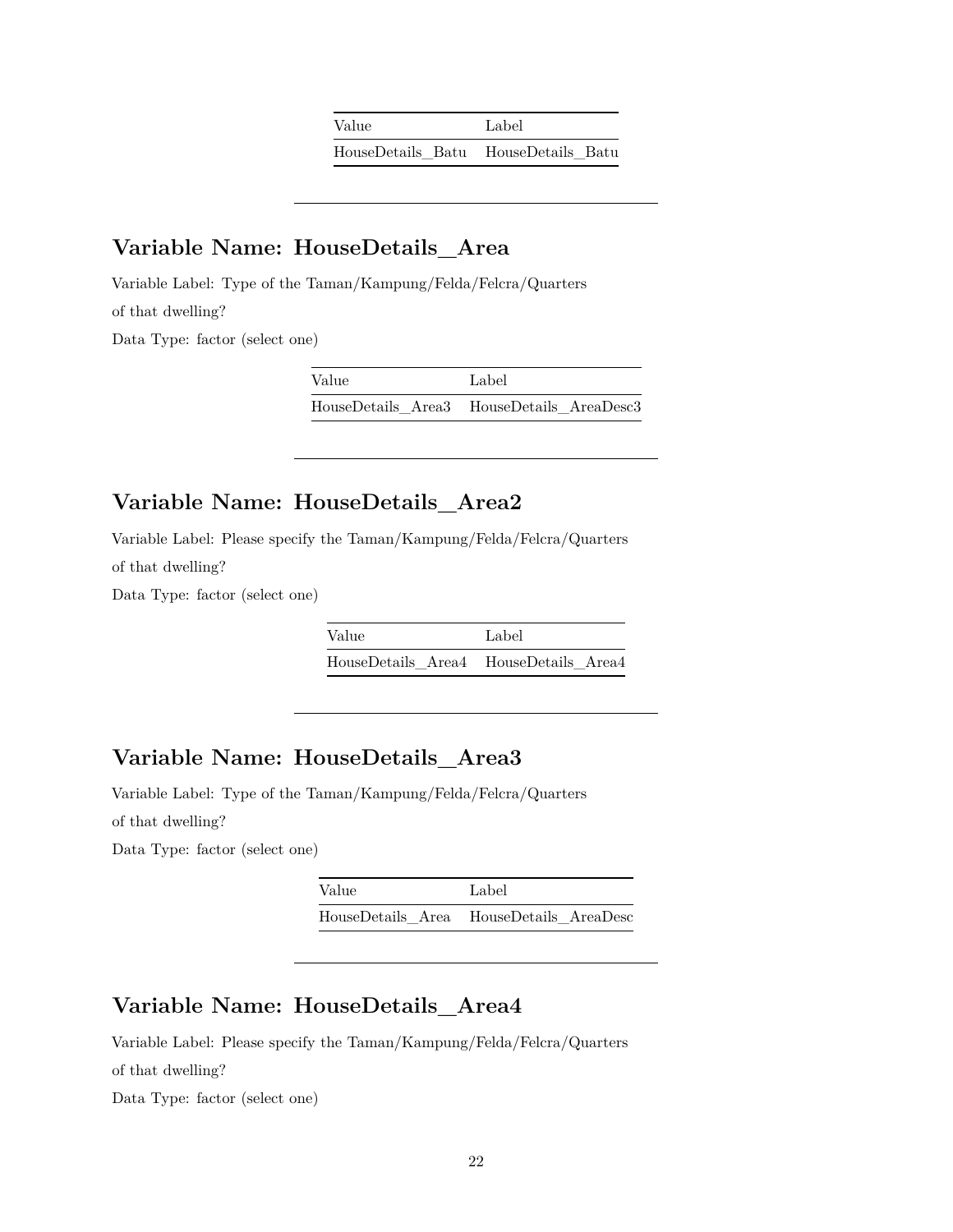| Value                                 | Label |
|---------------------------------------|-------|
| HouseDetails Area2 HouseDetails Area2 |       |

### **Variable Name: HouseDetails\_Street**

Variable Label: Type of the Street/Lorong of that dwelling? Data Type: factor (select one)

| Value | Label                                         |
|-------|-----------------------------------------------|
|       | HouseDetails Street3 HouseDetails StreetDesc3 |

### **Variable Name: HouseDetails\_Street2**

Variable Label: Please specify the Street name/Lorong of that dwelling? Data Type: factor (select one)

| Value                                     | Label |
|-------------------------------------------|-------|
| HouseDetails Street4 HouseDetails Street4 |       |

#### **Variable Name: HouseDetails\_Street3**

Variable Label: Type of the Street/Lorong of that dwelling? Data Type: factor (select one)

> Value Label HouseDetails\_Street HouseDetails\_StreetDesc

### **Variable Name: HouseDetails\_Street4**

Variable Label: Please specify the Street name/Lorong of that dwelling? Data Type: factor (select one)

| Value                                     | Label |
|-------------------------------------------|-------|
| HouseDetails Street2 HouseDetails Street2 |       |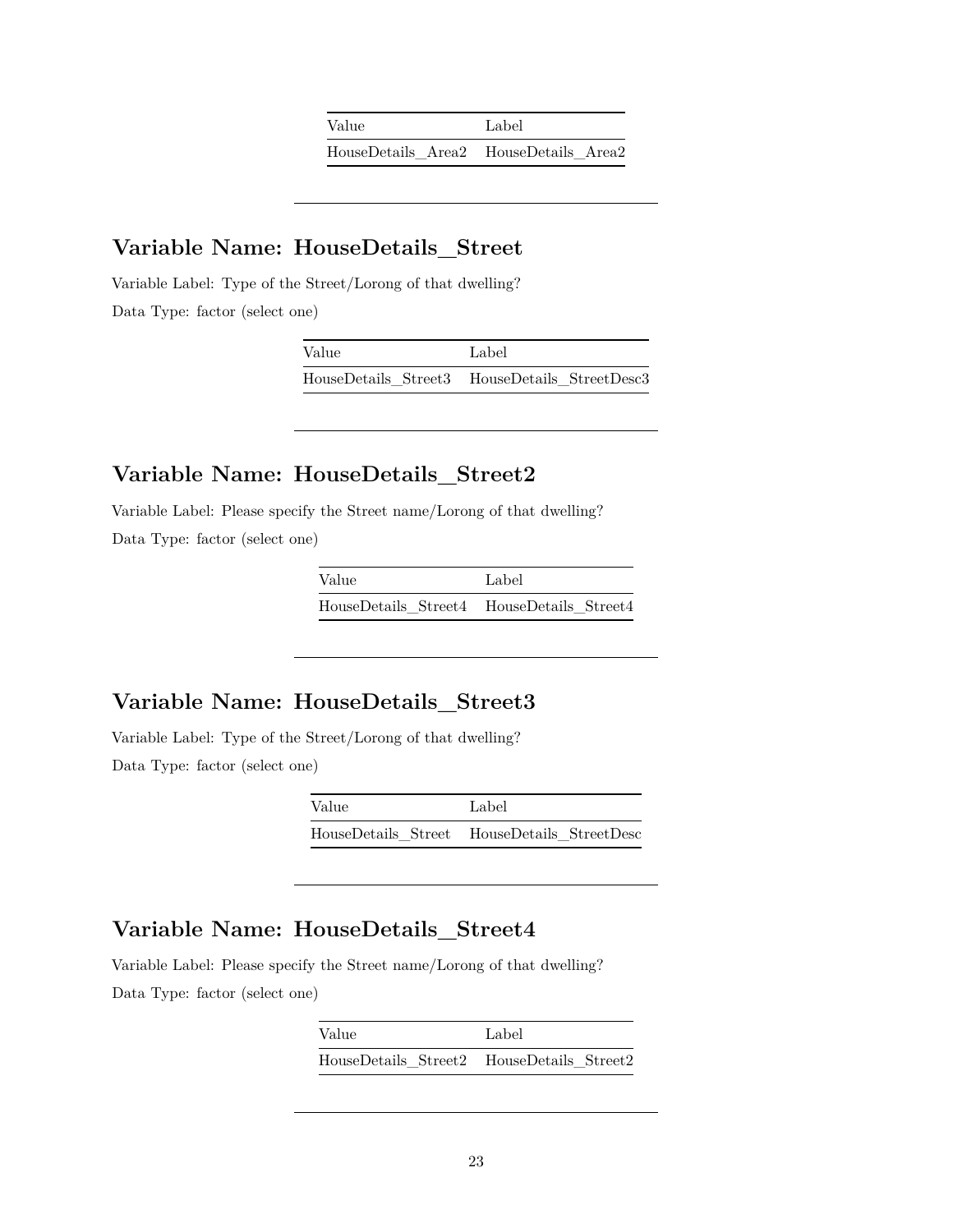#### **Variable Name: HouseDetails\_Number**

Variable Label: Type of the Lot number/House number/Pole number of that dwelling? Data Type: factor (select one)

| Value Label |                |
|-------------|----------------|
| L           | Lot            |
| 2           | Number         |
| 3           | Pole number    |
|             | Not applicable |

### **Variable Name: HouseDetails\_Number2**

Variable Label: Please specify the Lot number/House number/Pole number of that dwelling? Data Type: string

### **Variable Name: HouseDetails\_Number3**

Variable Label: Type of the Lot number/House number/Pole number of that dwelling? Data Type: factor (select one)

| Value Label |                |
|-------------|----------------|
| 1           | Lot            |
| 2           | Number         |
| 3           | Pole number    |
|             | Not applicable |

#### **Variable Name: HouseDetails\_Number4**

Variable Label: Please specify the Lot number/House number/Pole number of that dwelling? Data Type: string

## **Variable Name: addrAreaVal**

Variable Label: NULL

Data Type: unknown (calculate)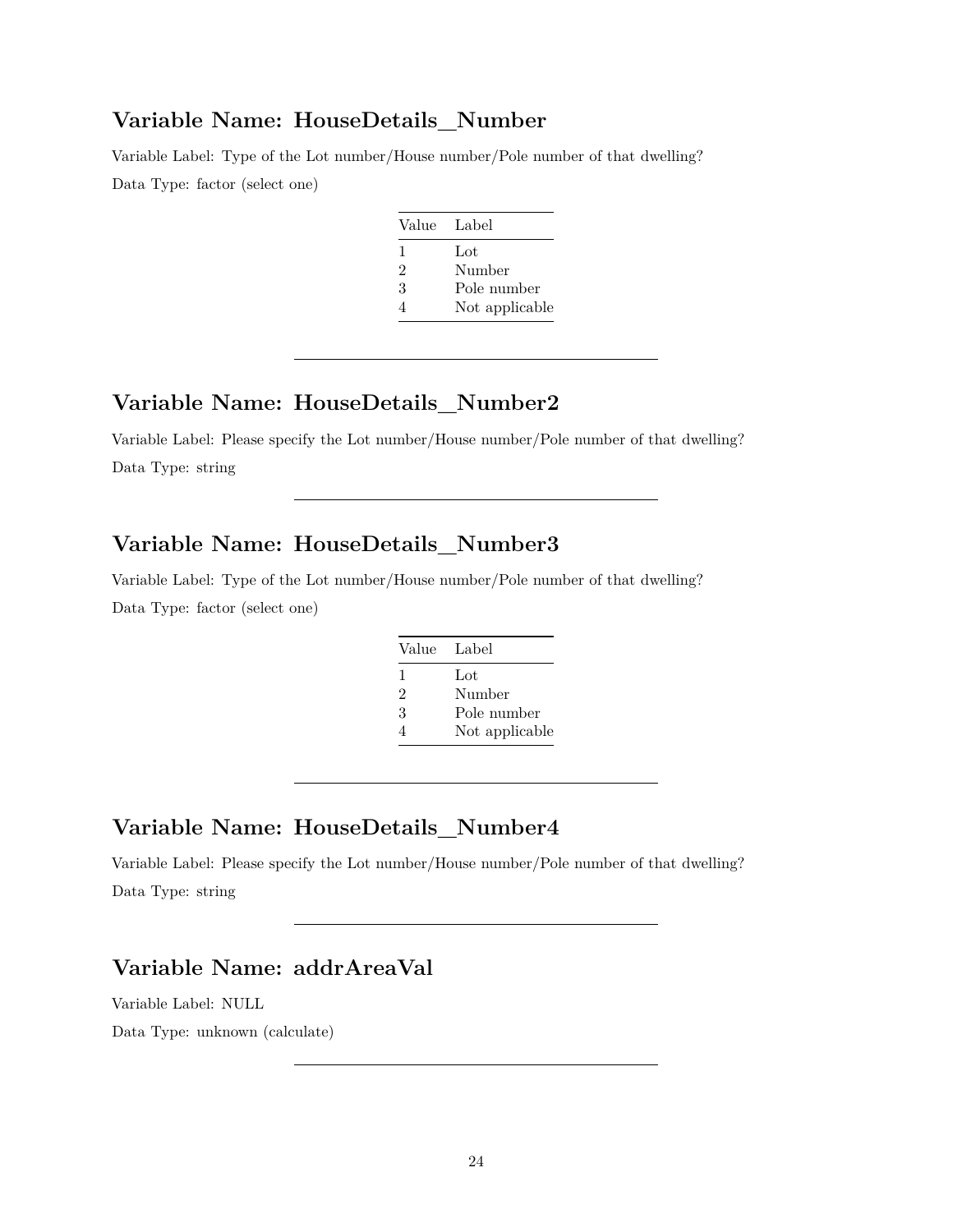### **Variable Name: addrAreaVal2**

Variable Label: NULL Data Type: unknown (calculate)

### **Variable Name: finalValArea**

Variable Label: NULL Data Type: unknown (calculate)

### **Variable Name: addrStreetVal**

Variable Label: NULL Data Type: unknown (calculate)

# **Variable Name: addrStreetVal2**

Variable Label: NULL Data Type: unknown (calculate)

# **Variable Name: finalValStreet**

Variable Label: NULL Data Type: unknown (calculate)

### **Variable Name: addrNumberVal**

Variable Label: NULL Data Type: unknown (calculate)

# **Variable Name: addrNumberVal2**

Variable Label: NULL Data Type: unknown (calculate)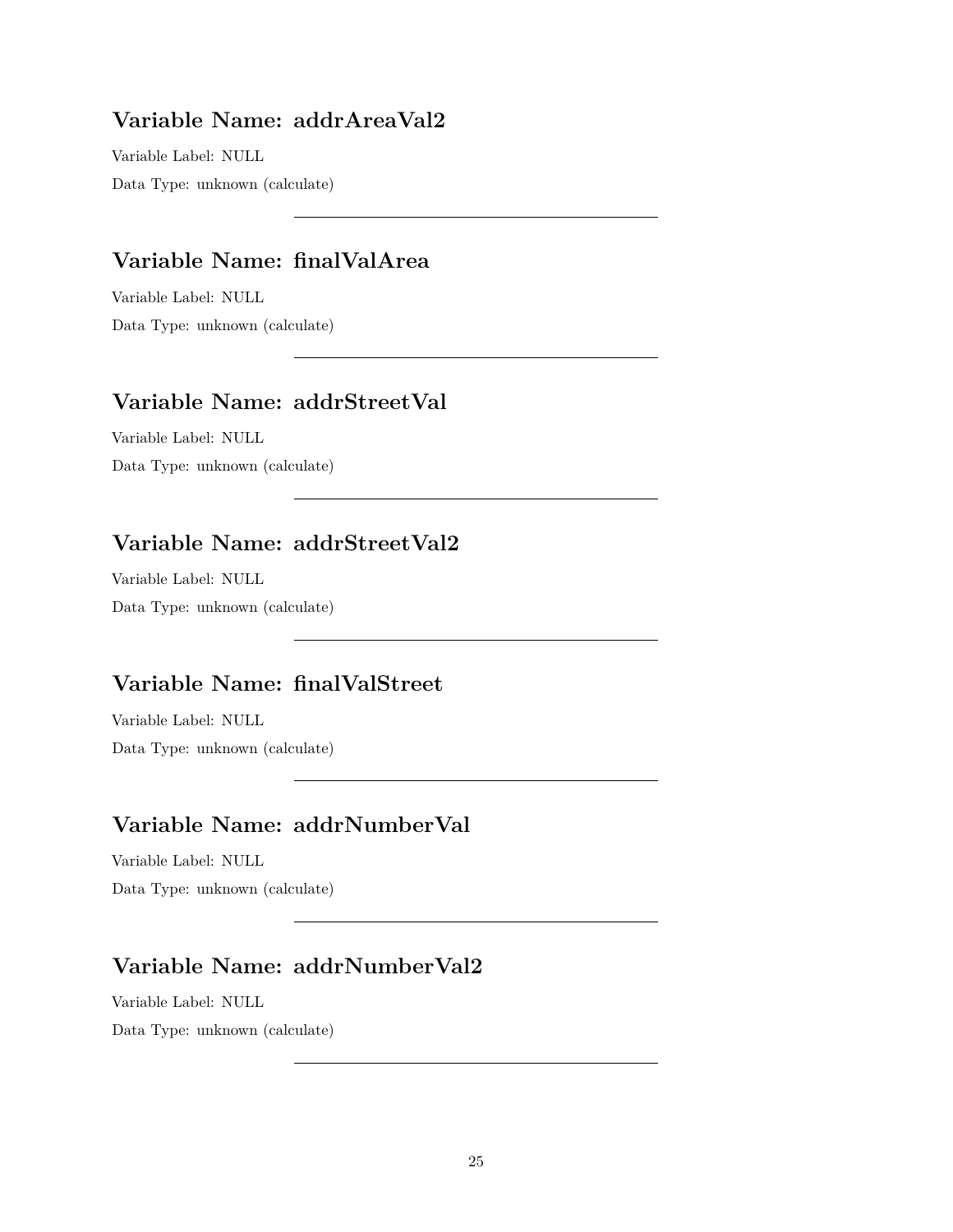#### **Variable Name: finalValNumber**

Variable Label: NULL Data Type: unknown (calculate)

### **Variable Name: finalbatu**

Variable Label: NULL Data Type: unknown (calculate)

### **Variable Name: finalMukim**

Variable Label: NULL Data Type: unknown (calculate)

### **Variable Name: deceased\_home**

Variable Label: Was this house is the \${deceased\_name}'s home before the death? Data Type: factor (select one)

| Value        | Label |
|--------------|-------|
| $\mathbf{I}$ | Yes   |
| ۰,           | Nο    |

### **Variable Name: deceased\_inside\_segamat**

Variable Label: Was the \${deceased\_name}'s home in Segamat? Data Type: factor (select one)

| Value | - Label    |
|-------|------------|
| -8    | Don't know |
| J.    | Yes        |
| 2     | Nο         |

# **Variable Name: deceased\_inside\_segamat2**

Variable Label: Do you know the address of the house of the \${deceased\_name} in Segamat? Data Type: factor (select one)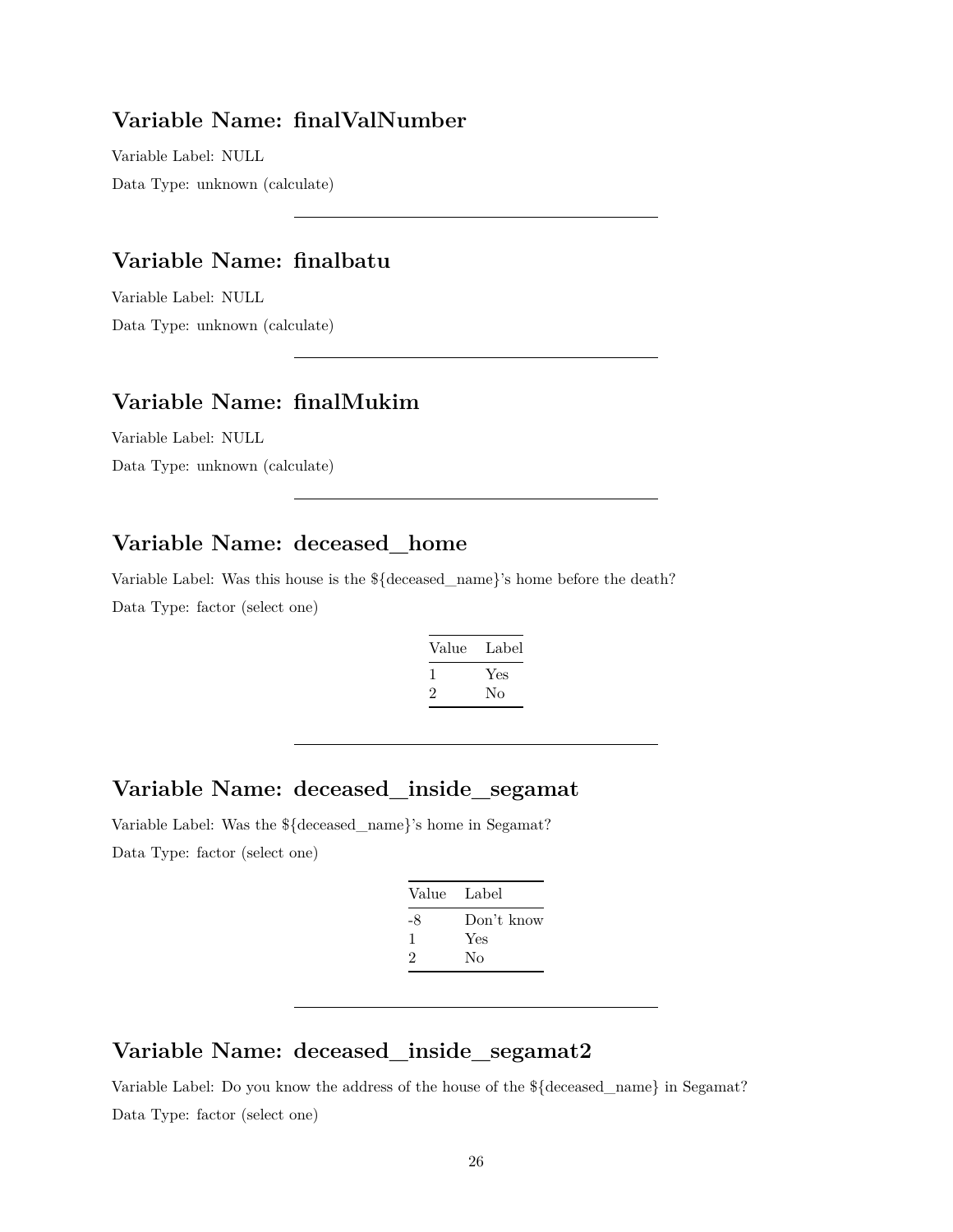| Value | Label |
|-------|-------|
|       | Yes   |
| '2    | No    |
|       |       |

# **Variable Name: Deceased\_HouseDetails\_Mukim**

Variable Label: Which mukim is that dwelling in? Data Type: factor (select one)

| - Label        |
|----------------|
| Bekok          |
| Chaah          |
| Gemereh        |
| Jabi           |
| Sungai Segamat |
|                |

### **Variable Name: Deceased\_HouseDetails\_Batu**

Variable Label: Which batu is that dwelling along? Data Type: string

# **Variable Name: Deceased\_HouseDetails\_Area**

Variable Label: Type of the Taman/Kampung/Felda/Felcra/Quarters

of that dwelling?

Data Type: factor (select one)

| Value          | Label          |
|----------------|----------------|
| 1              | Taman          |
| $\overline{2}$ | Kampung        |
| 3              | Felda          |
| 4              | Felcra         |
| 5              | Quarters       |
| 6              | Not applicable |
|                |                |

# **Variable Name: Deceased\_HouseDetails\_Area2**

Variable Label: Please specify the Taman/Kampung/Felda/Felcra/Quarters of that dwelling?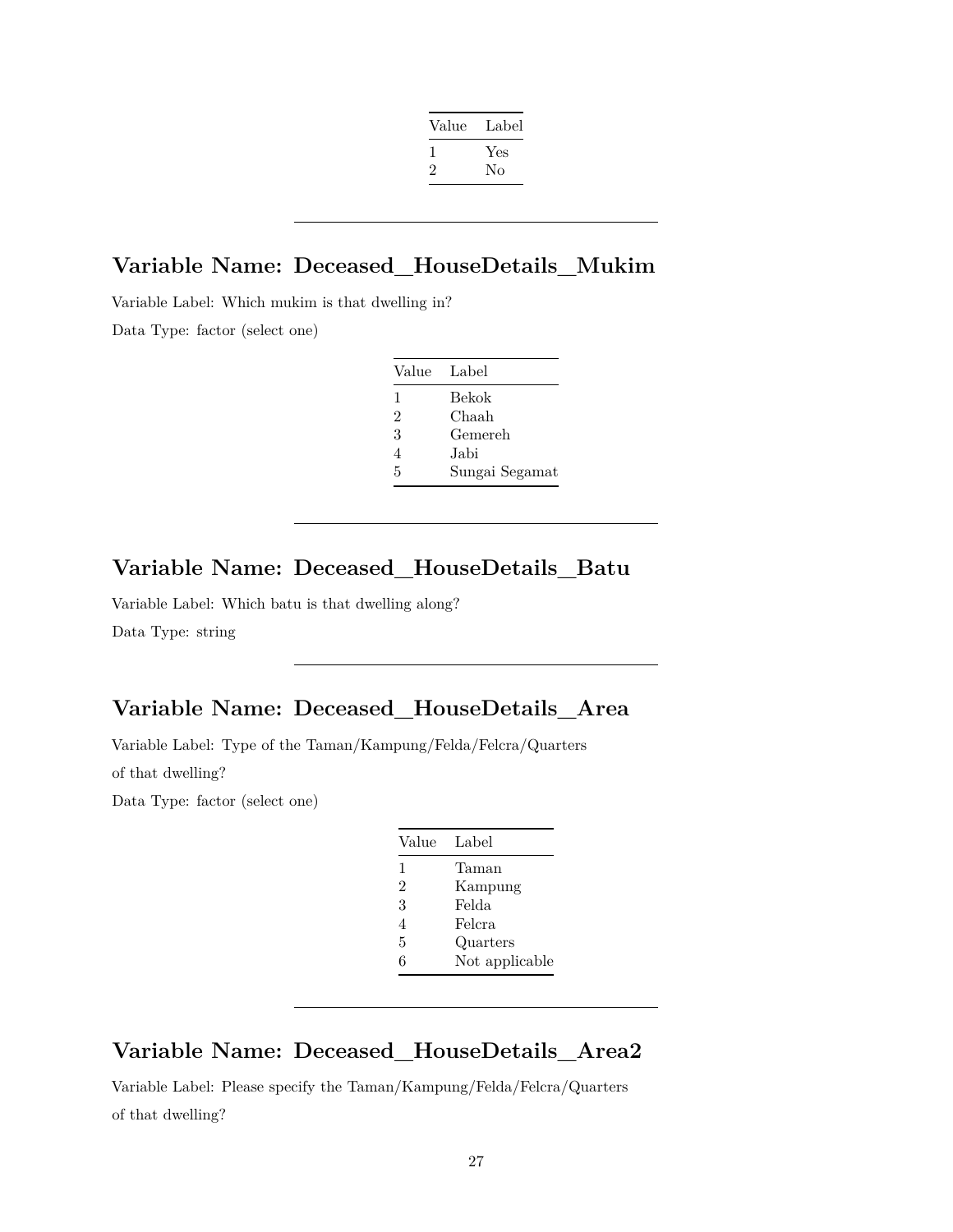### **Variable Name: Deceased\_HouseDetails\_Area3**

Variable Label: Type of the Taman/Kampung/Felda/Felcra/Quarters

of that dwelling?

Data Type: factor (select one)

| Value | - Label        |
|-------|----------------|
| 1     | Taman          |
| 2     | Kampung        |
| 3     | Felda          |
| 4     | Felcra         |
| 5     | Quarters       |
| 6     | Not applicable |

#### **Variable Name: Deceased\_HouseDetails\_Area4**

Variable Label: Please specify the Taman/Kampung/Felda/Felcra/Quarters of that dwelling? Data Type: string

### **Variable Name: Deceased\_HouseDetails\_Street**

Variable Label: Type of the Street/Lorong of that dwelling?

Data Type: factor (select one)

| Value Label    |                |
|----------------|----------------|
| $\mathbf{I}$   | Jalan          |
| $\mathfrak{D}$ | Lorong         |
| З              | Not applicable |

### **Variable Name: Deceased\_HouseDetails\_Street2**

Variable Label: Please specify the Street name/Lorong of that dwelling? Data Type: string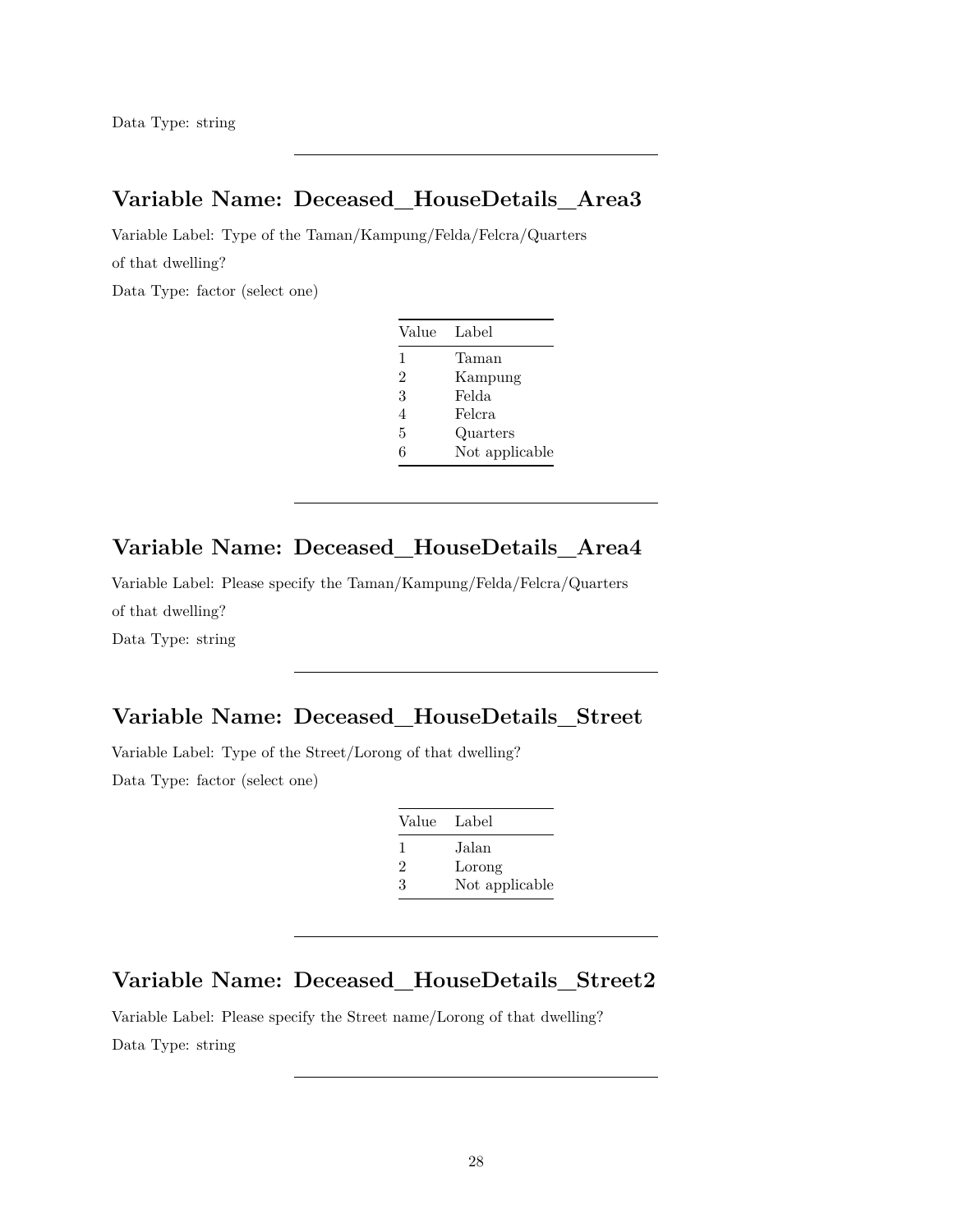#### **Variable Name: Deceased\_HouseDetails\_Street3**

Variable Label: Type of the Street/Lorong of that dwelling? Data Type: factor (select one)

| Value Label  |                |
|--------------|----------------|
| $\mathbf{I}$ | Jalan          |
| 2            | Lorong         |
| 3            | Not applicable |

#### **Variable Name: Deceased\_HouseDetails\_Street4**

Variable Label: Please specify the Street name/Lorong of that dwelling? Data Type: string

## **Variable Name: Deceased\_HouseDetails\_Number**

Variable Label: Type of the Lot number/House number/Pole number of that dwelling? Data Type: factor (select one)

| Value Label    |                |
|----------------|----------------|
| 1              | Lot            |
| $\mathfrak{D}$ | Number         |
| 3              | Pole number    |
|                | Not applicable |

#### **Variable Name: Deceased\_HouseDetails\_Number2**

Variable Label: Please specify the Lot number/House number/Pole number of that dwelling? Data Type: string

#### **Variable Name: Deceased\_HouseDetails\_Number3**

Variable Label: Type of the Lot number/House number/Pole number of that dwelling? Data Type: factor (select one)

| Value Label    |             |
|----------------|-------------|
|                | Lot         |
| $\mathfrak{D}$ | Number      |
| 3              | Pole number |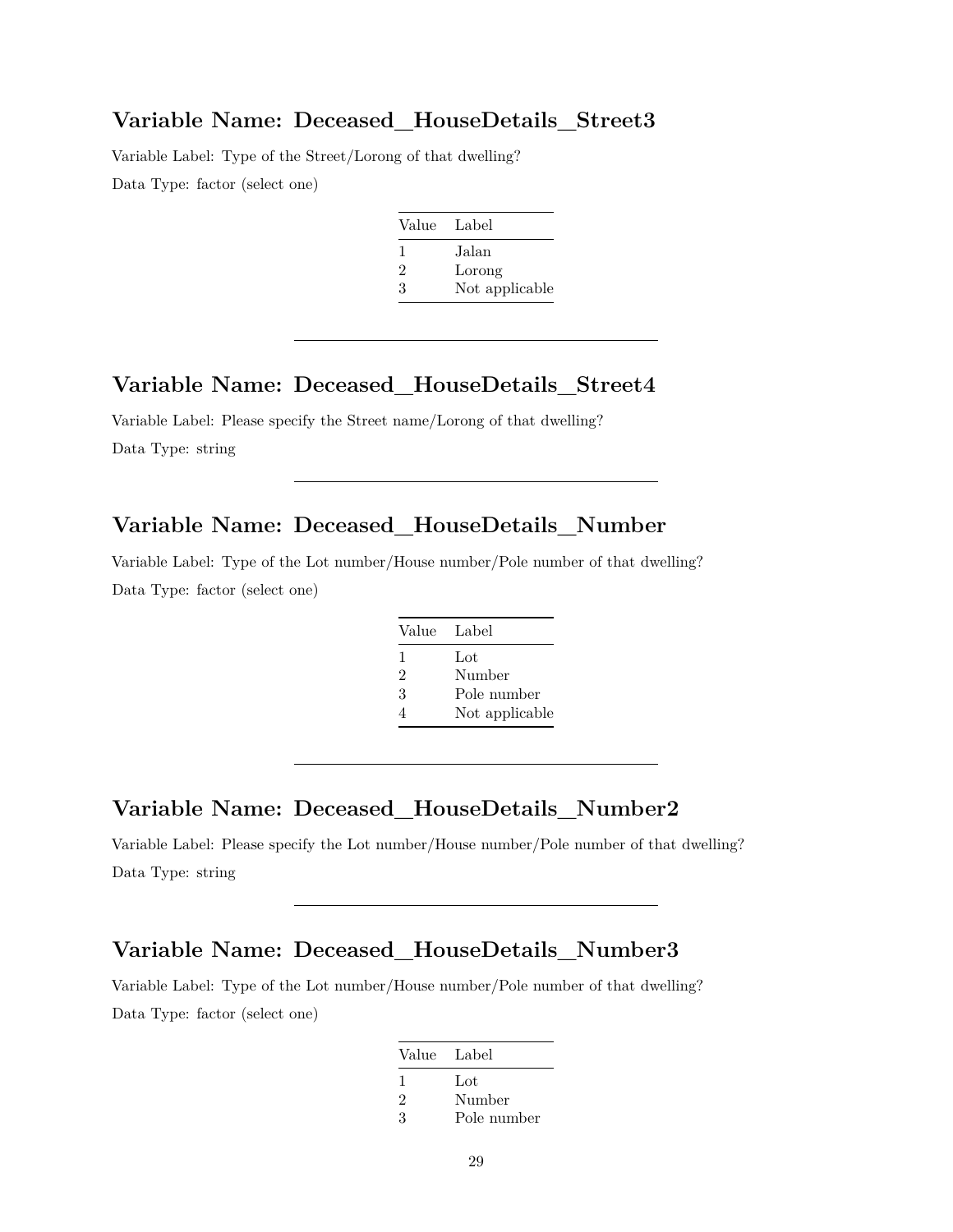Value Label 4 Not applicable

### **Variable Name: Deceased\_HouseDetails\_Number4**

Variable Label: Please specify the Lot number/House number/Pole number of that dwelling? Data Type: string

### **Variable Name: deceased\_1A560**

Variable Label: 1A560. What was the place of the \${deceased\_name}'s death? Data Type: factor (select one)

|                | Value Label           |
|----------------|-----------------------|
| -8             | Don't know            |
| 1              | Hospital              |
| $\overline{2}$ | Other Health Facility |
| 3              | Current address       |
| $\overline{4}$ | Different address     |
| 5              | Other                 |

### **Variable Name: deceased\_1A560\_other**

Variable Label: If other, please specify site of death

Data Type: string

### **Variable Name: deceased\_1A630\_1**

Variable Label: Do you know the full name of \${deceased\_name}'s mother? Data Type: factor (select one)

| Value | Label |
|-------|-------|
|       | Yes   |
| ۰,    | Nο    |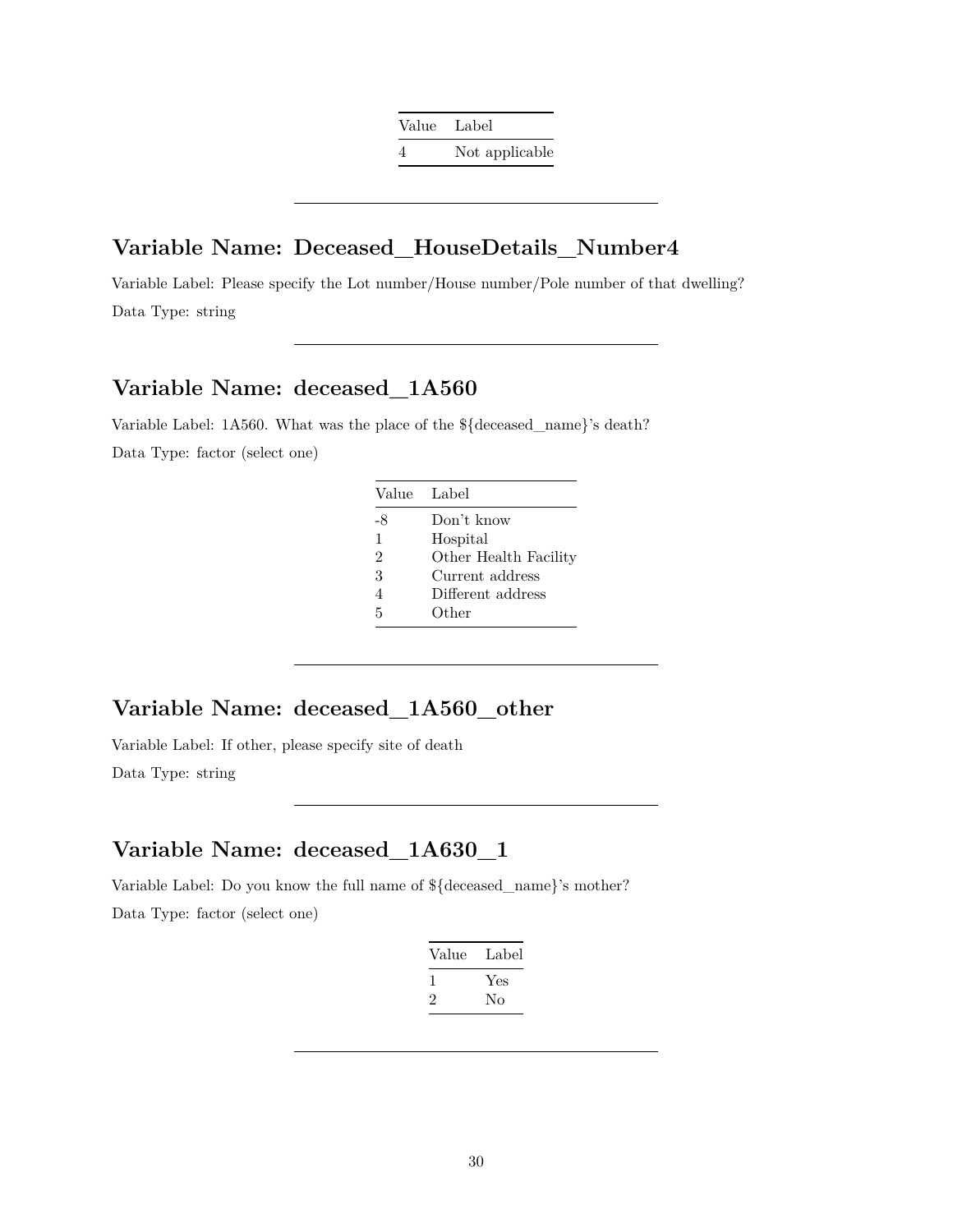#### **Variable Name: deceased\_1A630**

Variable Label: 1A630. What was the name of the mother? Data Type: string

## **Variable Name: deceased\_1A620\_1**

Variable Label: Do you know the full name of \${deceased\_name}'s father? Data Type: factor (select one)

| Value        | Label |
|--------------|-------|
| $\mathbf{I}$ | Yes   |
| $\cdot$      | Nο    |

# **Variable Name: deceased\_1A620**

Variable Label: 1A620. What was the name of the father? Data Type: string

# **Variable Name: register\_death**

Variable Label: Was the death of the \${deceased\_name} has been registered? Data Type: factor (select one)

| Value | Label |
|-------|-------|
|       | Yes   |
| ۰,    | Nο    |

### **Variable Name: acknowledge\_section3**

Variable Label: SECTION 3. DEATH REGISTRATION AND CERTIFICATION Data Type: acknowledge

# **Variable Name: ishaveDeathCert**

Variable Label: Do you have the \${deceased\_name} death certificate?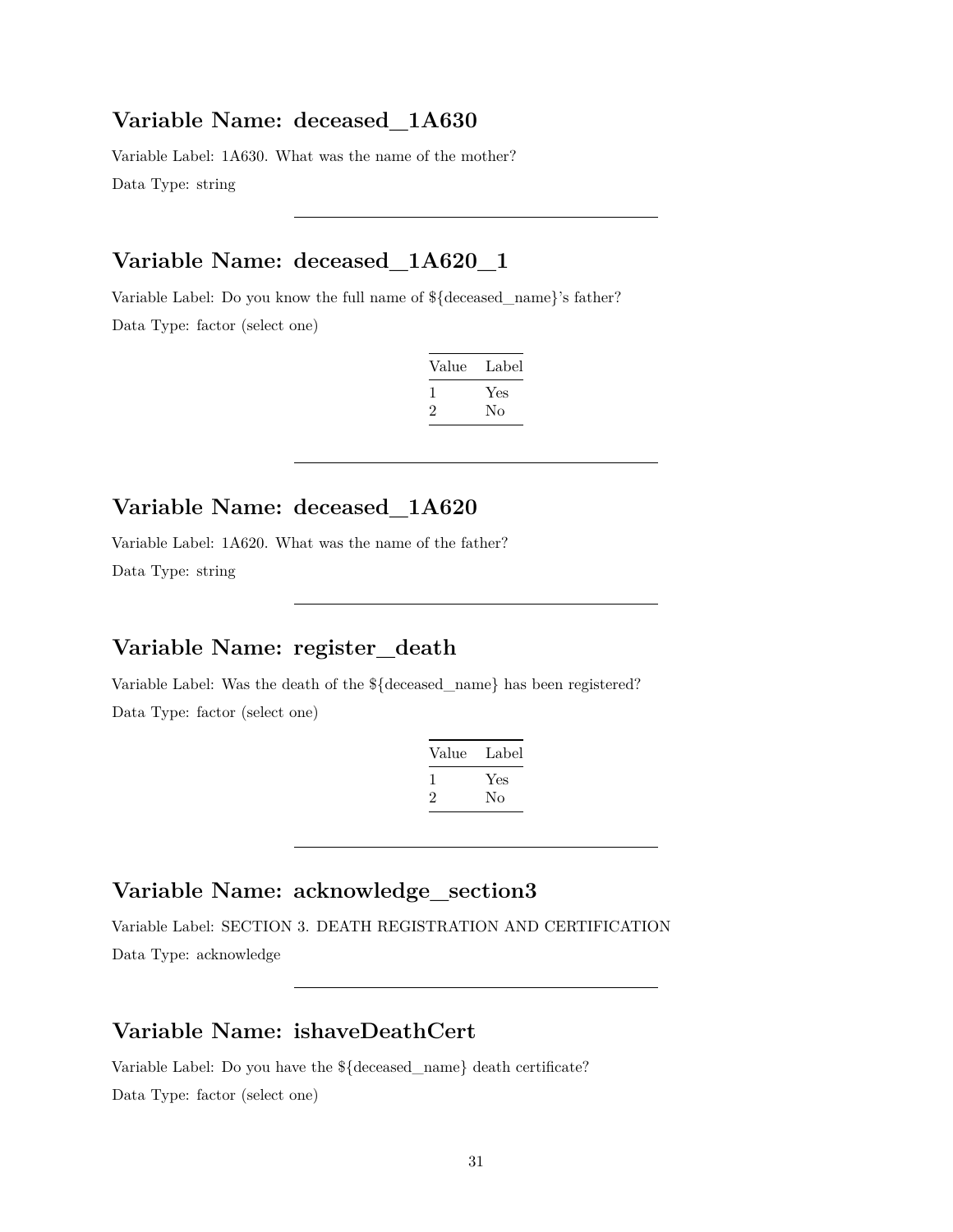| Label |
|-------|
| Yes   |
| No    |
|       |

#### **Variable Name: reg\_cert\_1A700**

Variable Label: 1A700. Death registration number Data Type: string

### **Variable Name: reg\_cert\_1A710**

Variable Label: 1A710. Date of registration Data Type: date

### **Variable Name: reg\_cert\_1A720\_1**

Variable Label: 1A720\_1. Where was the death registered Data Type: factor (select one)

|   | Value Label                      |
|---|----------------------------------|
| 1 | Jabatan Pendaftaran Negara (JPN) |
| 2 | Police Station                   |
| 3 | Hospital                         |
|   | Clinic Health                    |
| 5 | Other                            |

### **Variable Name: reg\_cert\_1A720\_2**

Variable Label: 1A720\_2. If other please specify: Data Type: string

# **Variable Name: reg\_cert\_1A720\_3**

Variable Label: 1A720\_3. Registration Centre Data Type: string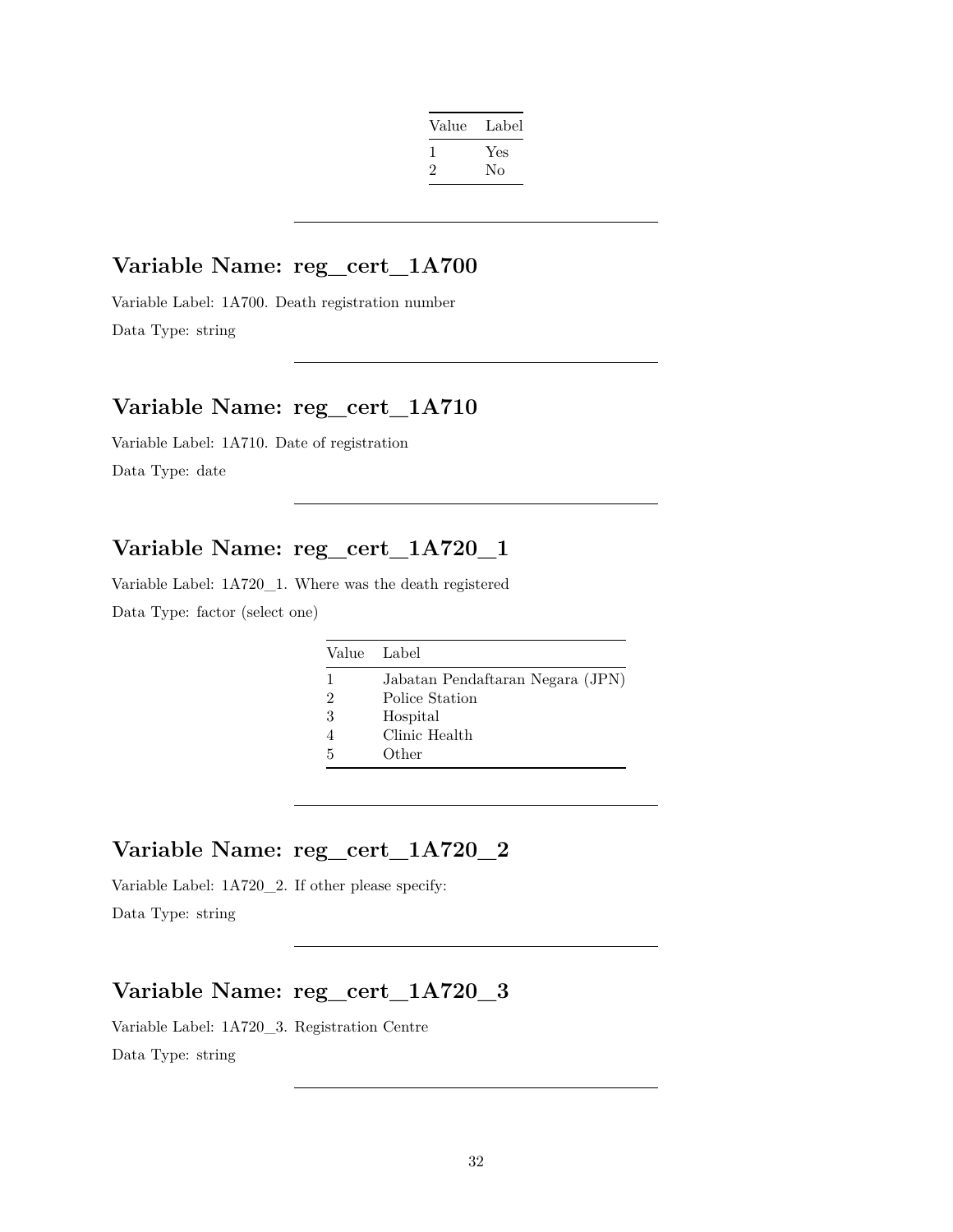#### **Variable Name: reg\_cert\_1A720\_4**

Variable Label: 1A720\_4. Photo of the Death Certificate Data Type: image

### **Variable Name: reg\_cert\_id\_no**

Variable Label: Does the \${deceased\_name} has an ID? Data Type: factor (select one)

| Label |
|-------|
| Yes   |
| Nο    |
|       |

# **Variable Name: reg\_cert\_id\_type**

Variable Label: What type of ID was the \${deceased\_name} using before he/she passed away? Data Type: factor (select one)

| Value          | Label             |
|----------------|-------------------|
| -8             | Don't Know        |
| 1              | Birth Certificate |
| $\overline{2}$ | MyKAD             |
| 3              | MyKID             |
| 4              | MyPolis           |
| 5              | MyTentera         |
| 6              | MyPR              |
| 7              | Passport          |
| 8              | Other             |

#### **Variable Name: reg\_cert\_id\_type\_other**

Variable Label: Enter the type of ID the \${deceased\_name} using. Data Type: string

### **Variable Name: reg\_cert\_nric1**

Variable Label: Enter the \${deceased\_name}'s ID (MyKAD, MyKID, MyPolis, MyTentera, MyPR, etc.) Data Type: string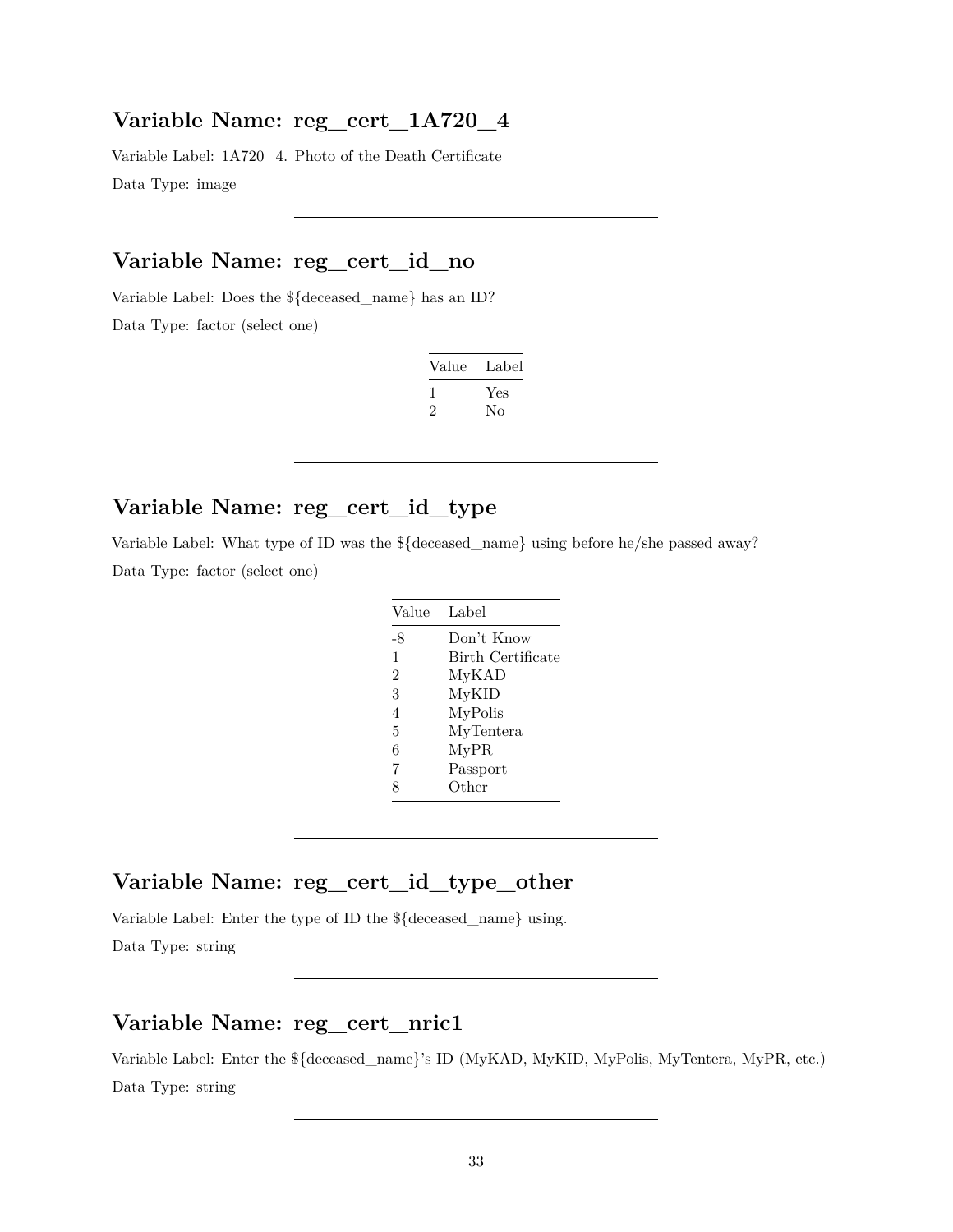#### **Variable Name: reg\_cert\_nric2**

Variable Label: Re-enter the \${deceased\_name}'s ID (MyKAD, MyKID, MyPolis, MyTentera, MyPR, etc.) Data Type: string

# **Variable Name: reg\_cert\_nric\_foreign**

Variable Label: Enter the ID number (include letters in UPPERCASE)

Data Type: string

### **Variable Name: acknowledge\_section4**

Variable Label: SECTION 4. RESPONDENT'S ACCOUNT OF ILLNESS/EVENTS'S LEADING TO DEATH

Data Type: acknowledge

# **Variable Name: allowAudioRcd**

Variable Label: May I have this section audio recorded?

Data Type: factor (select one)

| Label |
|-------|
| Yes   |
| Nο    |
|       |

# **Variable Name: deathcause\_1**

Variable Label: Could you tell me about the illness/events that led to her/his death? Data Type: audio

# **Variable Name: deathcause\_2**

Variable Label: CAUSE OF DEATH 1 ACCORDING TO RESPONDENT Data Type: string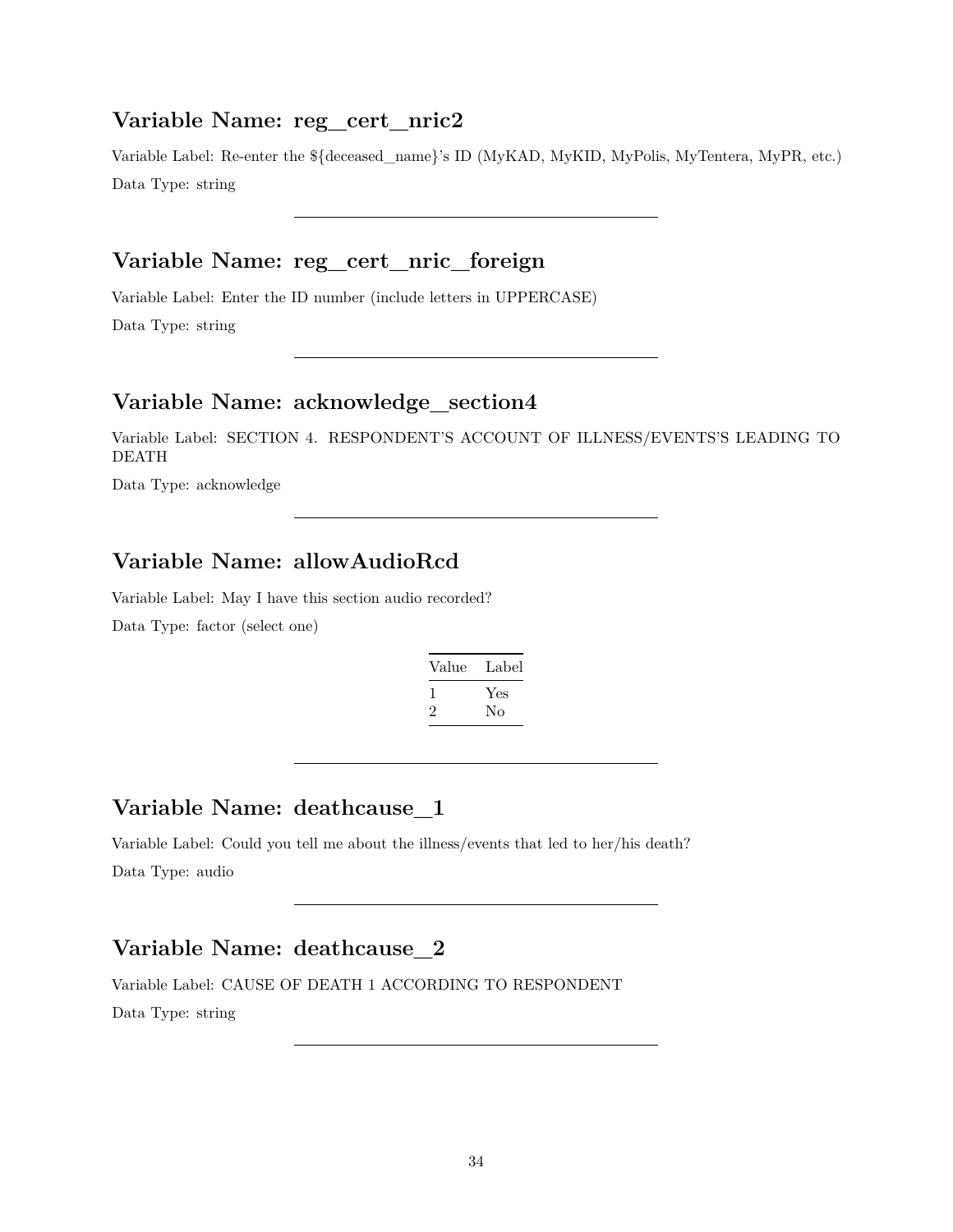#### **Variable Name: deathcause\_3**

Variable Label: CAUSE OF DEATH 2 ACCORDING TO RESPONDENT

Data Type: string

### **Variable Name: acknowledge\_section5**

Variable Label: SECTION 5. PREGNANCY HISTORY

Data Type: acknowledge

#### **Variable Name: section\_5**

Variable Label: I would like to ask you some questions concerning the mother and symptoms that the \${deceased\_name} had/showed at birth and shortly after. Some of these questions may not appear to be directly related to the baby's death. Kindly be patient and answer all the que

Data Type: acknowledge

### **Variable Name: pregnancy\_3D500**

Variable Label: 3D500. How many births, including stillbirths, did the \${deceased\_name} mother have before this \${deceased\_name} ?

Data Type: integer

# **Variable Name: pregnancy\_3D210**

Variable Label: 3D210. How many weeks was the pregnancy when the \${deceased\_name} was born?

Data Type: integer

#### **Variable Name: pregnancy\_3D510**

Variable Label: 3D510. During the pregnancy did the \${deceased\_name} mother suffer from high blood pressure?

| Value Label |
|-------------|
| Don't know  |
| Yes         |
| Nο          |
|             |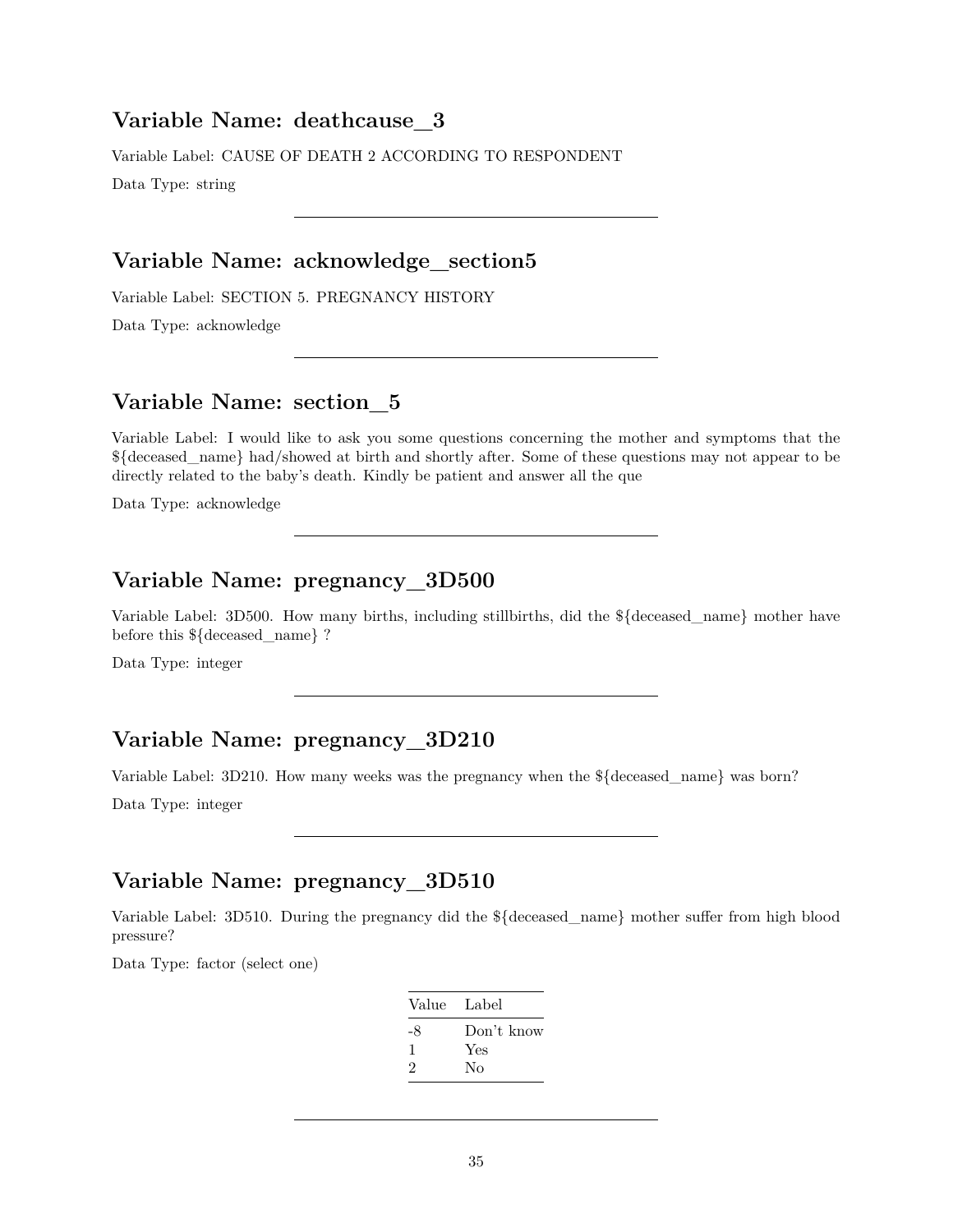### **Variable Name: pregnancy\_3D550**

Variable Label: 3D550. Did the \${deceased\_name} mother have vaginal bleeding during the ;last 3 months of pregnancy but before labour started?

Data Type: factor (select one)

| Value | Label      |
|-------|------------|
| -8    | Don't know |
| 1     | Yes        |
| 2     | Nο         |
|       |            |

### **Variable Name: pregnancy\_3D520**

Variable Label: 3D520. Did the \${deceased\_name} mother have foul smelling vaginal discharge during pregnancy and/or after delivery?

Data Type: factor (select one)

| Value Label |            |
|-------------|------------|
| -8          | Don't know |
| 1           | Yes        |
| 2           | No         |
|             |            |

### **Variable Name: pregnancy\_3D540**

Variable Label: 3D540. During the last 3 months of pregnancy did the \${deceased\_name} mother suffer from blurred vision?

Data Type: factor (select one)

| Value | Label      |
|-------|------------|
| -8    | Don't know |
| 1     | Yes        |
| 2     | Nο         |
|       |            |

# **Variable Name: pregnancy\_3D530**

Variable Label: 3D530. During the last 3 months of pregnancy did the \${deceased\_name} mother suffer from convulsions?

| Value Label |            |
|-------------|------------|
| -8          | Don't know |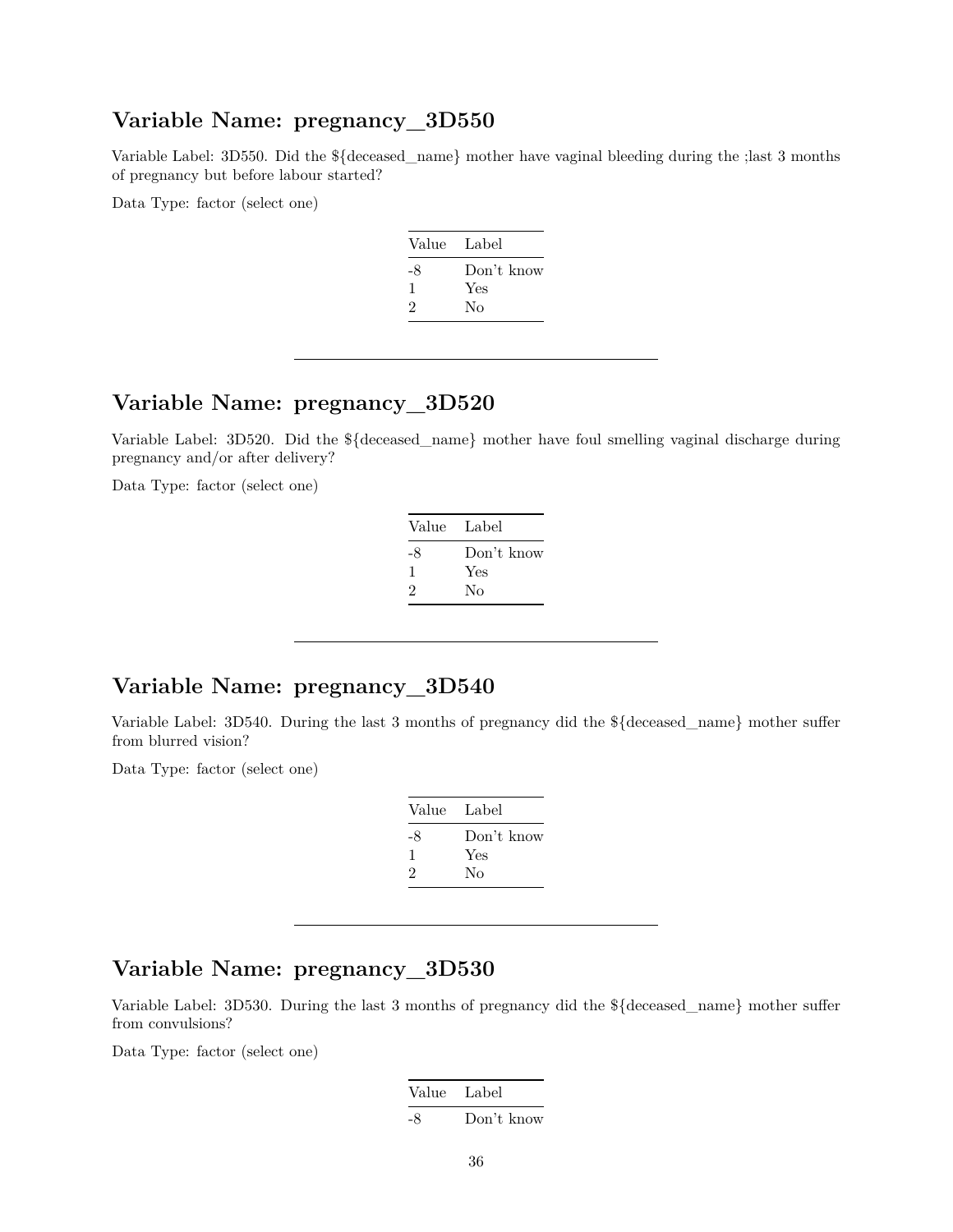| Value | Label |
|-------|-------|
|       | Yes   |
| 2     | No    |
|       |       |

## **Variable Name: pregnancy\_3D100**

Variable Label: 3D100. Was the \${deceased\_name} part of a multiple birth? Data Type: factor (select one)

| Value Label |            |
|-------------|------------|
| -8          | Don't know |
| 1           | Yes        |
| 2           | Nο         |

## **Variable Name: pregnancy\_3D110**

Variable Label: 3D110. Was the \${deceased\_name} born in a complicated delivery? Data Type: factor (select one)

| Value | Label      |
|-------|------------|
| -8    | Don't know |
| 1     | Yes        |
| 2     | No         |

#### **Variable Name: acknowledge\_section6**

Variable Label: SECTION 6. DELIVERY HISTORY Data Type: acknowledge

# **Variable Name: delivery\_3D560**

Variable Label: 3D560. Was the \${deceased\_name} born in a health facility? Data Type: factor (select one)

| Value Label |            |
|-------------|------------|
| -8          | Don't know |
| 1           | Yes        |
| 2           | Nο         |
|             |            |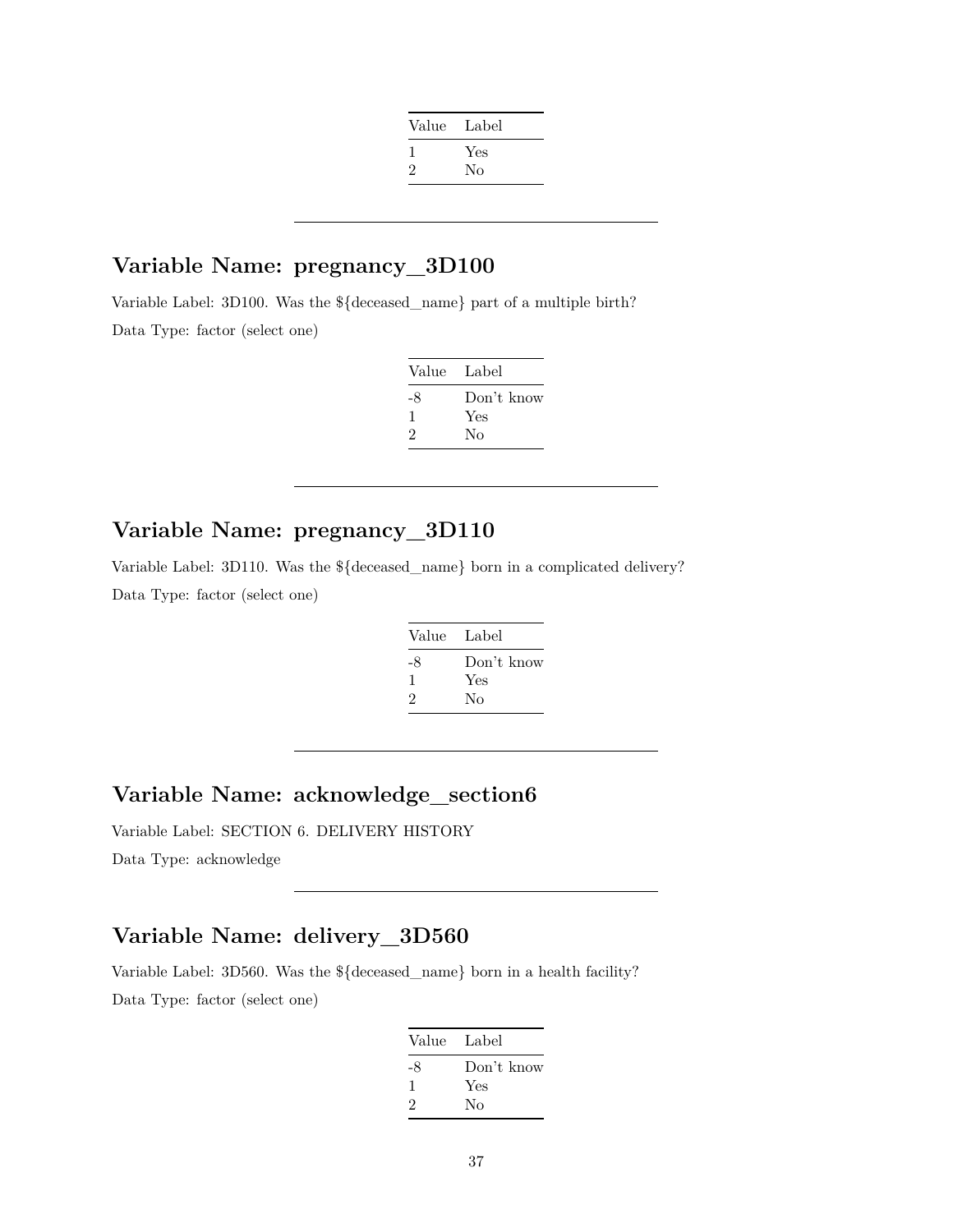#### **Variable Name: delivery\_3D570**

Variable Label: 3D570. Was the \${deceased\_name} born at home? Data Type: factor (select one)

| Value Label |
|-------------|
| Don't know  |
| Yes         |
| Nο          |
|             |

#### **Variable Name: delivery\_3D580**

Variable Label: 3D580. Was the \${deceased\_name} born somewhere else (e.g. on the way to a health facility)?

Data Type: factor (select one)

| Value Label |            |
|-------------|------------|
| -8          | Don't know |
| ı           | Yes        |
| 2           | Nο         |

## **Variable Name: delivery\_3D590**

Variable Label: 3D590. Did the mother receive professional assistance during the delivery? Data Type: factor (select one)

| Value | Label      |
|-------|------------|
| -8    | Don't know |
| 1     | Yes        |
| 2     | Nο         |
|       |            |

#### **Variable Name: delivery\_3D120**

Variable Label: 3D120. Was the \${deceased\_name} born 24 hours or more after the water broke? Data Type: factor (select one)

| Value Label |            |
|-------------|------------|
| -8          | Don't know |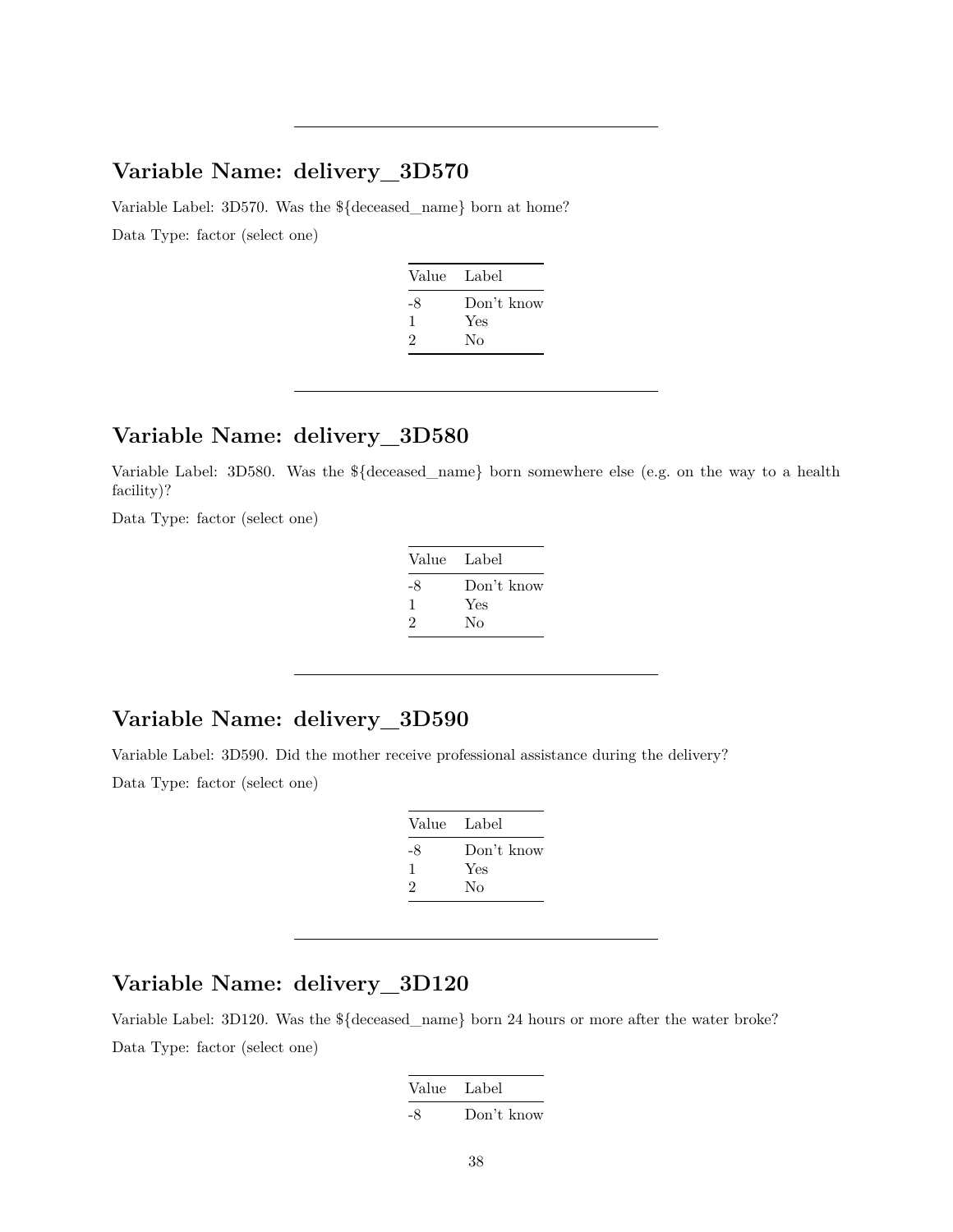| Value | Label |
|-------|-------|
|       | Yes   |
| 2     | No    |
|       |       |

#### **Variable Name: delivery\_3D130**

Variable Label: 3D130. Did the \${deceased\_name} stop moving in the womb before labour started? Data Type: factor (select one)

| Value | Label      |
|-------|------------|
| -8    | Don't know |
| 1     | Yes        |
| 2     | No         |

#### **Variable Name: delivery\_3D140**

Variable Label: 3D140. Was \${deceased\_name} in a normal vaginal delivery? Data Type: factor (select one)

| Value Label |            |
|-------------|------------|
| -8          | Don't know |
| -1          | Yes        |
| 2           | Nο         |

#### **Variable Name: delivery\_3D150**

Variable Label: 3D150. Was \${deceased\_name} born with forceps/vacum? Data Type: factor (select one)

| Value Label |            |
|-------------|------------|
| -8          | Don't know |
| -1          | Yes        |
| 2           | No         |
|             |            |

## **Variable Name: delivery\_3D160**

Variable Label: 3D160. Was \${deceased\_name} delivered by caesarean section?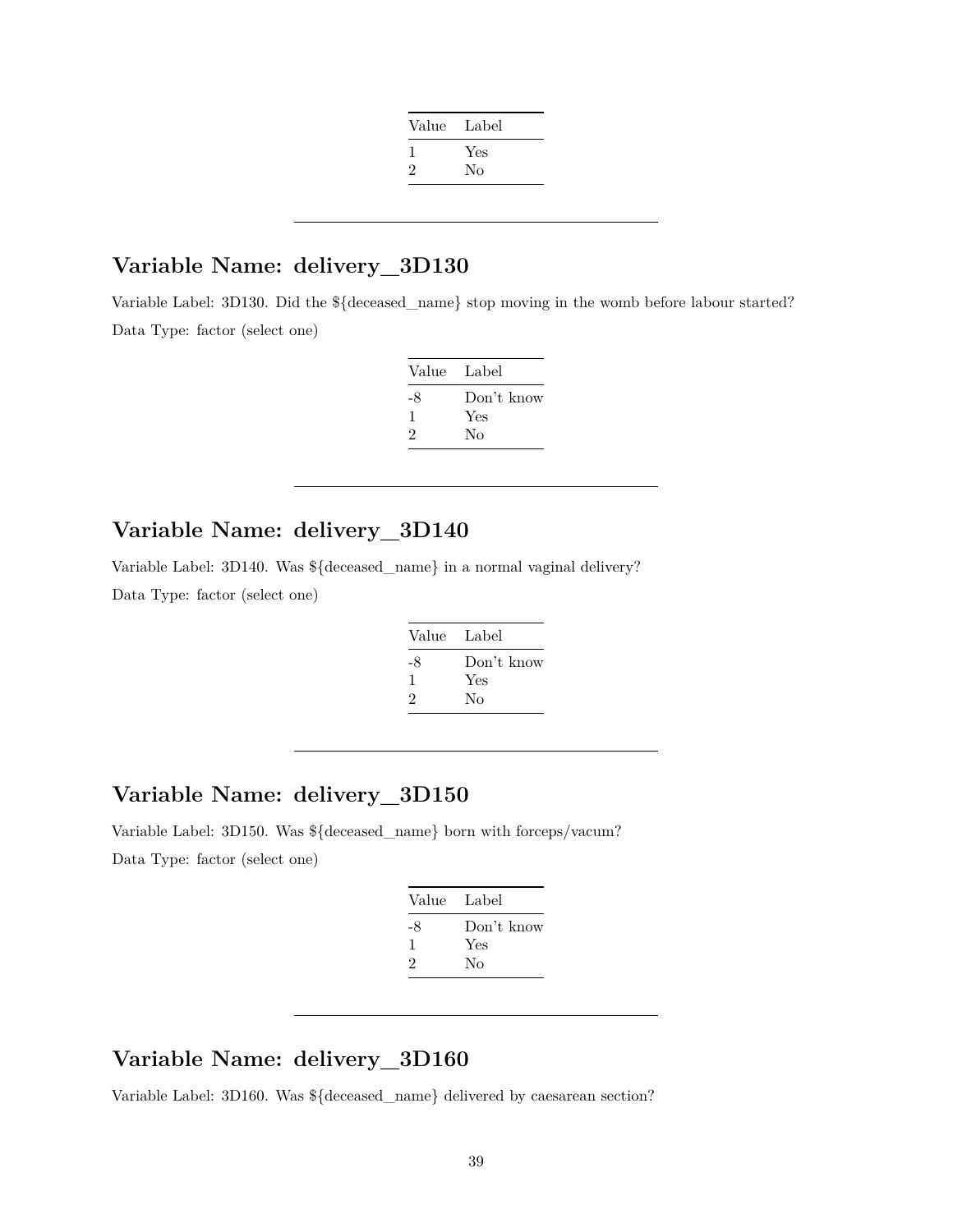Data Type: factor (select one)

| Value Label |            |
|-------------|------------|
| -8          | Don't know |
| 1           | Yes        |
| 2           | Nο         |

## **Variable Name: delivery\_3D170**

Variable Label: 3D170. Did the \${deceased\_name}'s bottom, feet, arm or hand come into the vagina before its head?

Data Type: factor (select one)

| Value Label |            |
|-------------|------------|
| -8          | Don't know |
| 1           | Yes        |
| 2           | Nο         |
|             |            |

#### **Variable Name: acknowledge\_section7**

Variable Label: SECTION 7. CONDITION OF THE BABY SOON AFTER BIRTH Data Type: acknowledge

## **Variable Name: condition\_3D180**

Variable Label: 3D180. Was the \${deceased\_name} of abnormal size?

Data Type: factor (select one)

| Value | Label      |
|-------|------------|
| -8    | Don't know |
| ı     | Yes        |
| 2     | Nο         |

## **Variable Name: condition\_3D190**

Variable Label: 3D190. Was the \${deceased\_name} smaller than normal, weighing under 2.5kg? Data Type: factor (select one)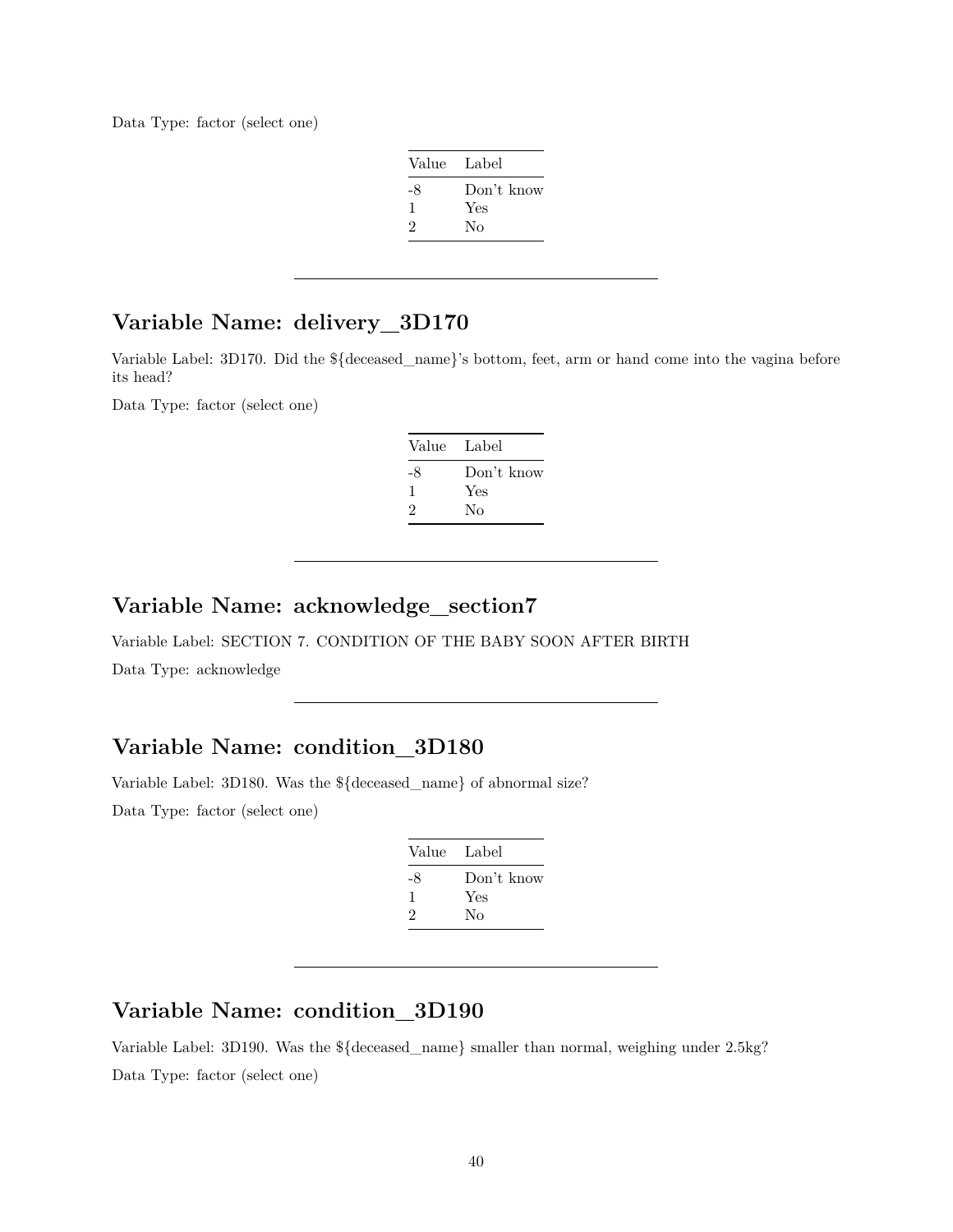| Value Label |            |
|-------------|------------|
| -8          | Don't know |
| 1           | Yes        |
| 2           | Nο         |
|             |            |

Variable Label: 3D200. Was the \${deceased\_name} larger than normal, weighing over 4.5kg?

Data Type: factor (select one)

| Value Label |            |
|-------------|------------|
| -8          | Don't know |
|             | Yes        |
| 2           | Nο         |

# **Variable Name: condition\_3D220**

Variable Label: 3D220. Was the umbilical cord wrapped several times (more than once) around the neck of the \${deceased\_name} at birth?

Data Type: factor (select one)

| -8<br>Yes<br>1 | Value | Label      |
|----------------|-------|------------|
| 2<br>Nο        |       | Don't know |

## **Variable Name: condition\_3D230**

Variable Label: 3D230. Did the \${deceased\_name} have any noticeable malformation? Data Type: factor (select one)

| Value Label |            |
|-------------|------------|
| -8          | Don't know |
| J.          | Yes        |
| 2           | No         |
|             |            |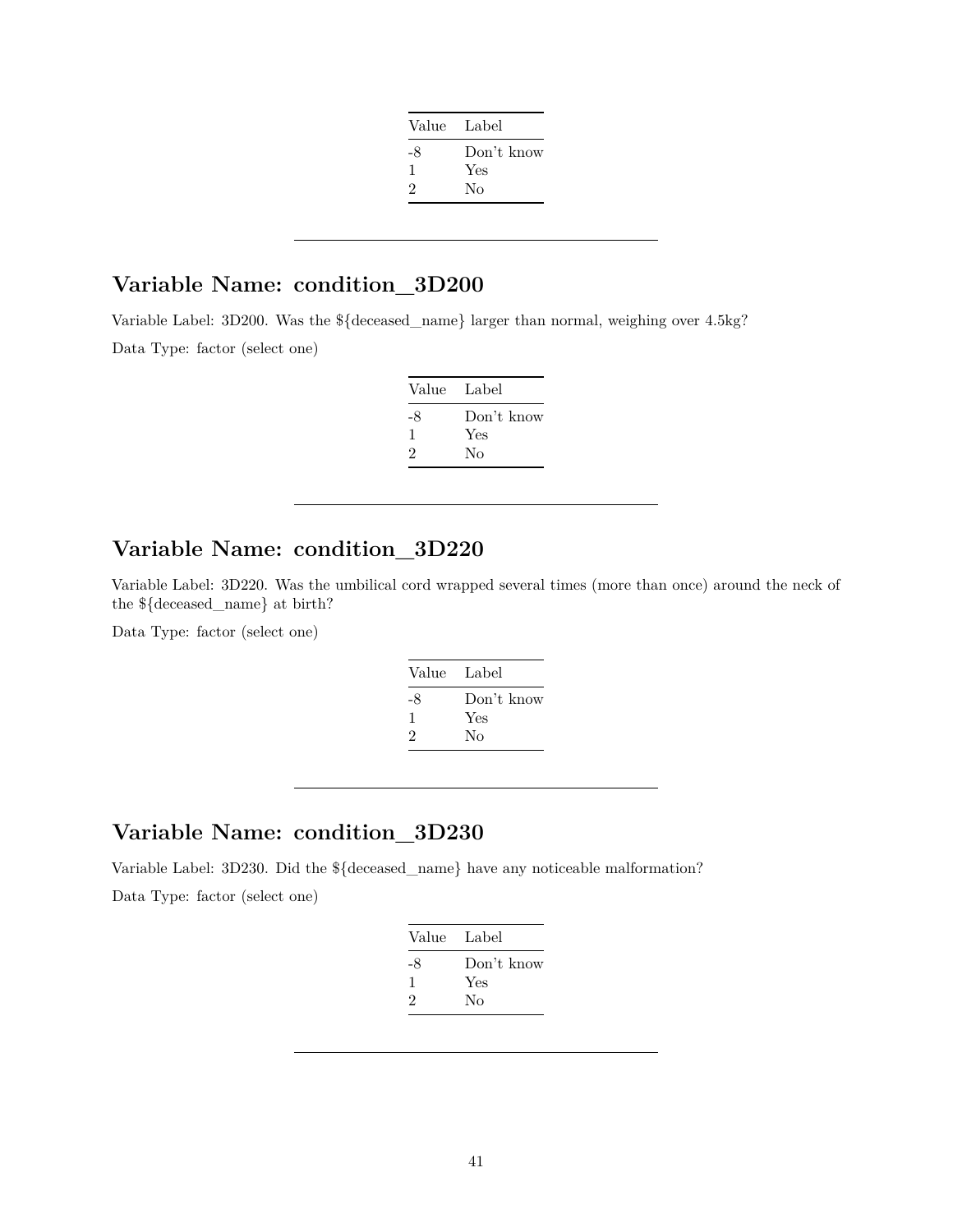Variable Label: 3D240. Did the \${deceased\_name} have a swelling/defect on the back? Data Type: factor (select one)

| Value | - Label    |
|-------|------------|
| -8    | Don't know |
| ı     | Yes        |
| 2     | Nο         |
|       |            |

## **Variable Name: condition\_3D250**

Variable Label: 3D250. Did the \${deceased\_name} have a very large head? Data Type: factor (select one)

| Value Label |            |
|-------------|------------|
| -8          | Don't know |
| ı           | Yes        |
| 2           | Nο         |
|             |            |

### **Variable Name: condition\_3D260**

Variable Label: 3D260. Did the \${deceased\_name} have a very small head? Data Type: factor (select one)

| Value Label |            |
|-------------|------------|
| -8          | Don't know |
| 1           | Yes        |
| 2           | Nο         |
|             |            |

#### **Variable Name: condition\_3D280**

Variable Label: 3D280. Was the \${deceased\_name} blue in colour at birth? Data Type: factor (select one)

| Value Label |
|-------------|
| Don't know  |
| Yes         |
| Nο          |
|             |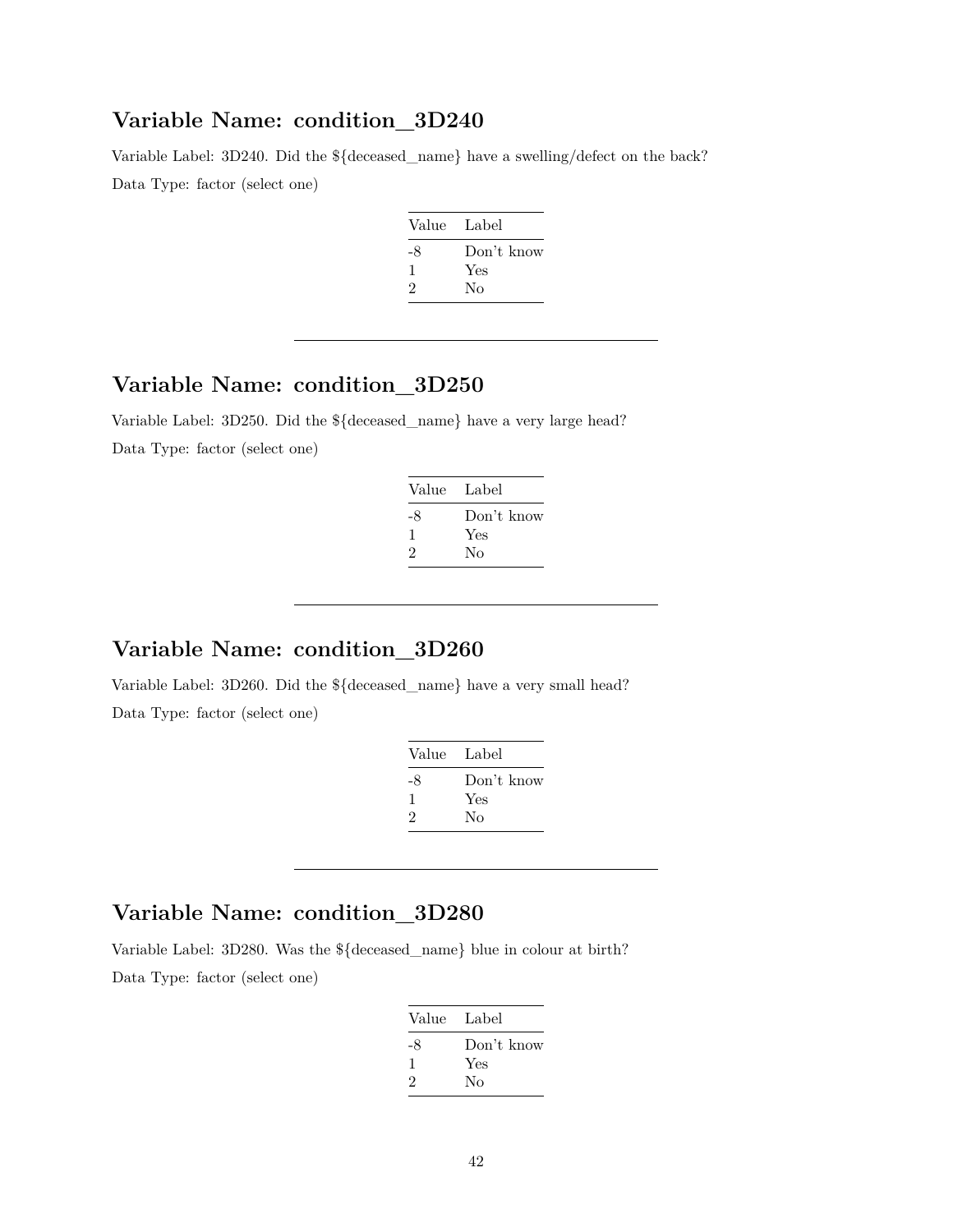Variable Label: 3D300. Did the \${deceased\_name} breathe after birth, even a little? Data Type: factor (select one)

| Value Label |            |
|-------------|------------|
| -8          | Don't know |
| ı           | Yes        |
| 2           | Nο         |
|             |            |

#### **Variable Name: condition\_3D310**

Variable Label: 3D310. Was the \${deceased\_name} given assistance to breath at birth? Data Type: factor (select one)

| Value Label |            |
|-------------|------------|
| -8          | Don't know |
| ı           | Yes        |
| 2           | Nο         |
|             |            |

## **Variable Name: condition\_3D290**

Variable Label: 3D290. Did the \${deceased\_name} ever cry after birth, even if only a little bit? Data Type: factor (select one)

| Value | Label      |
|-------|------------|
| -8    | Don't know |
| ı     | Yes        |
| 2     | Nο         |

## **Variable Name: condition\_3D320**

Variable Label: 3D320. If the \${deceased\_name} did not cry or breathe, was it born dead? Data Type: factor (select one)

| Value Label |            |
|-------------|------------|
| -8          | Don't know |
|             | Yes        |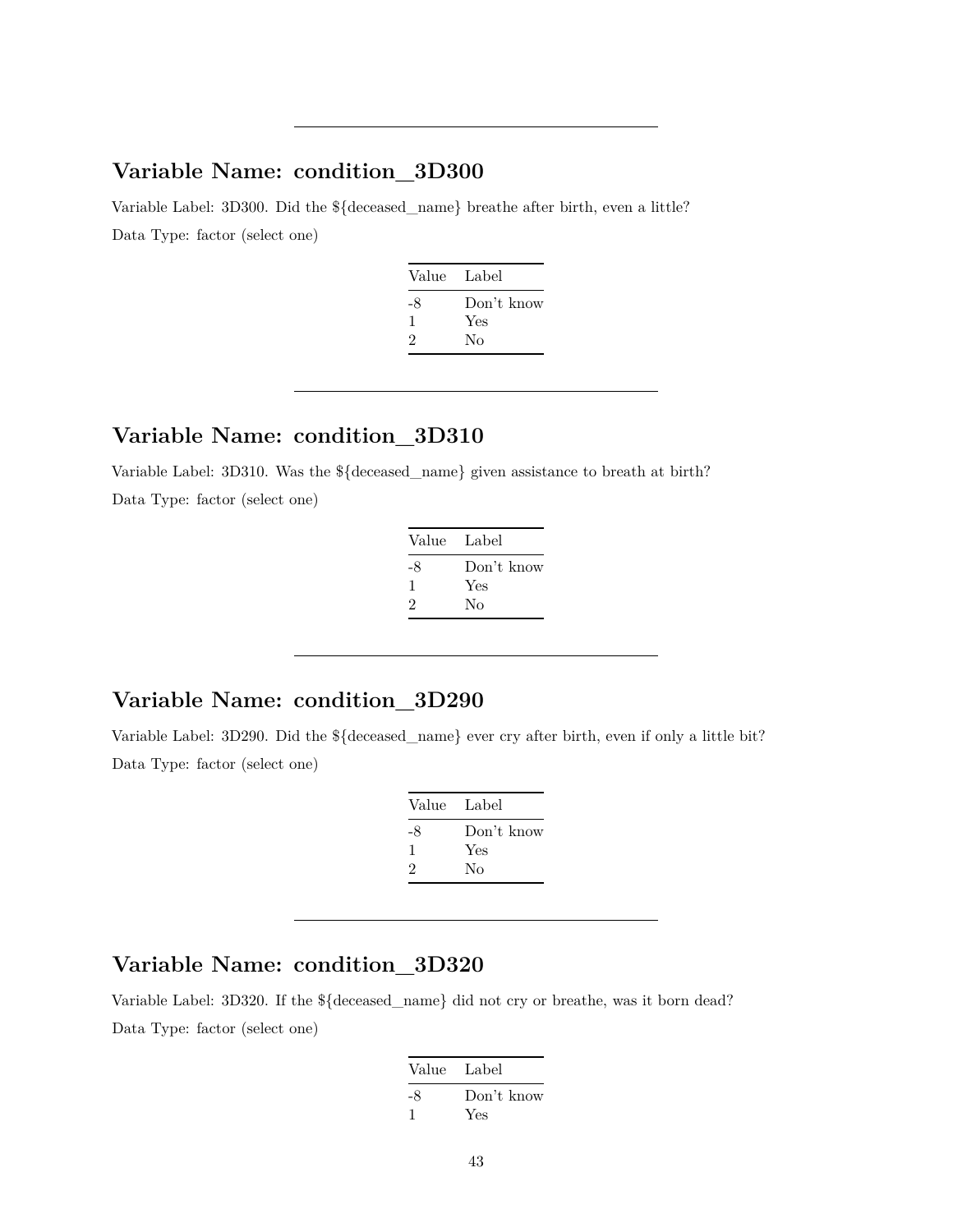| Value Label   |    |
|---------------|----|
| $\mathcal{L}$ | No |

Variable Label: 3D330. Was the dead \${deceased\_name} macerated, that is, showed signs of decay? Data Type: factor (select one)

| Value | Label      |
|-------|------------|
| -8    | Don't know |
|       | Yes        |
| 2     | No         |

## **Variable Name: injury\_3E100\_check\_section8**

Variable Label: 139. 3E100. Did the \${deceased\_name} suffer from any injury or accident that led to the \${deceased\_name}'s death?

Data Type: factor (select one)

| Value | - Label    |
|-------|------------|
| -8    | Don't know |
|       | Yes        |
| 2     | Nο         |
|       |            |

#### **Variable Name: acknowledge\_section8**

Variable Label: SECTION 8. HISTORY OF INJURIES/ACCIDENTS

Data Type: acknowledge

## **Variable Name: injury\_3E110**

Variable Label: 3E110. Did the \${deceased\_name} suffer from a road traffic accident? Data Type: factor (select one)

| Value Label                 |            |
|-----------------------------|------------|
| -8                          | Don't know |
| 1                           | Yes        |
| $\mathcal{D}_{\mathcal{L}}$ | Nο         |
|                             |            |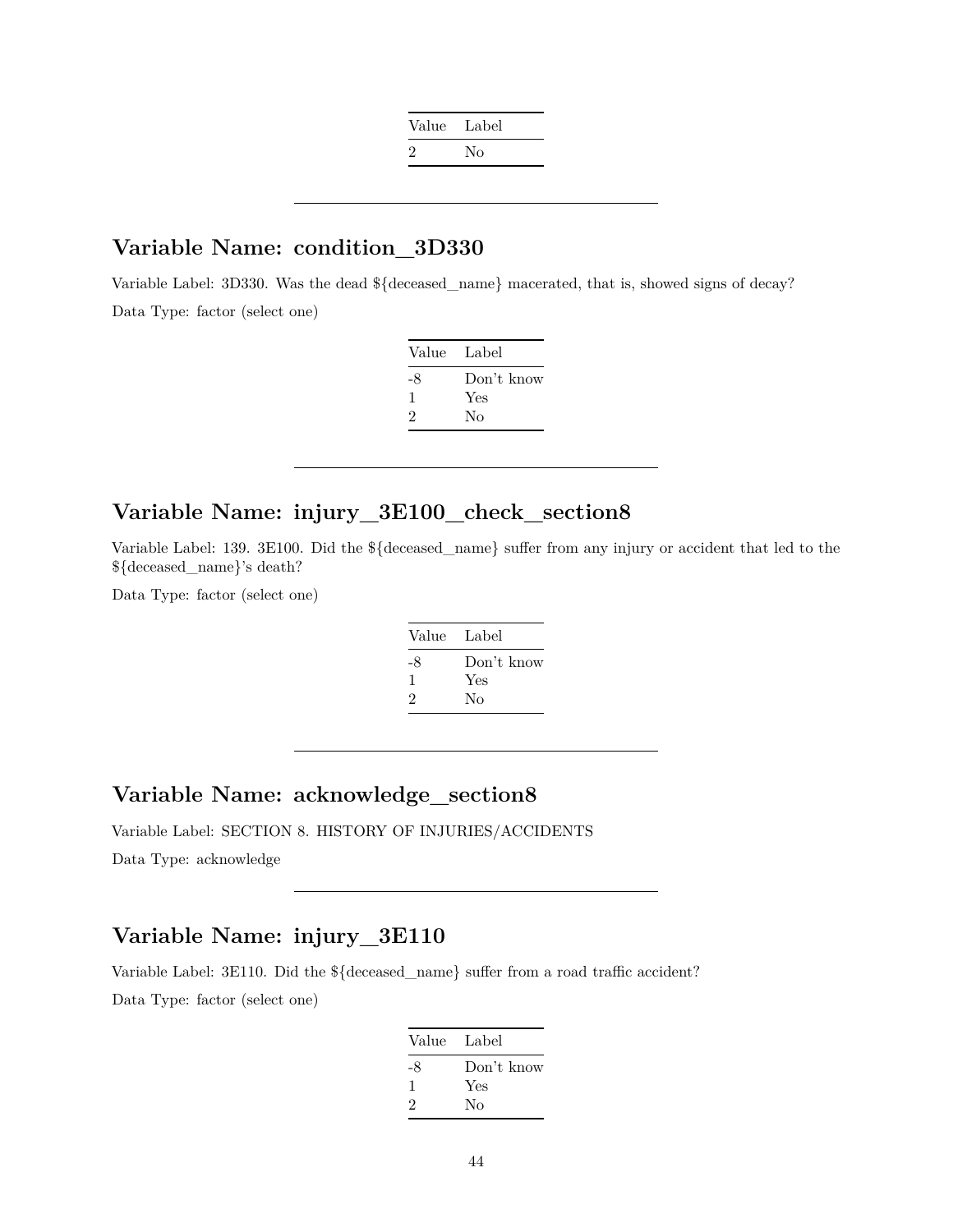Variable Label: 3E120. Was the \${deceased\_name} injured as a pedestrian? Data Type: factor (select one)

| Value Label |            |
|-------------|------------|
| -8          | Don't know |
| ı           | Yes        |
| 2           | Nο         |
|             |            |

#### **Variable Name: injury\_3E130**

Variable Label: 3E130. Was the \${deceased\_name} injured as an occupant of a car vehicle?

Data Type: factor (select one)

| Value Label |
|-------------|
| Don't know  |
| Yes         |
| Nο          |
|             |

## **Variable Name: injury\_3E140**

Variable Label: 3E140. Was the \${deceased\_name} injured as an occupant of a bus/heavy transport vehicle? Data Type: factor (select one)

| Value | Label      |
|-------|------------|
| -8    | Don't know |
| ı     | Yes        |
| 2     | No         |

## **Variable Name: injury\_3E150**

Variable Label: 3E150. Was the \${deceased\_name} injured as a passenger of a motorcycle? Data Type: factor (select one)

| Value Label |            |
|-------------|------------|
| -8          | Don't know |
|             | Yes        |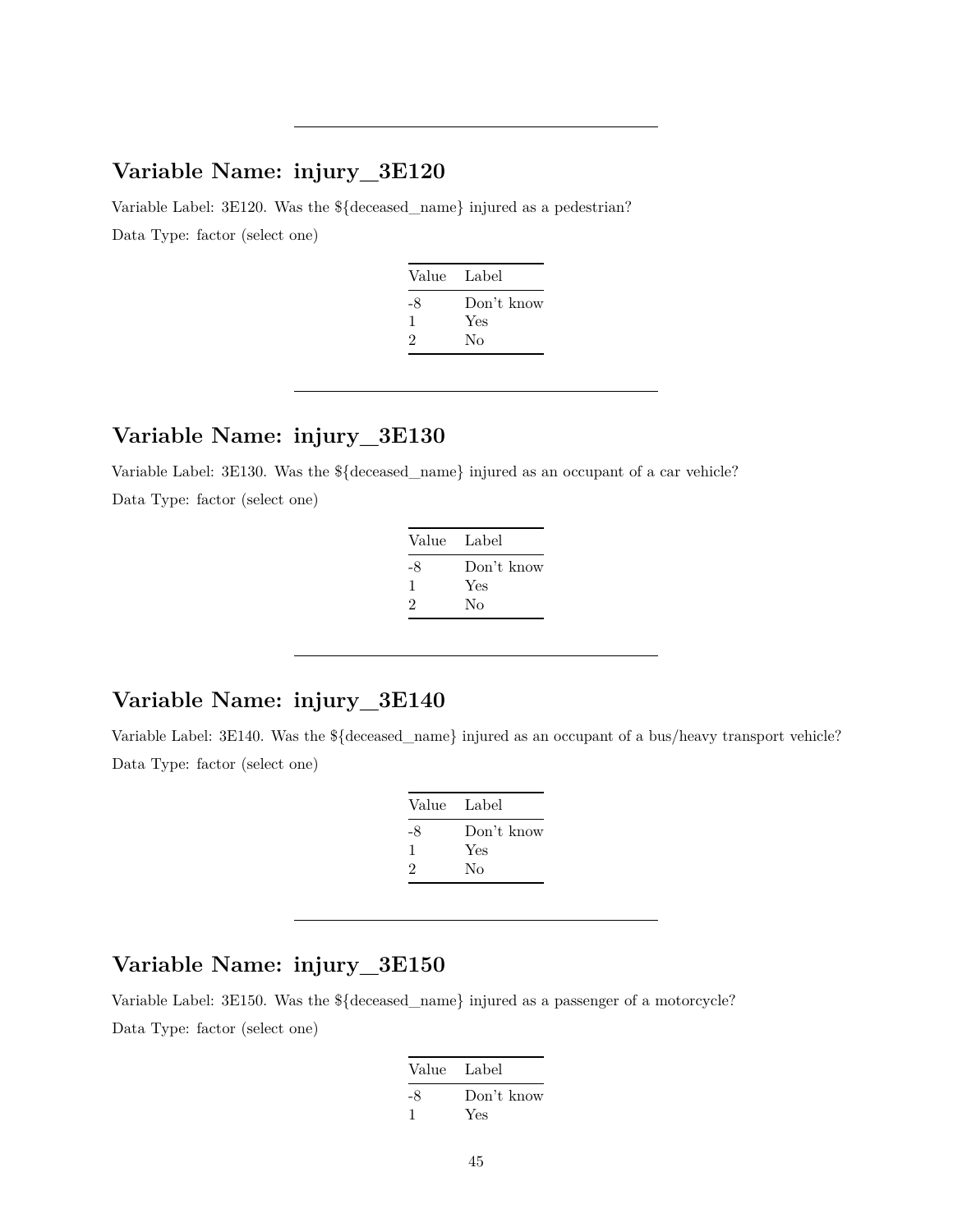| Nο |
|----|
|    |

Variable Label: 3E170. Do you know anything about the counter-part that was hit during the road accident? Data Type: factor (select one)

| Value | Label      |
|-------|------------|
| -8    | Don't know |
|       | Yes        |
| 2     | No         |

## **Variable Name: injury\_3E200**

Variable Label: 3E200. Was it pedestrian?

Data Type: factor (select one)

| Value Label |            |
|-------------|------------|
| -8          | Don't know |
| 1           | Yes        |
| 2           | Nο         |

#### **Variable Name: injury\_3E210**

Variable Label: 3E210. Was it stationary object? Data Type: factor (select one)

| Value | Label      |
|-------|------------|
| -8    | Don't know |
| 1     | Yes        |
| 2     | No         |

### **Variable Name: injury\_3E220**

Variable Label: 3E220. Was it a car vehicle? Data Type: factor (select one)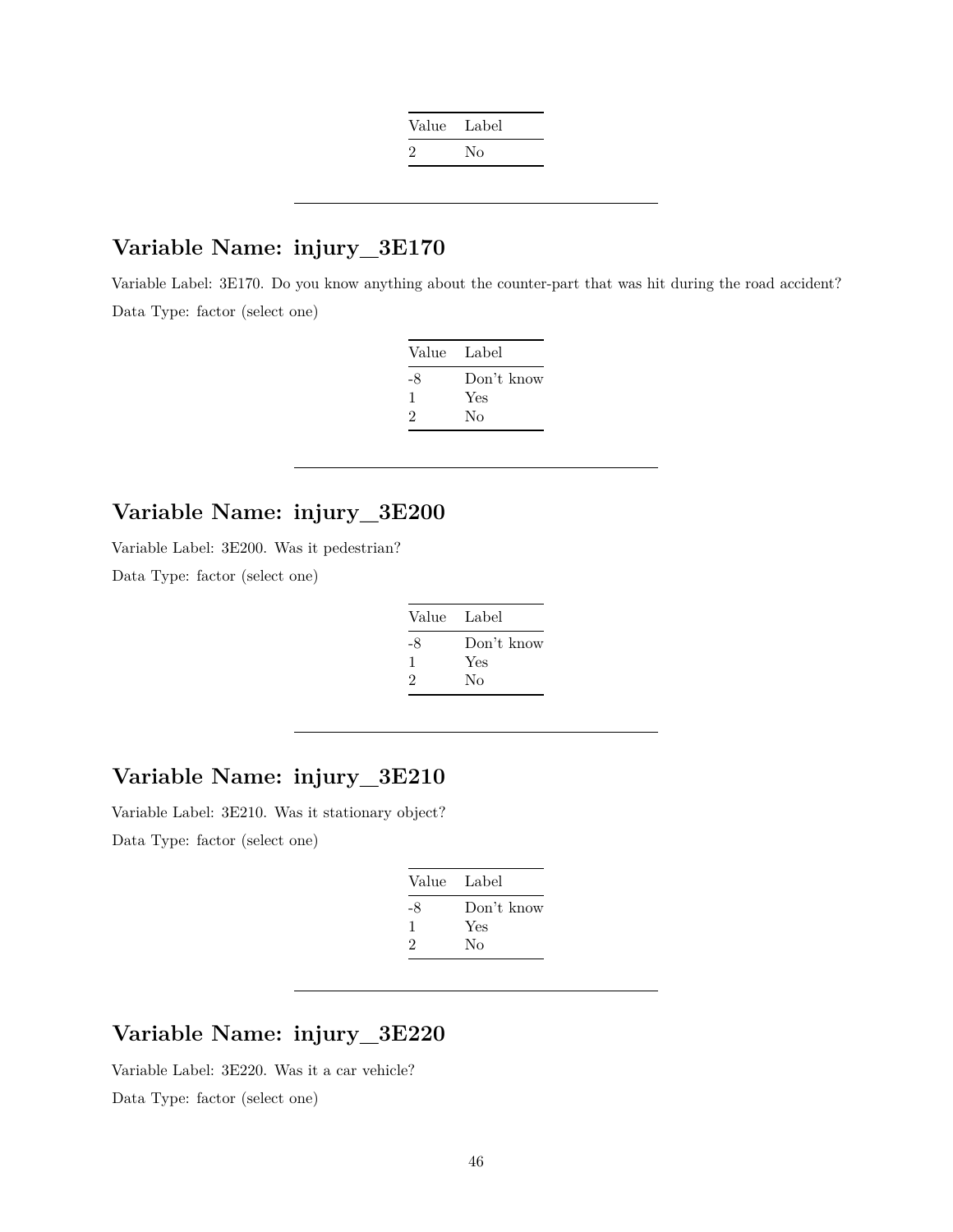| Value Label |            |
|-------------|------------|
| -8          | Don't know |
| 1           | Yes        |
| 2           | Nο         |
|             |            |

Variable Label: 3E230. Was it a bus or heavy transport vehicle? Data Type: factor (select one)

| Value Label |            |
|-------------|------------|
| -8          | Don't know |
| л.          | Yes        |
| 2           | No         |

## **Variable Name: injury\_3E240**

Variable Label: 3E240. Was it a motorcycle?

Data Type: factor (select one)

| Value Label |            |
|-------------|------------|
| -8          | Don't know |
| 1           | Yes        |
| 2           | Nο         |
|             |            |

## **Variable Name: injury\_3E250**

Variable Label: 3E250. Was it a pedal cycle?

Data Type: factor (select one)

| Value Label |            |
|-------------|------------|
| -8          | Don't know |
| 1           | Yes        |
| 2           | Nο         |

#### **Variable Name: injury\_3E260**

Variable Label: 3E260. Was it something else?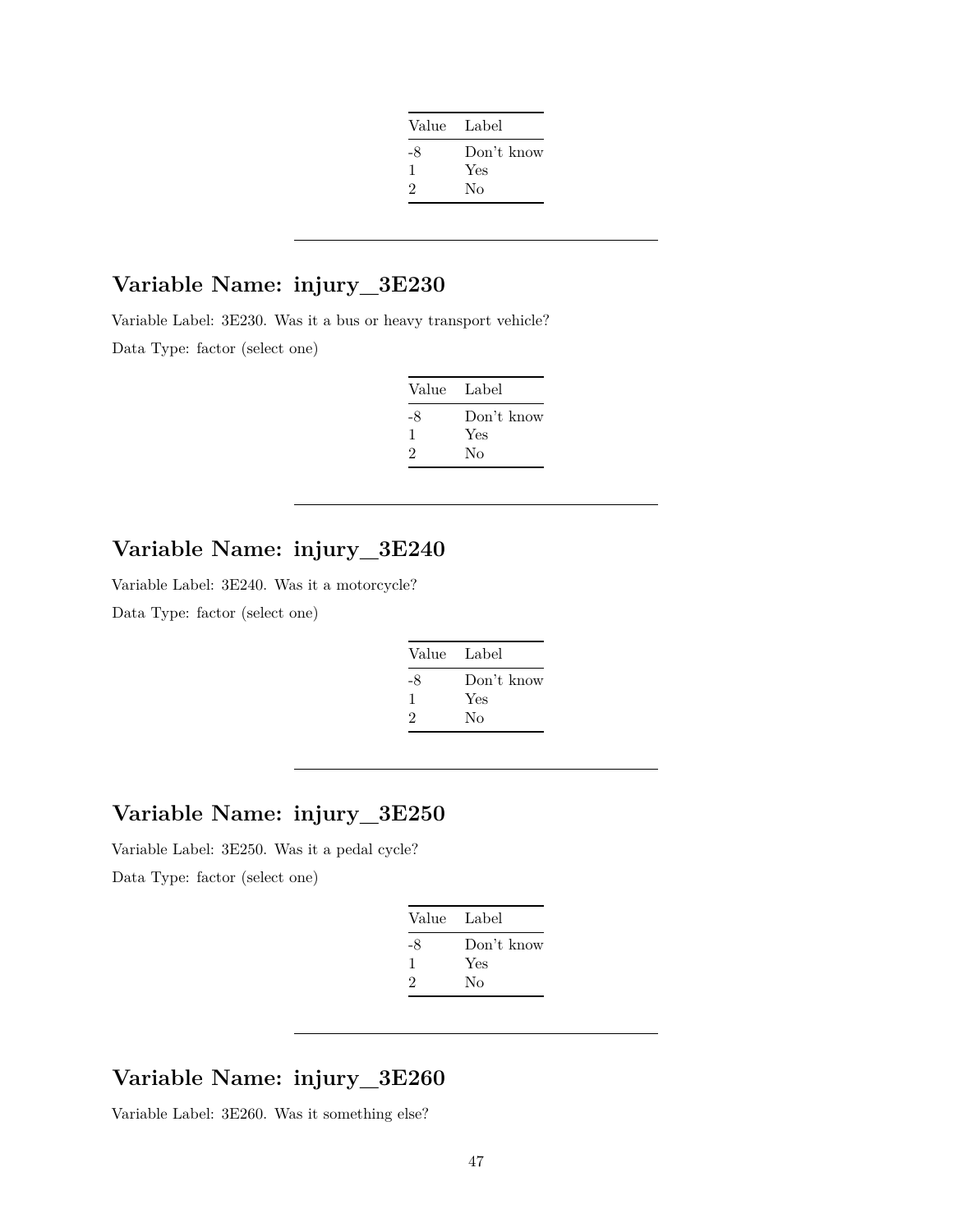Data Type: factor (select one)

| Value Label |            |
|-------------|------------|
| -8          | Don't know |
| L           | Yes        |
| 2           | No         |

## **Variable Name: injury\_3E300**

Variable Label: 3E300. Was the \${deceased\_name} injured in a non-road transport accident? Data Type: factor (select one)

| Value | Label      |
|-------|------------|
| -8    | Don't know |
|       | Yes        |
| 2     | Nο         |

## **Variable Name: injury\_3E310**

Variable Label: 3E310. Was the \${deceased\_name} injured in a fall? Data Type: factor (select one)

| Value | - Label    |
|-------|------------|
| -8    | Don't know |
| ı     | Yes        |
| 2     | No         |
|       |            |

## **Variable Name: injury\_3E320**

Variable Label: 3E320. Did the \${deceased\_name} pass away because of drowning? Data Type: factor (select one)

| Value Label |            |
|-------------|------------|
| -8          | Don't know |
| 1           | Yes        |
| 2           | Nο         |
|             |            |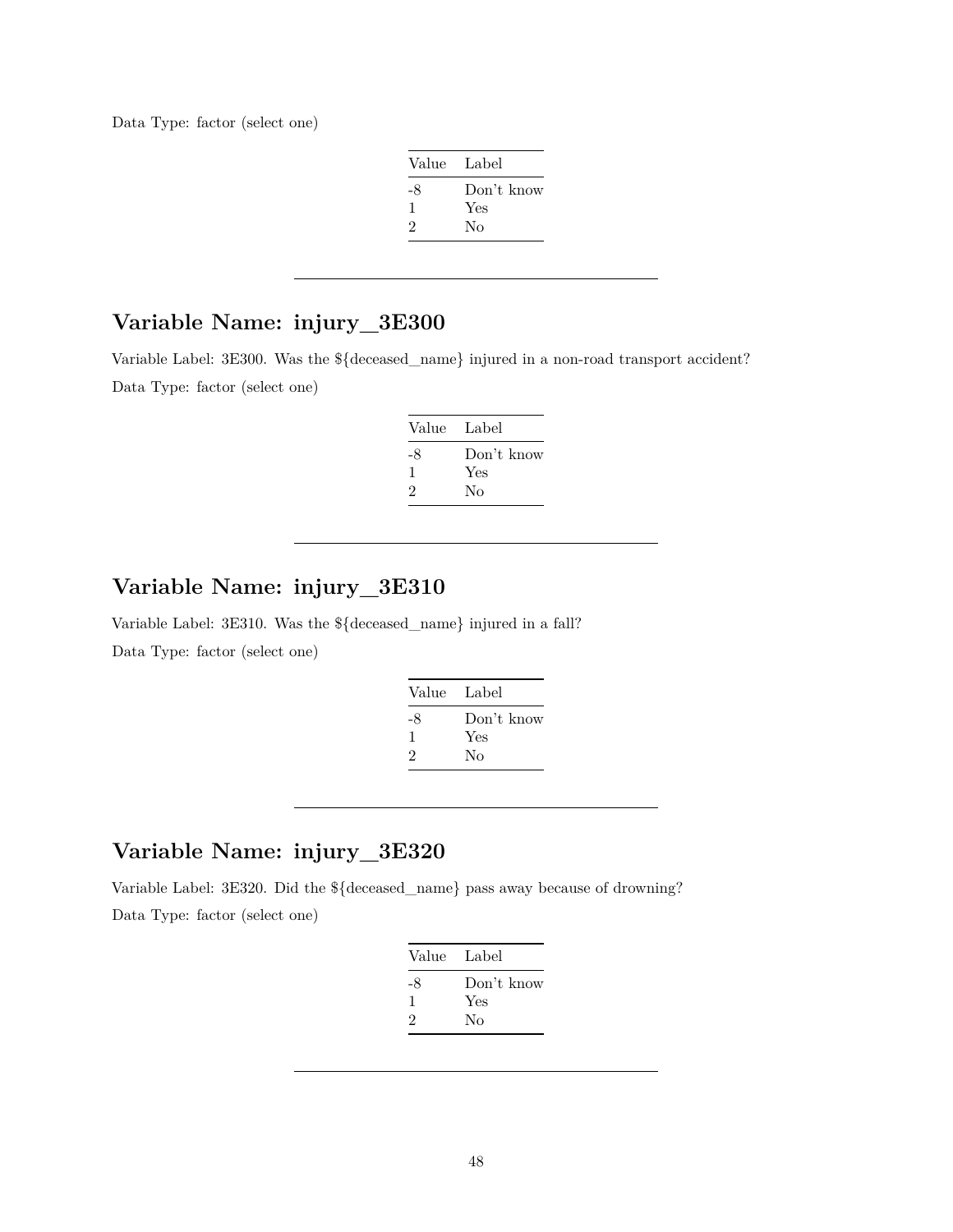Variable Label: 3E330. Did the \${deceased\_name} suffer from burns?

Data Type: factor (select one)

| Value Label |
|-------------|
| Don't know  |
| Yes         |
| No          |
|             |

## **Variable Name: injury\_3E340**

Variable Label: 3E340. Did s(he) suffer from any plant/animal/insect bite or sting that led to her/his death? Data Type: factor (select one)

| Value Label |
|-------------|
| Don't know  |
| Yes         |
| Nο          |
|             |

### **Variable Name: injury\_3E400**

Variable Label: 3E400. Was it a dog? Data Type: factor (select one)

| Value Label |            |
|-------------|------------|
| -8          | Don't know |
| 1           | Yes        |
| 2           | Nο         |
|             |            |

## **Variable Name: injury\_3E410**

Variable Label: 3E410. Was it a snake?

| Value Label |
|-------------|
| Don't know  |
| Yes         |
| Nο          |
|             |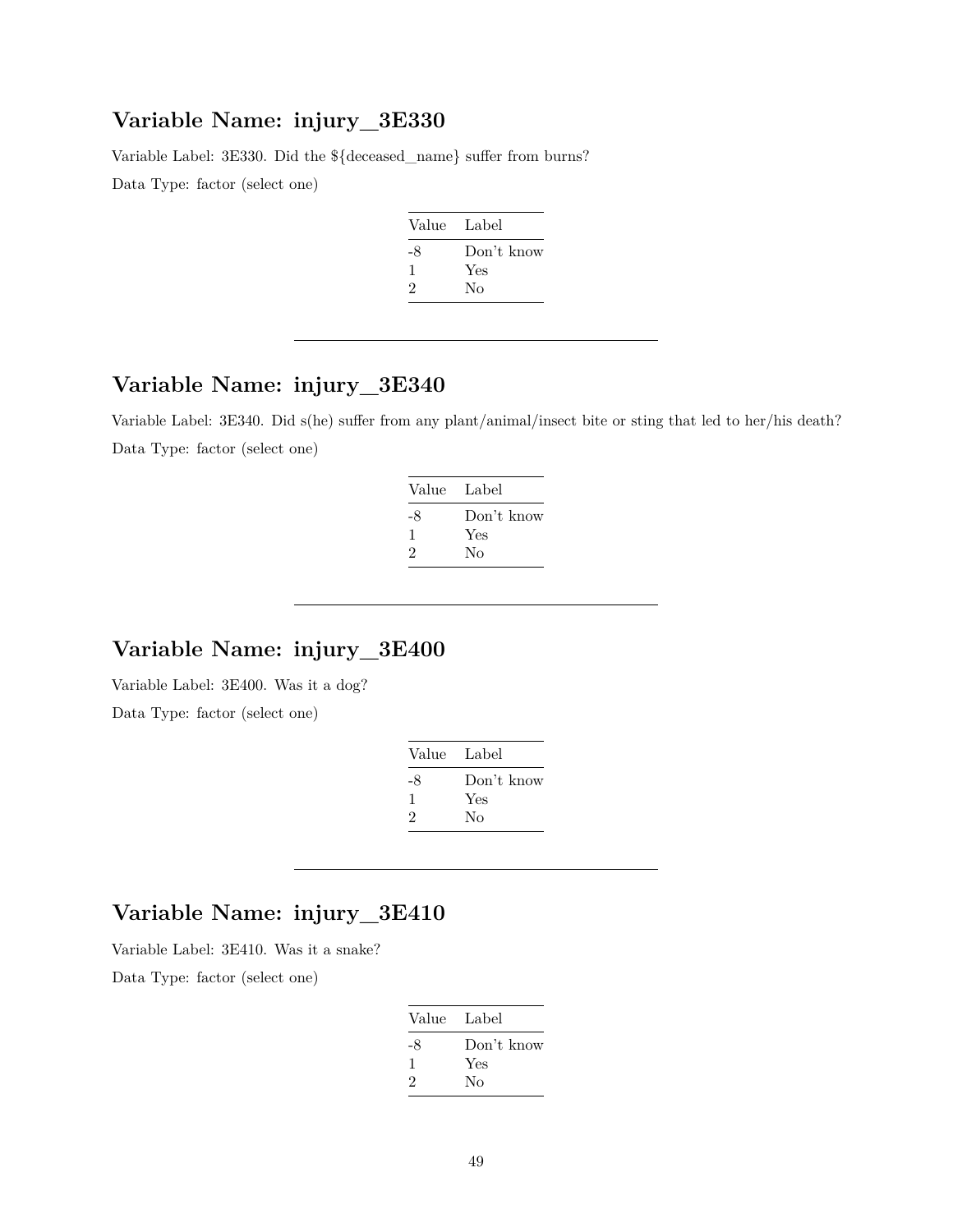Variable Label: 3E420. Was it an insect?

Data Type: factor (select one)

| Don't know |
|------------|
|            |
|            |
|            |

#### **Variable Name: injury\_3E500**

Variable Label: 3E500. Was the \${deceased\_name} injured by a force of nature? Data Type: factor (select one)

| Value Label |
|-------------|
| Don't know  |
| Yes         |
| Nο          |
|             |

## **Variable Name: injury\_3E510**

Variable Label: 3E510. Was there any poisoning? Data Type: factor (select one)

| Value | Label      |
|-------|------------|
| -8    | Don't know |
| ı     | Yes        |
| 2     | No         |
|       |            |

## **Variable Name: injury\_3E520**

Variable Label: 3E520. Was the \${deceased\_name} subject to violence or assault? Data Type: factor (select one)

| Value Label |            |
|-------------|------------|
| -8          | Don't know |
|             | Yes        |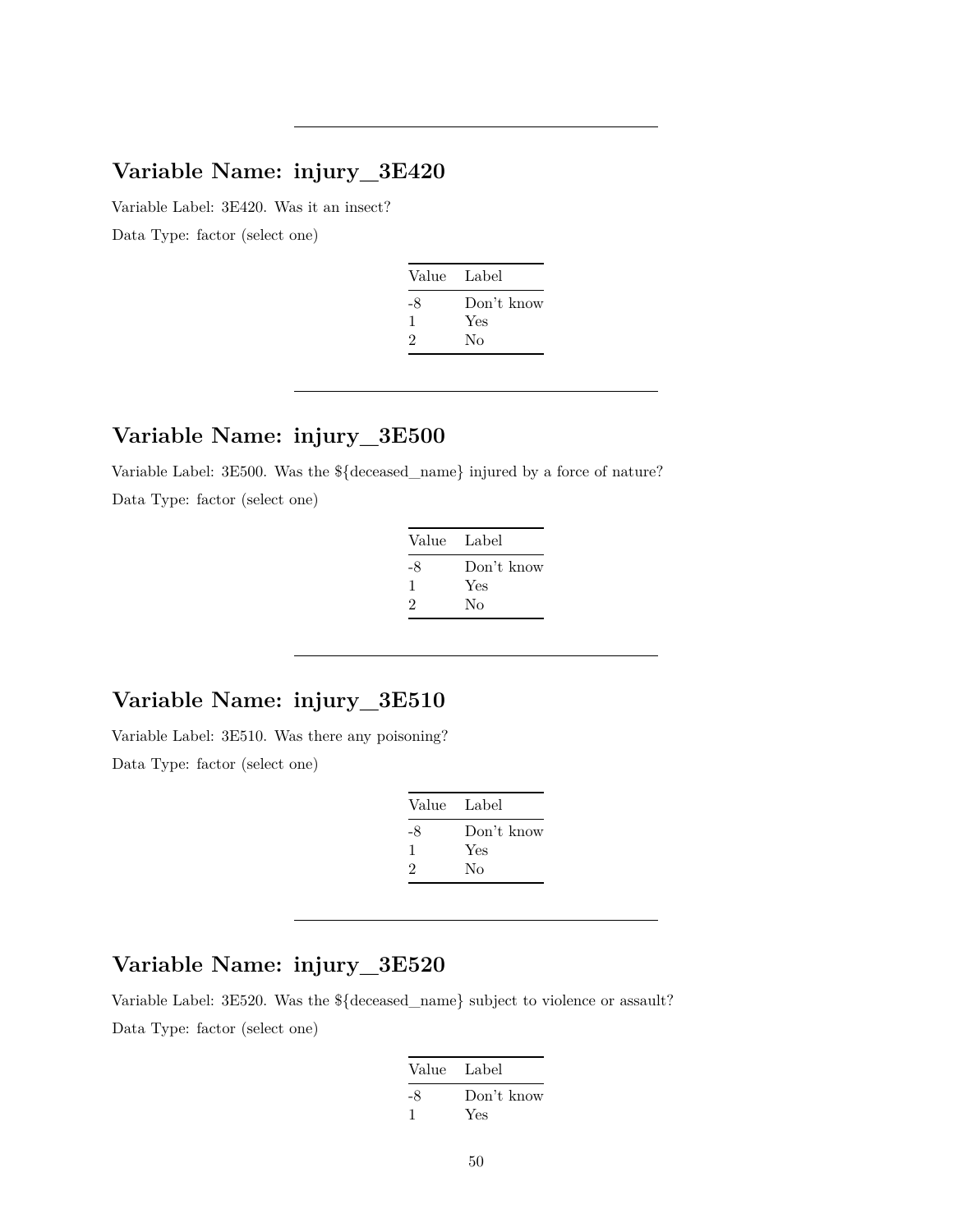| Value Label   |    |
|---------------|----|
| $\mathcal{P}$ | Nο |

Variable Label: 3E530. Was the injury of accident intentionally inflicted by someone else? Data Type: factor (select one)

| - Label    |
|------------|
| Don't know |
| Yes        |
| Nο         |
|            |

## **Variable Name: injury\_3E600**

Variable Label: 3E600. Was the \${deceased\_name} injured by a fire arm?

Data Type: factor (select one)

| Value Label |            |
|-------------|------------|
| -8          | Don't know |
| 1           | Yes        |
| 2           | Nο         |

#### **Variable Name: injury\_3E610**

Variable Label: 3E610. Was the \${deceased\_name} injured by a stab, cut or pierce? Data Type: factor (select one)

| Value Label |
|-------------|
| Don't know  |
|             |
|             |
|             |

#### **Variable Name: injury\_3E620**

Variable Label: 3E620. Was the \${deceased\_name} injured by a machinery? Data Type: factor (select one)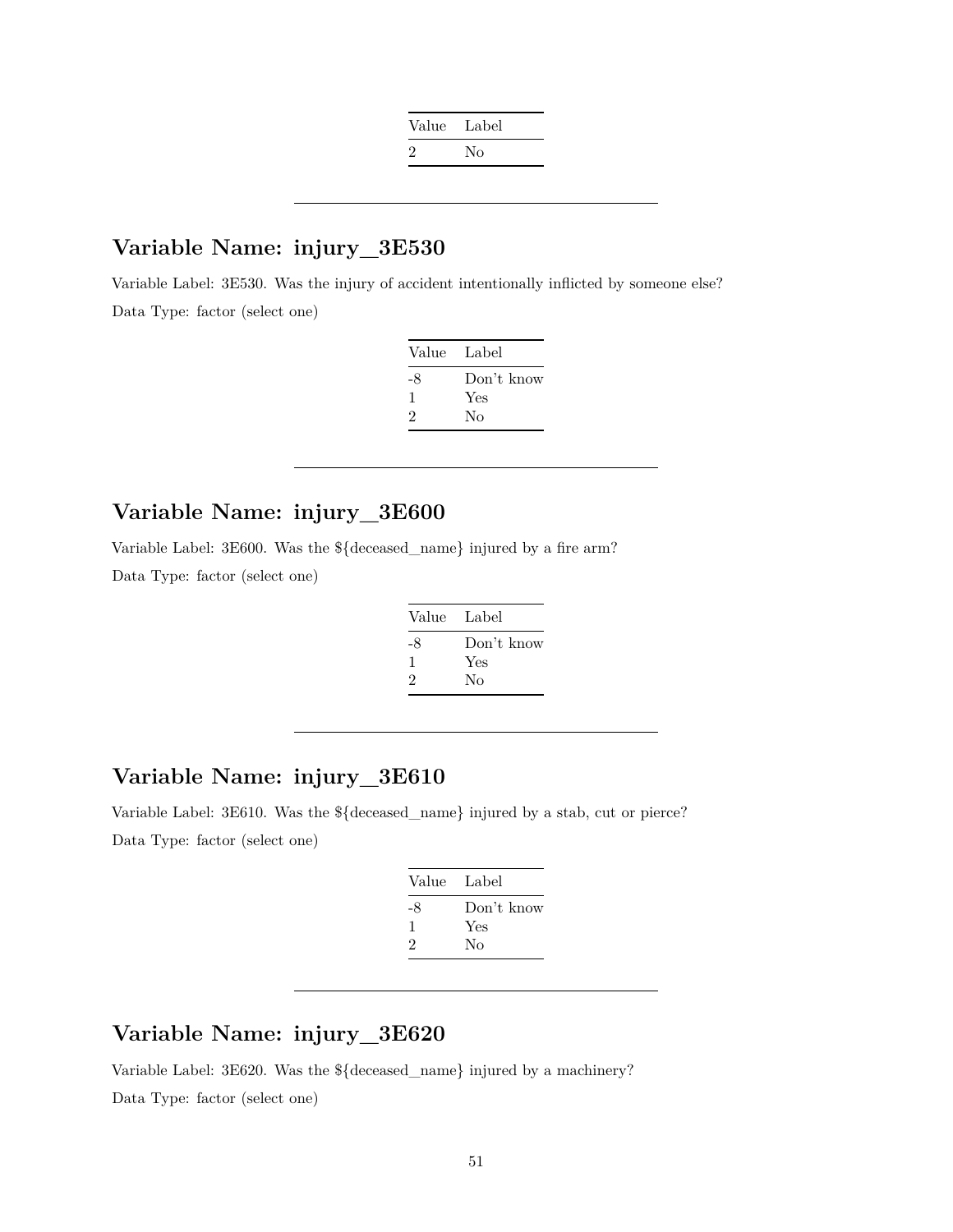| Value Label |            |
|-------------|------------|
| -8          | Don't know |
| 1           | Yes        |
| 2           | Nο         |
|             |            |

Variable Label: 3E630. Was the \${deceased\_name} struck by animal or object? Data Type: factor (select one)

| Value Label |            |
|-------------|------------|
| -8          | Don't know |
| л.          | Yes        |
| 2           | Nο         |

## **Variable Name: acknowledge\_section9**

Variable Label: SECTION 9. NEONATAL ILLNESS HISTORY Data Type: acknowledge

## **Variable Name: neonatal\_3A300**

Variable Label: 3A300. For how long was the \${deceased\_name} ill before he/she passed away? Data Type: factor (select one)

| Value | Label      |
|-------|------------|
| -8    | Don't know |
| 1     | Hours      |
| 2     | Day        |
|       |            |

# **Variable Name: neonatal\_3A300\_hours**

Variable Label: If hours, please specify Data Type: integer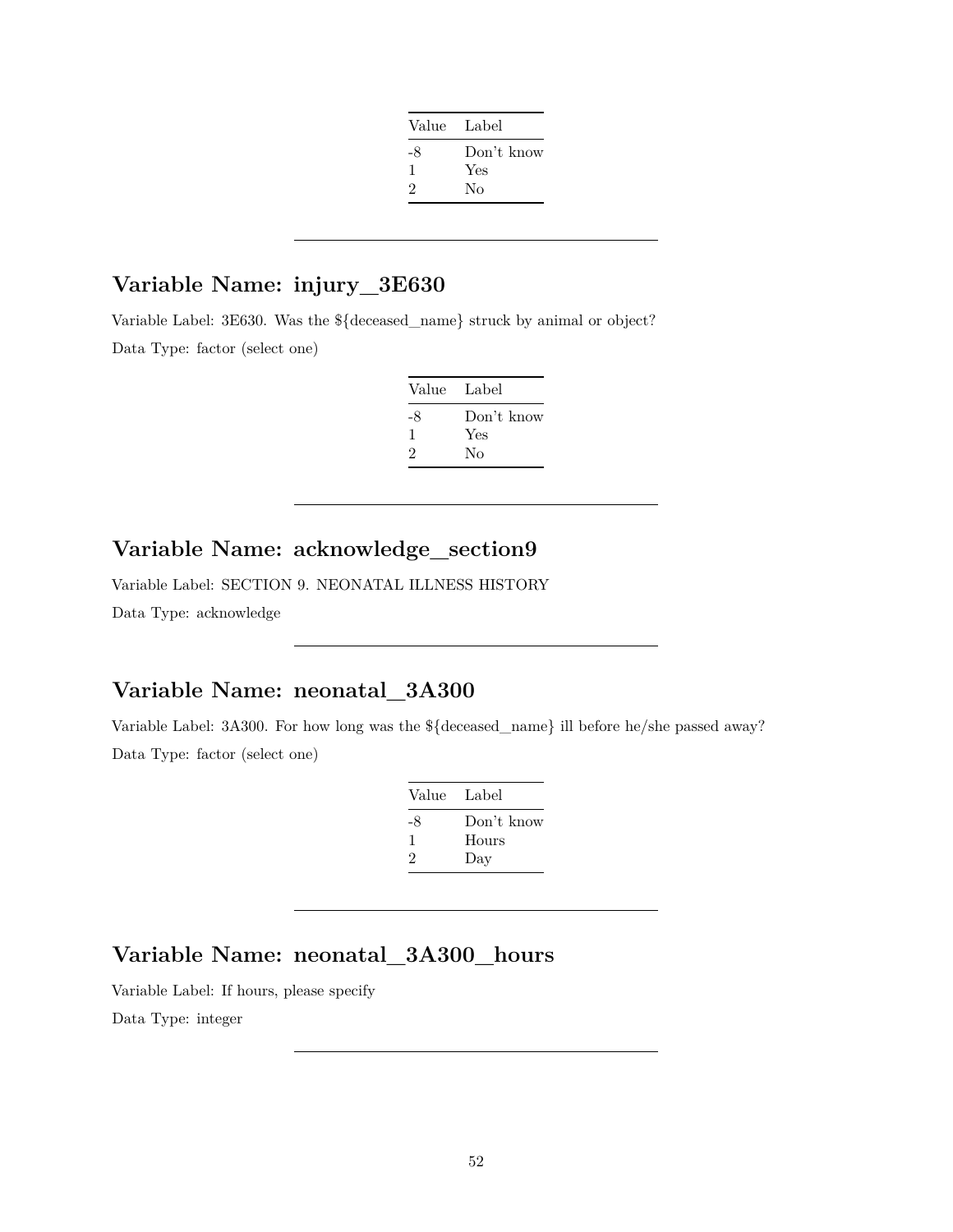#### **Variable Name: neonatal\_3A300\_days**

Variable Label: If days, please specify Data Type: integer

#### **Variable Name: neonatal\_3A310**

Variable Label: 3A310. Did the \${deceased\_name} pass away suddenly?

Data Type: factor (select one)

| Value | - Label    |
|-------|------------|
| -8    | Don't know |
| 1     | Yes        |
| 2     | Nο         |

#### **Variable Name: neonatal\_3D340**

Variable Label: 3D340. Was the \${deceased\_name} able to suckle or bottle feed within first 24 hours after birth?

Data Type: factor (select one)

| Value Label |                   |
|-------------|-------------------|
| -8          | Don't know<br>Yes |
| 2           | Nο                |

#### **Variable Name: neonatal\_3D350**

Variable Label: 3D350. Did the \${deceased\_name} stop suckling of bottle feeding 3 days after birth? Data Type: factor (select one)

| Value Label |            |
|-------------|------------|
| -8          | Don't know |
| ı.          | Yes        |
| 2           | Nο         |
|             |            |

### **Variable Name: neonatal\_3B460**

Variable Label: 3B460. Did the \${deceased\_name} have convulsions?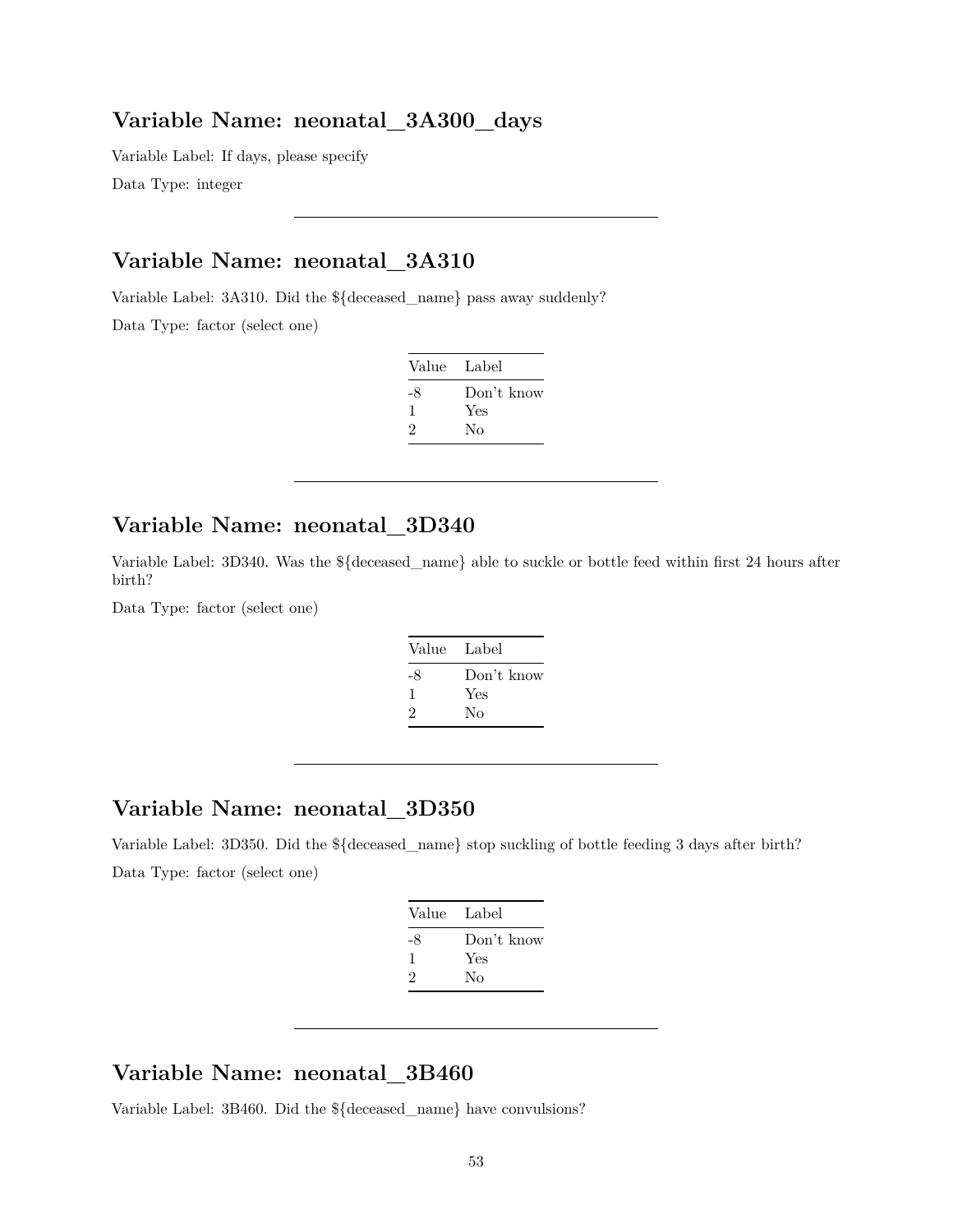Data Type: factor (select one)

| Value Label |            |
|-------------|------------|
| -8          | Don't know |
| L           | Yes        |
| 2           | No         |

## **Variable Name: neonatal\_3D360**

Variable Label: 3D360. Did the \${deceased\_name} have convulsions starting within the first day of life? Data Type: factor (select one)

| Value Label |            |
|-------------|------------|
| -8          | Don't know |
| ı           | Yes        |
| 2           | Nο         |

## **Variable Name: neonatal\_3D370**

Variable Label: 3D370. Did the \${deceased\_name} have convulsions starting on the second day or later after birth?

Data Type: factor (select one)

| Value | Label      |
|-------|------------|
| -8    | Don't know |
| л.    | Yes        |
| 2     | Nο         |
|       |            |

#### **Variable Name: neonatal\_3D380**

Variable Label: 3D380. Did the \${deceased\_name} body become stiff, with the back arched backwards? Data Type: factor (select one)

| Value Label |            |
|-------------|------------|
| -8          | Don't know |
| 1           | Yes        |
| 2           | Nο         |
|             |            |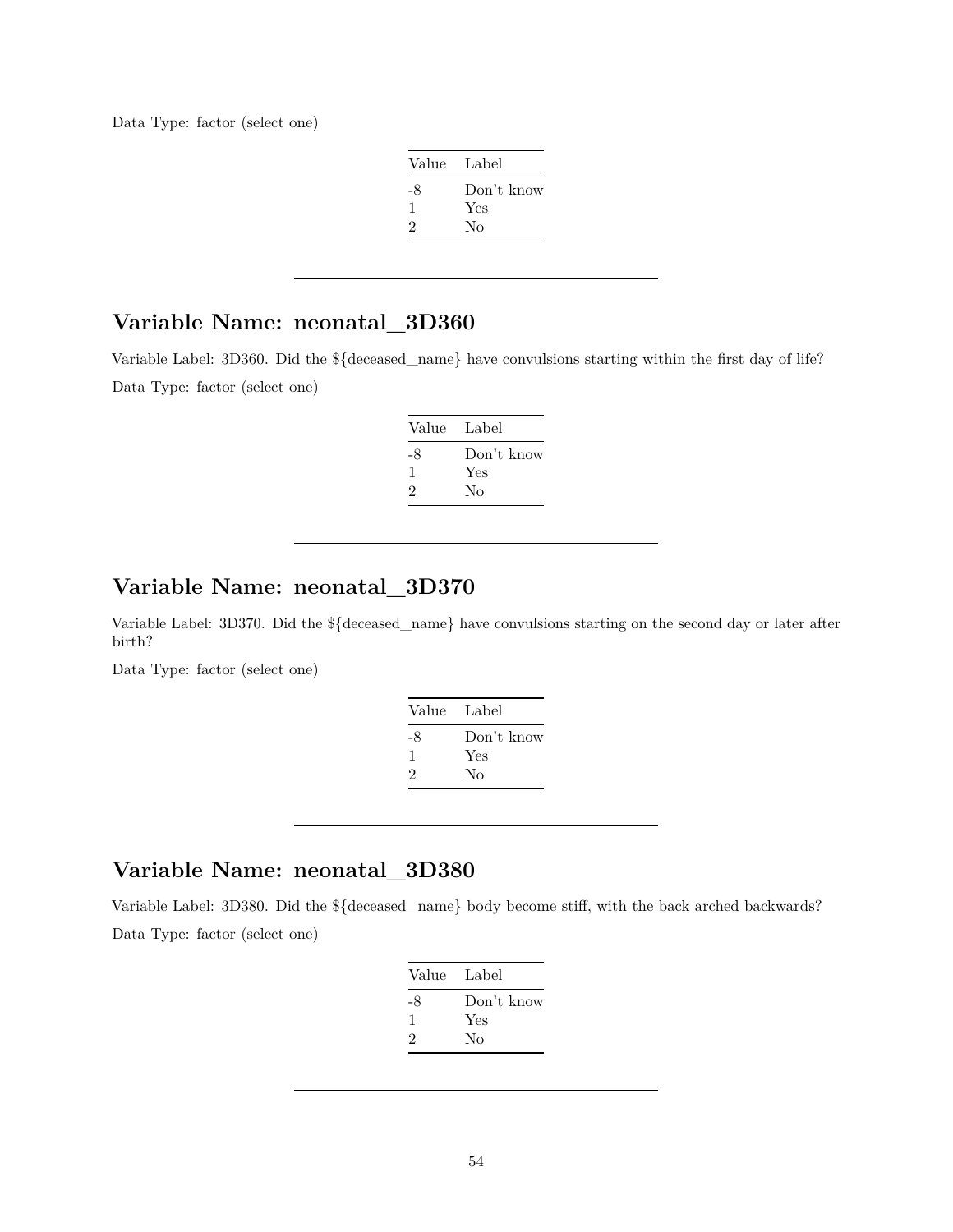#### **Variable Name: neonatal\_3D390**

Variable Label: 3D390. Did the \${deceased\_name} have a bulging or raised fontanelle? Data Type: factor (select one)

| Value Label |            |
|-------------|------------|
| -8          | Don't know |
| ı           | Yes        |
| 2           | No         |
|             |            |

## **Variable Name: neonatal\_3D400**

Variable Label: 3D400. Did the \${deceased\_name} have a sunken fontanelle?

Data Type: factor (select one)

| Value Label |            |
|-------------|------------|
| -8          | Don't know |
| -1          | Yes        |
| 2           | Nο         |

## **Variable Name: neonatal\_3D410**

Variable Label: 3D410. Did the \${deceased\_name} become unresponsive or unconscious soon after birth (within less than 24 hours)?

Data Type: factor (select one)

| Value | - Label    |
|-------|------------|
| -8    | Don't know |
|       | Yes        |
| 2     | Nο         |

#### **Variable Name: neonatal\_3D420**

Variable Label: 3D420. Did the \${deceased\_name} become unresponsive or unconscious more than 1 day after birth?

| Value Label |            |
|-------------|------------|
| -8          | Don't know |
|             | Yes        |
| 2           | Nο         |
|             |            |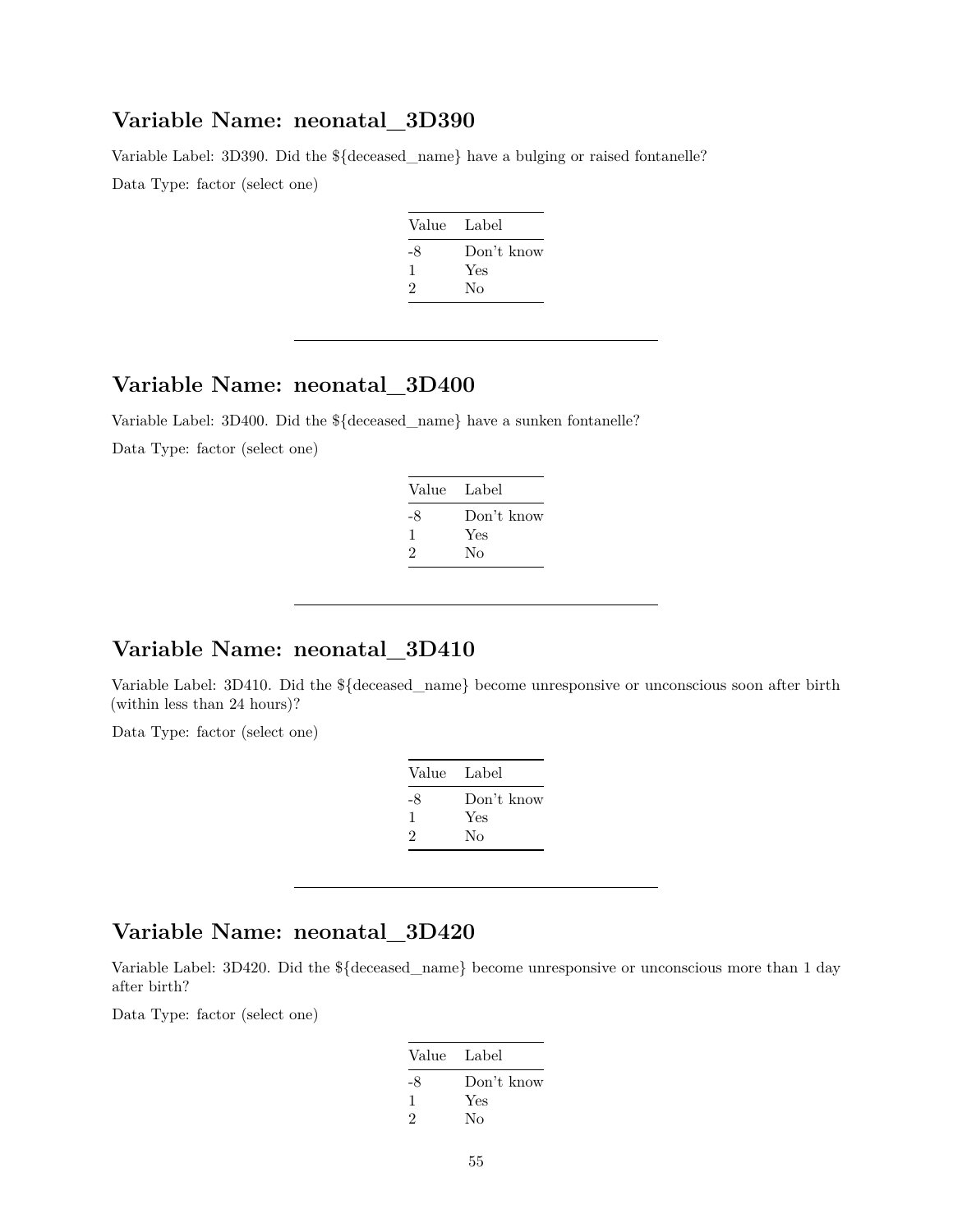Value Label

## **Variable Name: neonatal\_3B100**

Variable Label: 3B100. Did the \${deceased\_name} have a fever?

Data Type: factor (select one)

| Value Label |            |
|-------------|------------|
| -8          | Don't know |
| ı           | Yes        |
| 2           | No         |

#### **Variable Name: neonatal\_3D430**

Variable Label: 3D430. Did the \${deceased\_name} become a cold to the touch before he/she passed away? Data Type: factor (select one)

| Value Label |            |
|-------------|------------|
| -8          | Don't know |
| 1           | Yes        |
| 2           | Nο         |

## **Variable Name: neonatal\_3B130**

Variable Label: 3B130. Did the \${deceased\_name} have a cough? Data Type: factor (select one)

| Value Label |            |
|-------------|------------|
| -8          | Don't know |
| 1           | Yes        |
| 2           | Nο         |
|             |            |

## **Variable Name: neonatal\_3B170**

Variable Label: 3B170. Did the \${deceased\_name} making whooping sound when coughing? DEMON-STRATE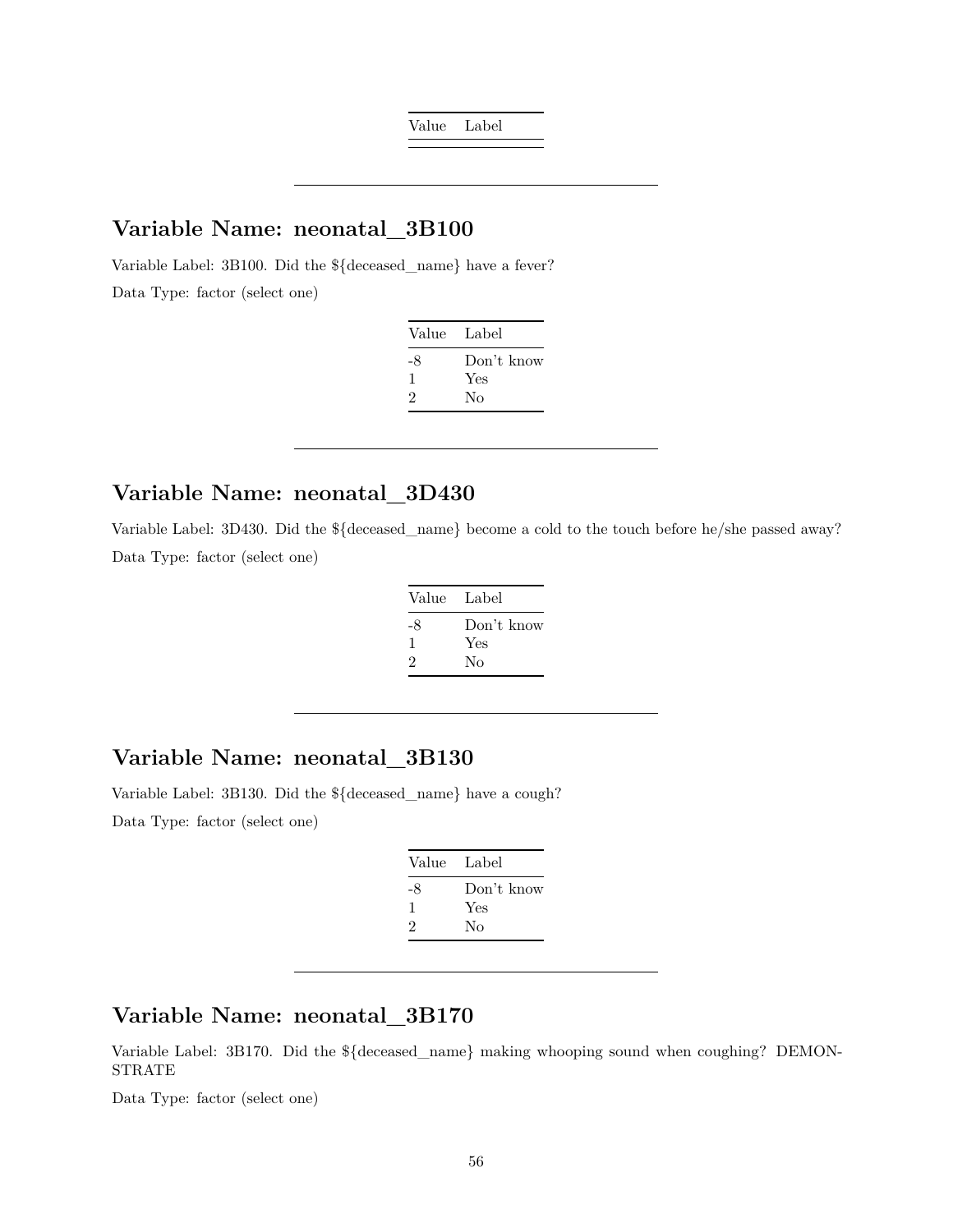| Value Label |            |
|-------------|------------|
| -8          | Don't know |
| ı           | Yes        |
| 2           | No         |
|             |            |

# **Variable Name: neonatal\_3B180**

Variable Label: 3B180. Did the \${deceased\_name} have any breathing problem? Data Type: factor (select one)

| Value Label |            |
|-------------|------------|
| -8          | Don't know |
| ı.          | Yes        |
| 2           | Nο         |

# **Variable Name: neonatal\_3B190**

Variable Label: 3B190. Did the \${deceased\_name} have fast breathing? Data Type: factor (select one)

| Label      |
|------------|
| Don't know |
| Yes        |
| Nο         |
|            |

## **Variable Name: neonatal\_3B210**

Variable Label: 3B210. Did the \${deceased\_name} have breathlessness?

|    | Value Label |
|----|-------------|
| -8 | Don't know  |
| л. | Yes         |
| 2  | Nο          |
|    |             |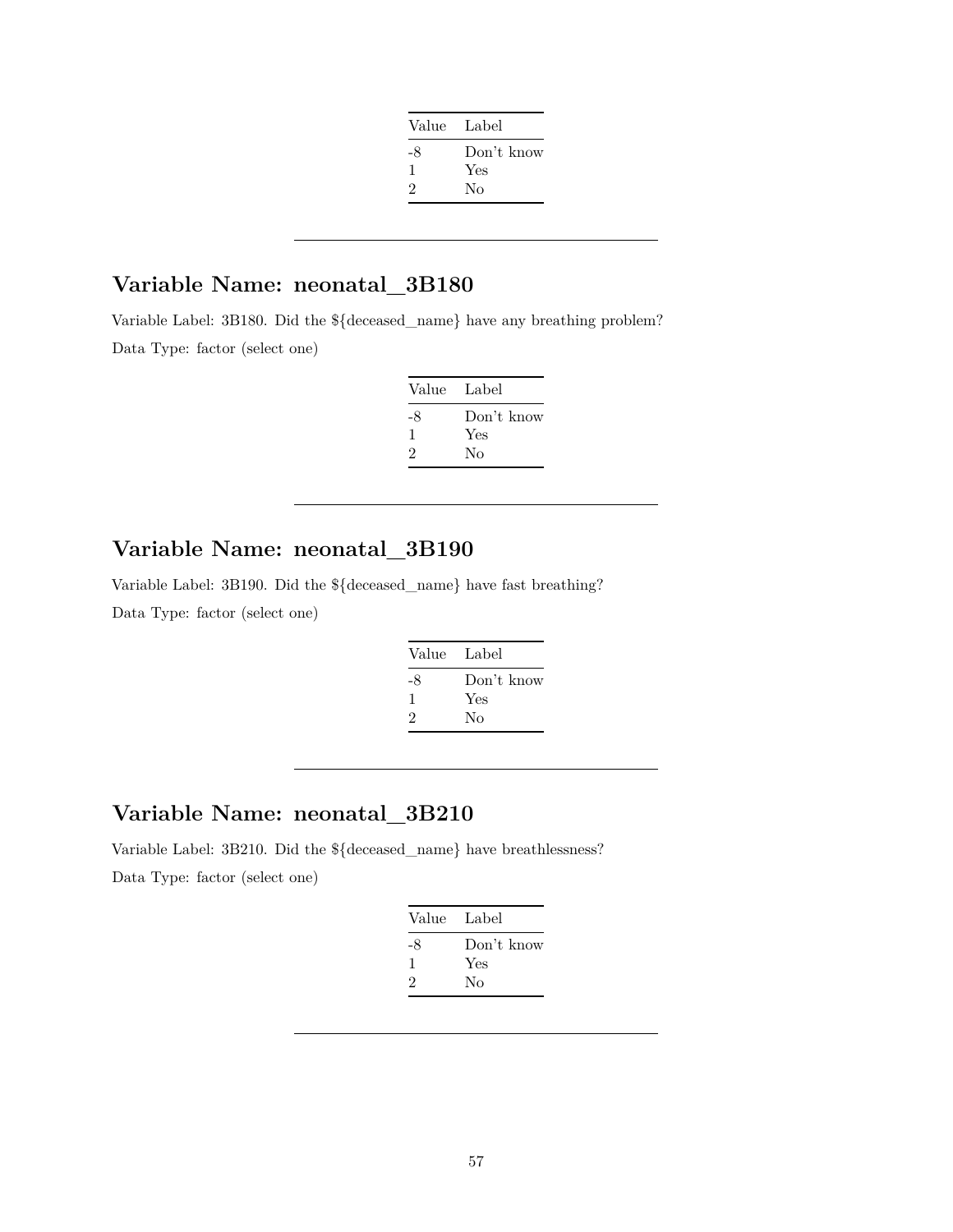#### **Variable Name: neonatal\_3B250**

Variable Label: 3B250. Did you see the lower chest wall/ribs being pulled in as the \${deceased\_name} breathed?

Data Type: factor (select one)

| Value | Label      |
|-------|------------|
| -8    | Don't know |
| -1    | Yes        |
| 2     | No         |
|       |            |

## **Variable Name: neonatal\_3B260**

Variable Label: 3B260. Did the \${deceased\_name} have noisy breathing (grunting or wheezing). DEMON-STRATE?

Data Type: factor (select one)

| Value Label |            |
|-------------|------------|
| -8          | Don't know |
| л.          | Yes        |
| 2           | No         |
|             |            |

#### **Variable Name: neonatal\_3B280**

Variable Label: 3B280. Did the \${deceased\_name} have diarrhea? Data Type: factor (select one)

| Value | Label      |
|-------|------------|
| -8    | Don't know |
| ı     | Yes        |
| 2     | No         |

#### **Variable Name: neonatal\_3B300**

Variable Label: 3B300. At any time during the final illness was there blood in the stools? Data Type: factor (select one)

| Value Label |            |
|-------------|------------|
| -8          | Don't know |
| -1          | Yes        |
| 2           | No         |
|             |            |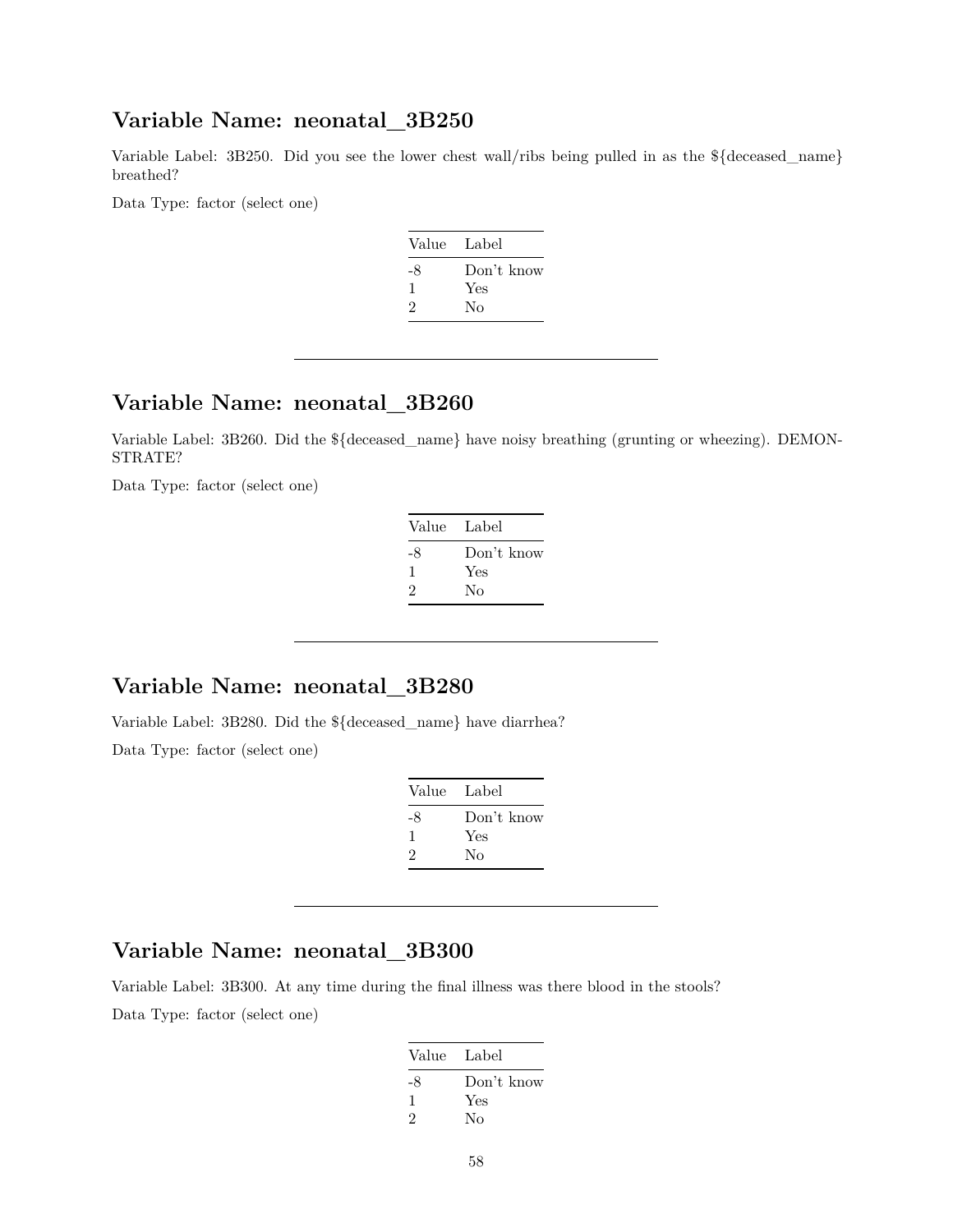Value Label

#### **Variable Name: neonatal\_3B310**

Variable Label: 3B310. Did the \${deceased\_name} vomit?

Data Type: factor (select one)

| Value Label |            |
|-------------|------------|
| -8          | Don't know |
| 1           | Yes        |
| 2           | Nο         |

#### **Variable Name: neonatal\_3B320**

Variable Label: 3B320. Did the \${deceased\_name} vomit "coffee grounds" or bright red/blood? Data Type: factor (select one)

| Value Label |            |
|-------------|------------|
| -8          | Don't know |
| ı           | Yes        |
| 2           | No         |

## **Variable Name: neonatal\_3B360**

Variable Label: 3B360. Did the \${deceased\_name} have a more than usual protruding abdomen/stomach ? Data Type: factor (select one)

| Value Label |            |
|-------------|------------|
| -8          | Don't know |
| 1           | Yes        |
| 2           | Nο         |
|             |            |

## **Variable Name: neonatal\_3D440**

Variable Label: 3D440. Did the \${deceased\_name} have redness or discharge from the umbilical cord stump? Data Type: factor (select one)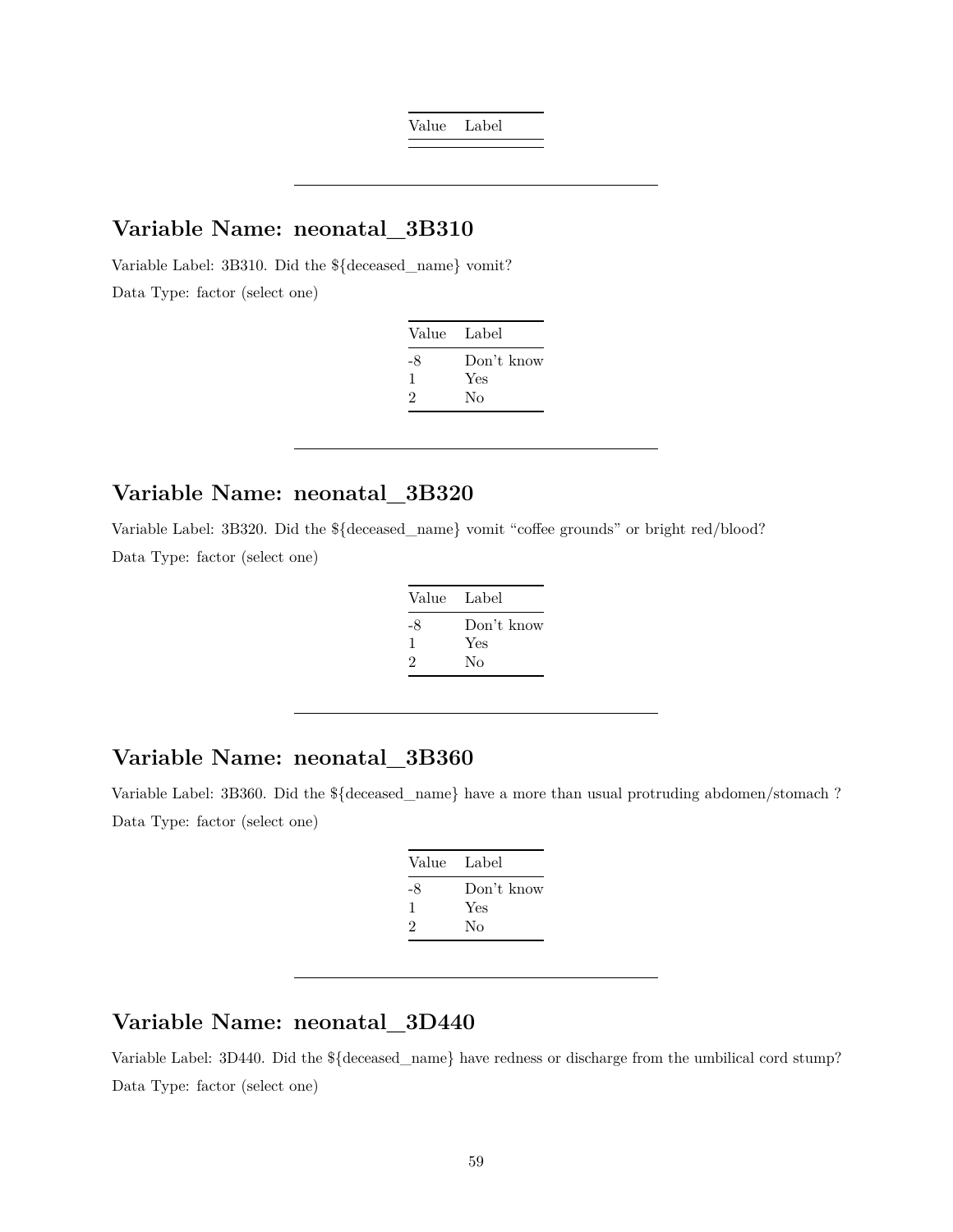| Value Label |            |
|-------------|------------|
| -8          | Don't know |
| 1           | Yes        |
| 2           | Nο         |
|             |            |

# **Variable Name: neonatal\_3B530**

Variable Label: 3B530. Did the \${deceased\_name} have any skin problems?

Data Type: factor (select one)

| Value Label |
|-------------|
| Don't know  |
| Yes         |
| Nο          |
|             |

## **Variable Name: neonatal\_3B540**

Variable Label: 3B540. Did the \${deceased\_name} have any ulcers, abscess or sores anywhere except the feet?

Data Type: factor (select one)

| Value Label |            |
|-------------|------------|
| -8          | Don't know |
| 1           | Yes        |
| 2           | No         |
|             |            |

## **Variable Name: neonatal\_3B550**

Variable Label: 3B550. Did the \${deceased\_name} have any ulcers, abscess or sores on the feet? Data Type: factor (select one)

| Value Label |            |
|-------------|------------|
| -8          | Don't know |
| л.          | Yes        |
| 2           | No         |
|             |            |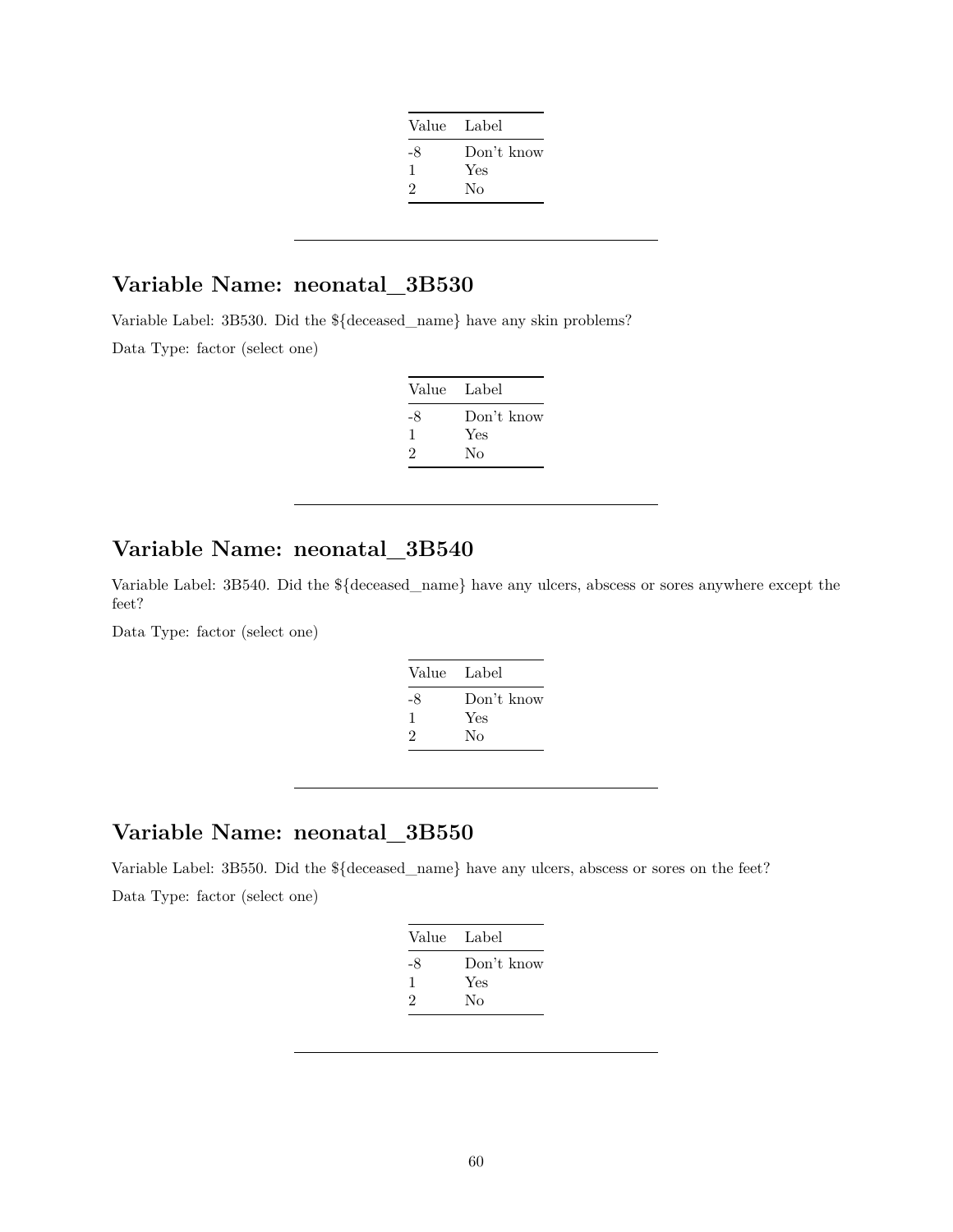#### **Variable Name: neonatal\_3B560**

Variable Label: 3B560. Did the \${deceased\_name} have any skin rash? Data Type: factor (select one)

| Value | Label      |
|-------|------------|
| -8    | Don't know |
|       | Yes        |
| 2     | Nο         |
|       |            |

## **Variable Name: neonatal\_3B580**

Variable Label: 3B580. Did the \${deceased\_name} have measles rash? Data Type: factor (select one)

| Value Label |            |
|-------------|------------|
| -8          | Don't know |
| -1          | Yes        |
| 2           | Nο         |

### **Variable Name: neonatal\_3D450**

Variable Label: 3D450. Did the \${deceased\_name} have yellow palms or soles? Data Type: factor (select one)

| Value Label |
|-------------|
| Don't know  |
| Yes         |
| Nο          |
|             |

## **Variable Name: neonatal\_3D460**

Variable Label: 3D460. Did the mother receive tetanus toxoid (TT) vaccine?

| Value Label |
|-------------|
| Don't know  |
| Yes         |
| Nο          |
|             |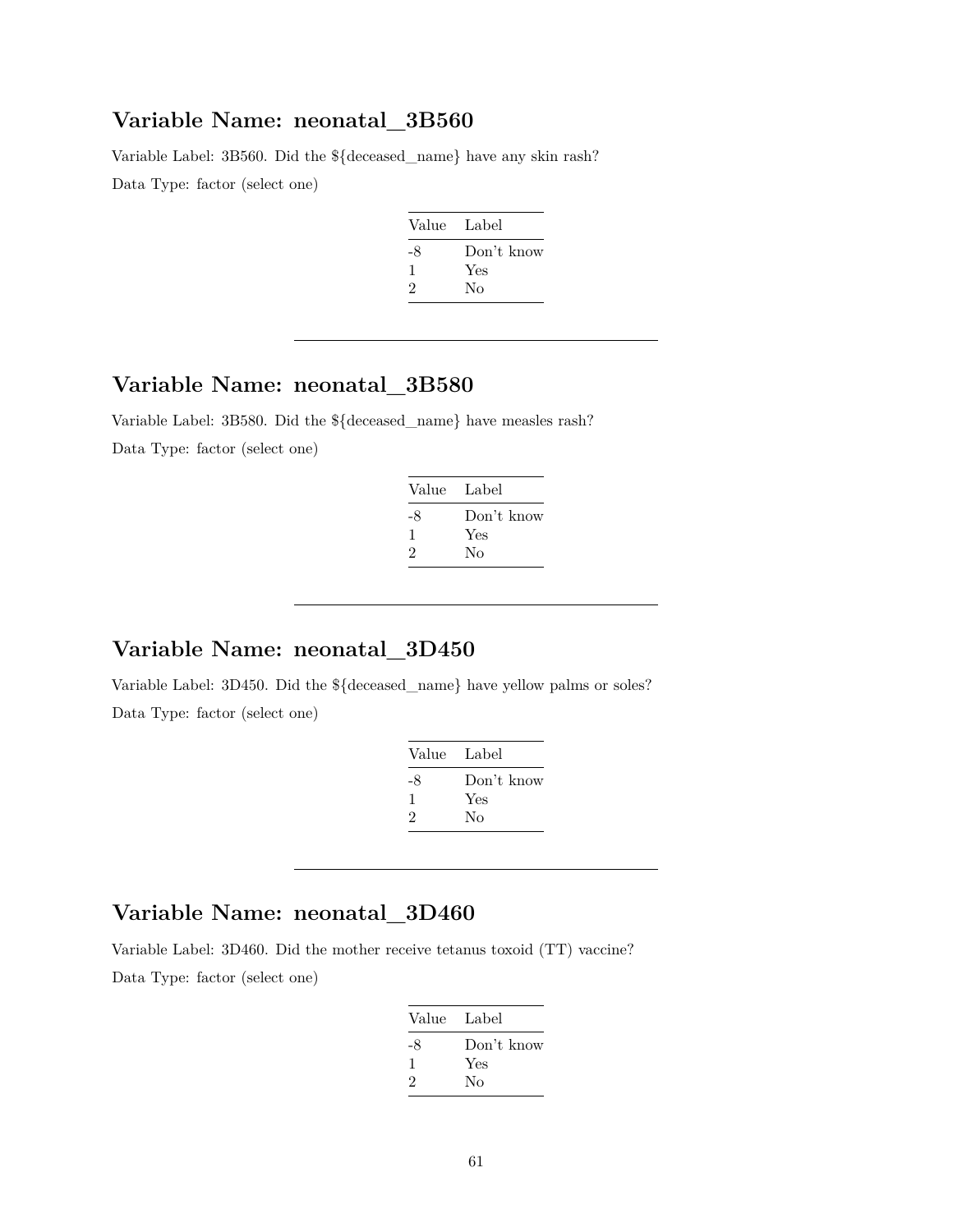#### **Variable Name: acknowledge\_section10**

Variable Label: SECTION 10. TREATMENT AND HEALTH SERVICE USE FOR THE FINAL ILLNESS Data Type: acknowledge

## **Variable Name: treatment\_3G100**

Variable Label: 3G100. Was the \${deceased\_name} adequately vaccinated?

Data Type: factor (select one)

| Value Label |            |
|-------------|------------|
| -8          | Don't know |
| 1           | Yes        |
| 2           | No         |
|             |            |

## **Variable Name: treatment\_3G110**

Variable Label: 3G110. Did the \${deceased\_name} receive any treatment for the illness that led to death? Data Type: factor (select one)

| Value Label |            |
|-------------|------------|
| -8          | Don't know |
| 1           | Yes        |
| 2           | No         |
|             |            |

## **Variable Name: treatment\_3G120**

Variable Label: 3G120. Did the \${deceased\_name} receive oral rehydration salts?

| Value | Label      |
|-------|------------|
| -8    | Don't know |
| 1     | Yes        |
| 2     | Nο         |
|       |            |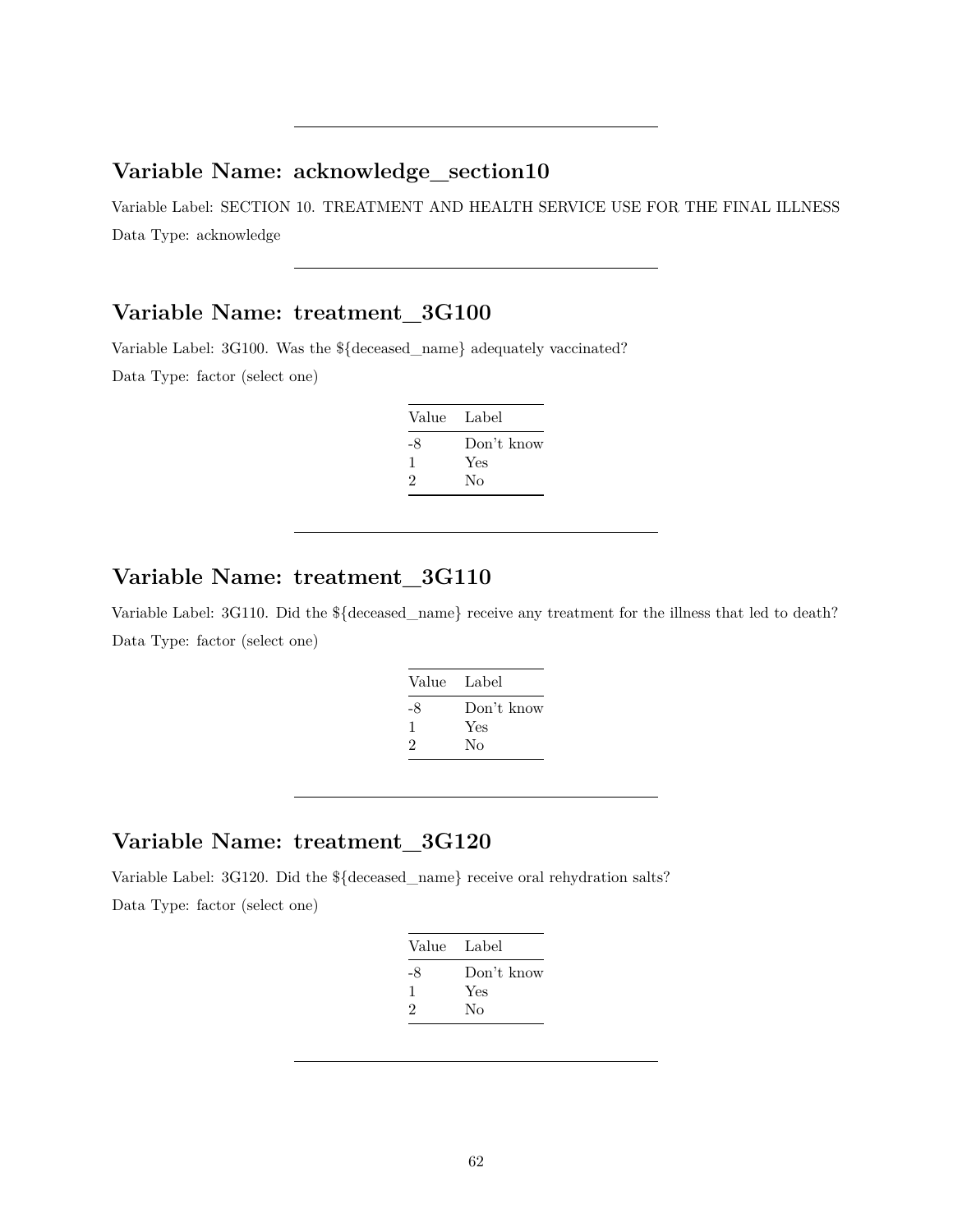#### **Variable Name: treatment\_3G130**

Variable Label: 3G130. Did the  ${\{\text{decessed}\;name\}}$  receive (or needed) intravenous fluids (drip) treatment? Data Type: factor (select one)

| Value Label |            |
|-------------|------------|
| -8          | Don't know |
| 1           | Yes        |
| 2           | No         |
|             |            |

## **Variable Name: treatment\_3G140**

Variable Label: 3G140. Did the \${deceased\_name} receive (or needed) a blood transfusion?

Data Type: factor (select one)

| Label      |
|------------|
| Don't know |
| Yes        |
| Nο         |
|            |

### **Variable Name: treatment\_3G150**

Variable Label: 3G150. Did the \${deceased\_name} receive (or needed) treatment/food through a tube passed through the nose?

Data Type: factor (select one)

| Value Label |
|-------------|
| Don't know  |
| Yes         |
| Nο          |
|             |

## **Variable Name: treatment\_3G160**

Variable Label: 3G160. Did the \${deceased\_name} receive (or needed) injectable (through IV or IM) antibiotics?

| Value | - Label    |
|-------|------------|
| -8    | Don't know |
|       | Yes        |
| 2     | Nο         |
|       |            |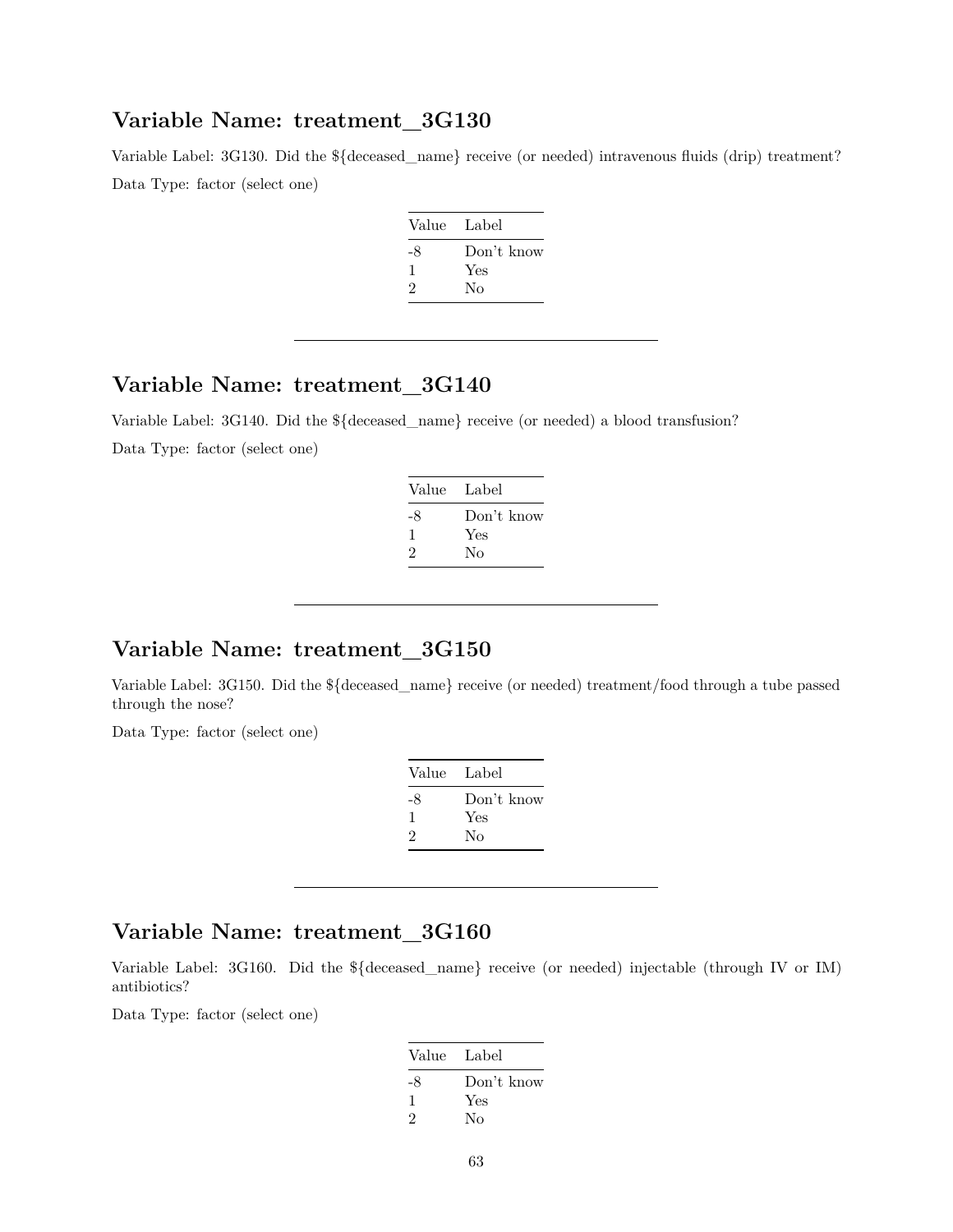Value Label

#### **Variable Name: treatment\_3G170**

Variable Label: 3G170. Did the \${deceased\_name} have (or needed) an operation for the illness? Data Type: factor (select one)

| Value Label |            |
|-------------|------------|
| -8          | Don't know |
| 1           | Yes        |
| 2           | Nο         |

#### **Variable Name: treatment\_3G190**

Variable Label: 3G190. Was the \${deceased\_name} discharged from the hospital very ill? Data Type: factor (select one)

| Value Label |
|-------------|
| Don't know  |
| Yes         |
| No          |
|             |

## **Variable Name: acknowledge\_section11**

Variable Label: SECTION 11. BACKGROUND

Data Type: acknowledge

### **Variable Name: background\_4A100**

Variable Label: 4A100. In the final days before death, did the \${deceased\_name} travel to a hospital or health facility?

| Value | Label      |
|-------|------------|
| -8    | Don't know |
| 1     | Yes        |
| 2     | Nο         |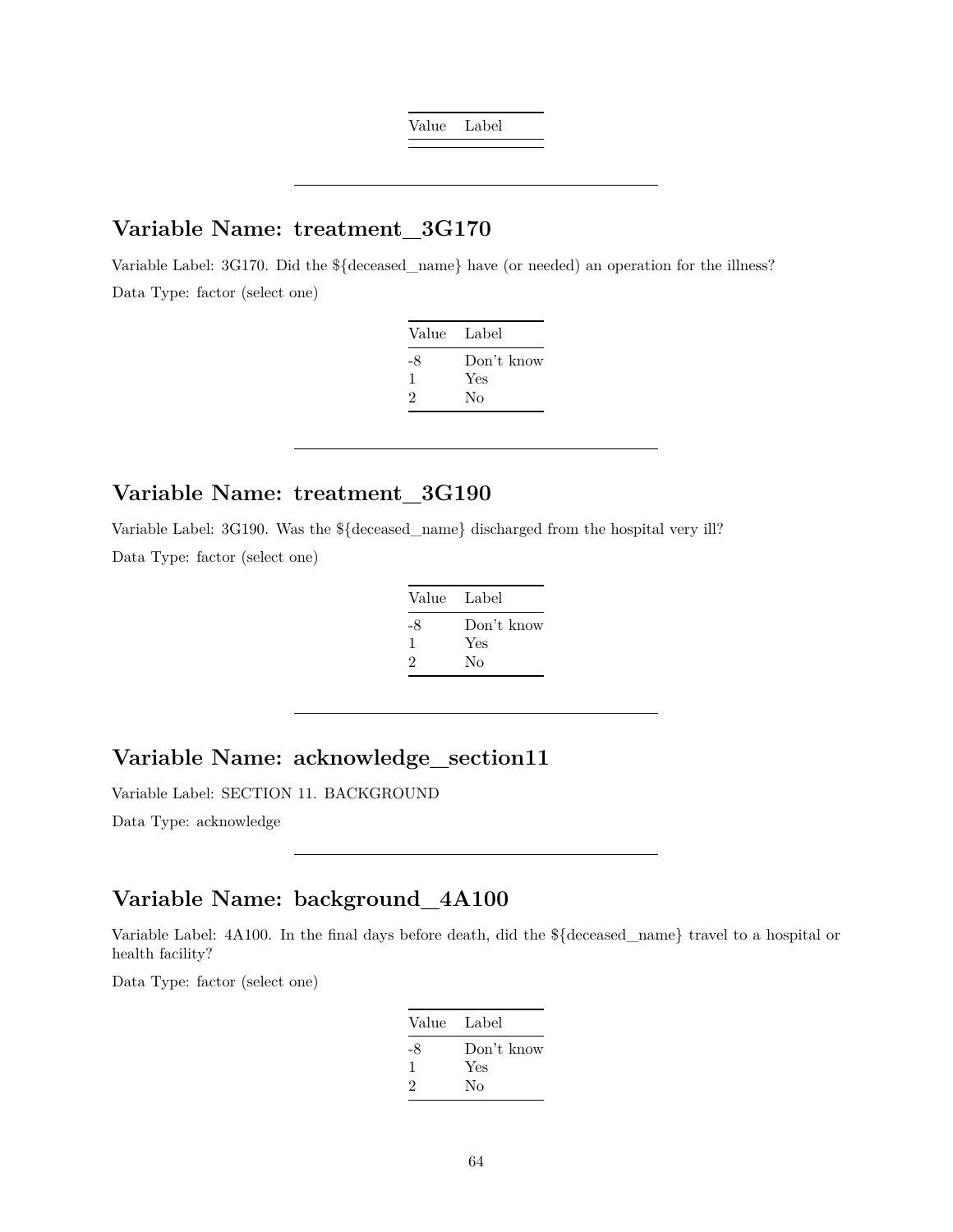#### **Variable Name: background\_4A110**

Variable Label: 4A110. Did the \${deceased\_name} use motorised transport to get to the hospital or health facility?

Data Type: factor (select one)

| Value | - Label    |
|-------|------------|
| -8    | Don't know |
| 1     | Yes        |
| 2     | Nο         |
|       |            |

## **Variable Name: background\_4A120**

Variable Label: 4A120. Were there any problems during admission to the hospital or heatlh facility? Data Type: factor (select one)

| Value Label |
|-------------|
| Don't know  |
| Yes         |
| Nο          |
|             |

# **Variable Name: background\_4A130**

Variable Label: 4A130. Were there any problems with the way the \${deceased\_name} was treated (medical treatment, procedures, inter-personal attitudes, respect, dignity) in the hospital or health facility?

Data Type: factor (select one)

| Label      |
|------------|
| Don't know |
| Yes        |
| No         |
|            |

## **Variable Name: background\_4A140**

Variable Label: 4A140. Were there any problems getting medications or diagnostic tests in the hospital or health facility?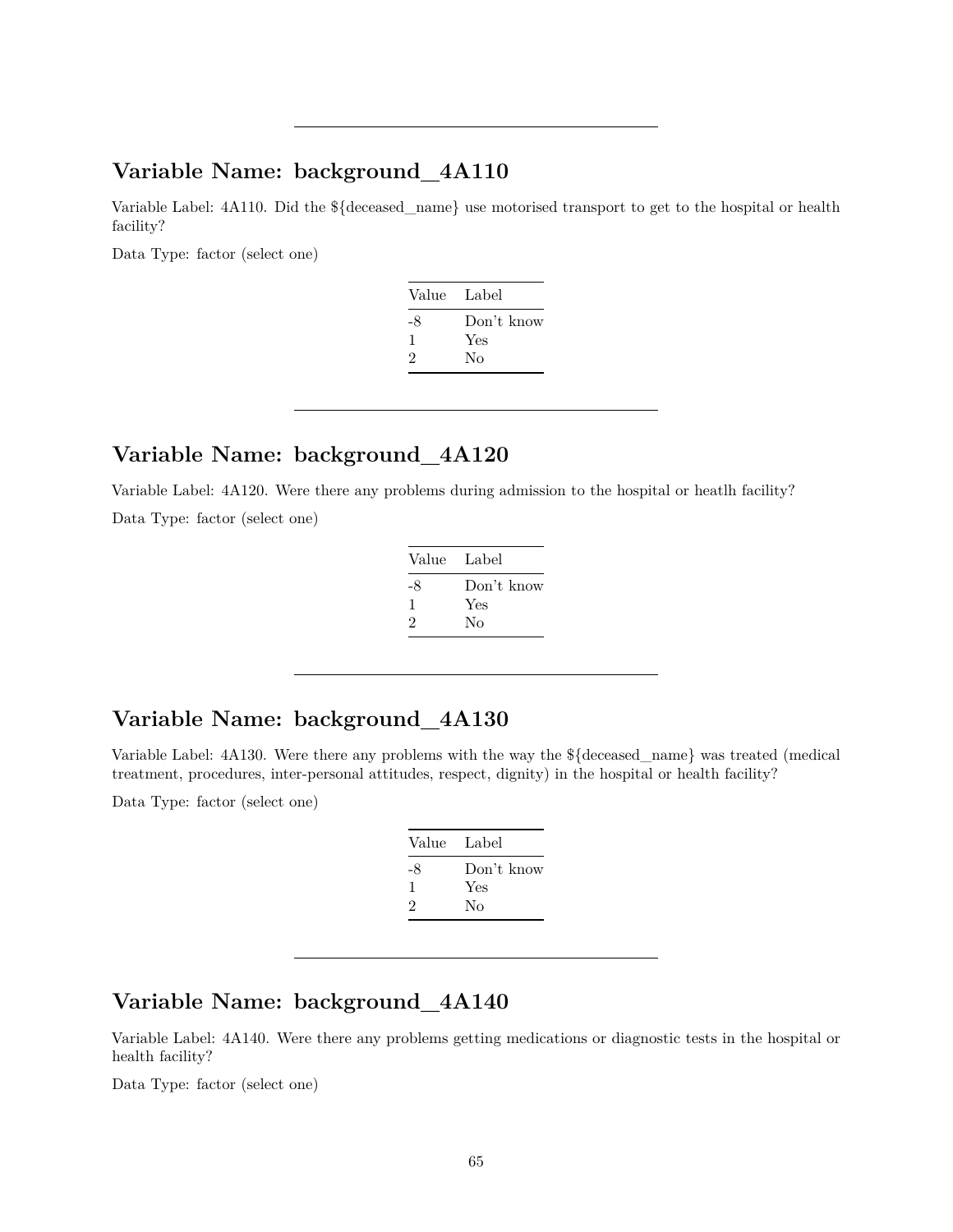| Value Label |            |
|-------------|------------|
| -8          | Don't know |
| ı           | Yes        |
| 2           | No         |
|             |            |

## **Variable Name: background\_4A150**

Variable Label: 4A150. Does it take more than 2 hours to get to the nearest hospital or health facility from the \${deceased\_name}'s household?

Data Type: factor (select one)

| Value Label |            |
|-------------|------------|
| -8          | Don't know |
| 1           | Yes        |
| 2           | No         |
|             |            |

## **Variable Name: background\_4A160**

Variable Label: 4A160. In the final days before death, were there any doubts whether medical care was needed?

Data Type: factor (select one)

| Value Label |            |
|-------------|------------|
| -8          | Don't know |
| л.          | Yes        |
| 2           | Nο         |

## **Variable Name: background\_4A170**

Variable Label: 4A170. In the final days before death, was traditional medicine used?

| Value Label |            |
|-------------|------------|
| -8          | Don't know |
| ı           | Yes        |
| 2           | Nο         |
|             |            |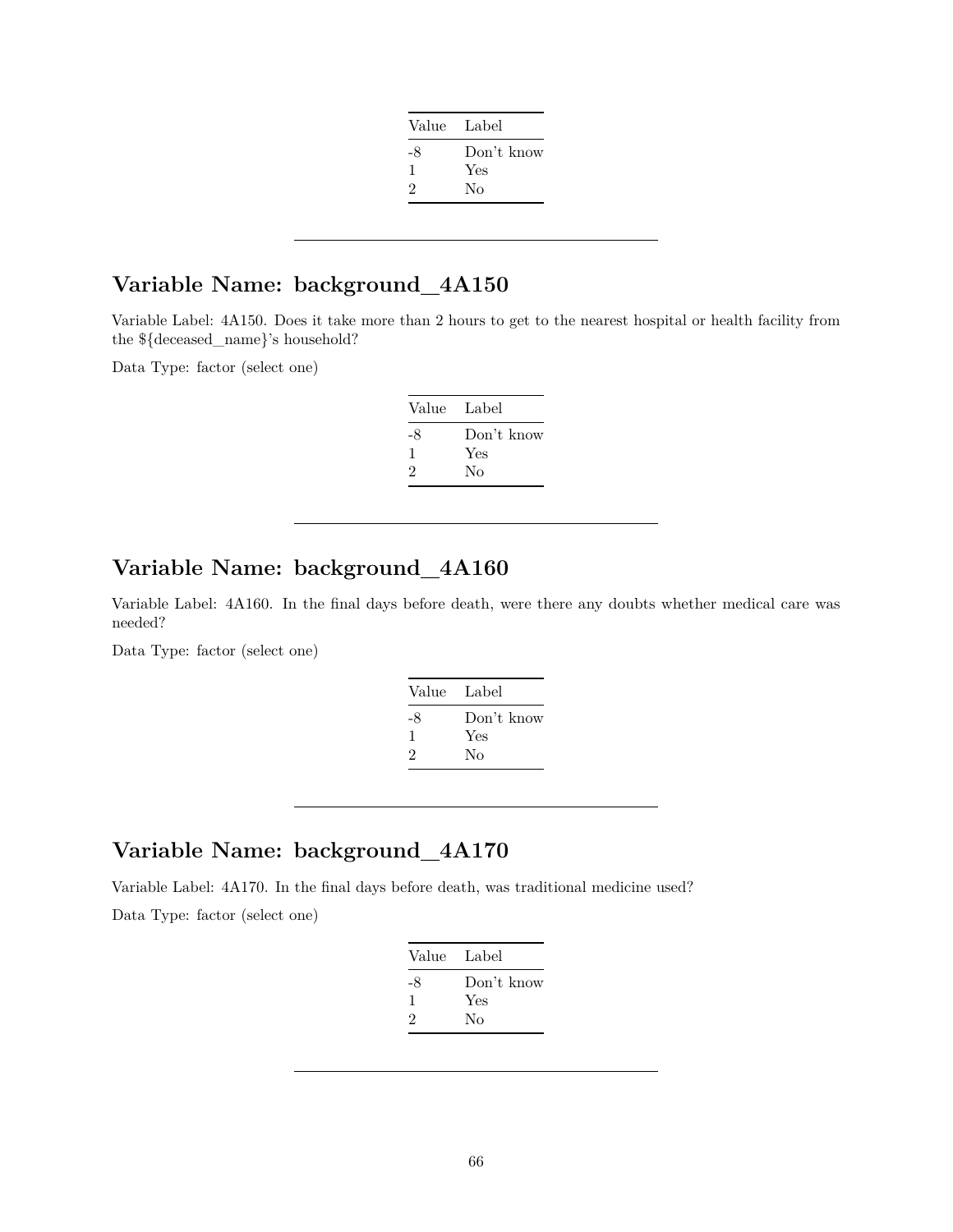#### **Variable Name: background\_4A180**

Variable Label: 4A180. In the final days before death, did anyone use a telephone or cell phone to call for help?

Data Type: factor (select one)

| Value Label |            |
|-------------|------------|
| -8          | Don't know |
| 1           | Yes        |
| 2           | Nο         |
|             |            |

## **Variable Name: background\_4A190**

Variable Label: 4A190. Over the course of illness, did the total costs of care and treatment prohibit other household payments like utilities or household expenses?

Data Type: factor (select one)

| Value Label |            |
|-------------|------------|
| -8          | Don't know |
| 1           | Yes        |
| 2           | No         |
|             |            |

#### **Variable Name: acknowledge\_observation**

Variable Label: Observation Data Type: acknowledge

#### **Variable Name: interview\_language**

Variable Label: What was the main language in which the interview was conducted? Data Type: factor (select one)

| Bahasa Malaysia<br>1<br>2<br>Chinese<br>3<br>Tamil | Value | Label |
|----------------------------------------------------|-------|-------|
|                                                    |       |       |
|                                                    |       |       |
|                                                    |       |       |
| English<br>4                                       |       |       |
| Other<br>5                                         |       |       |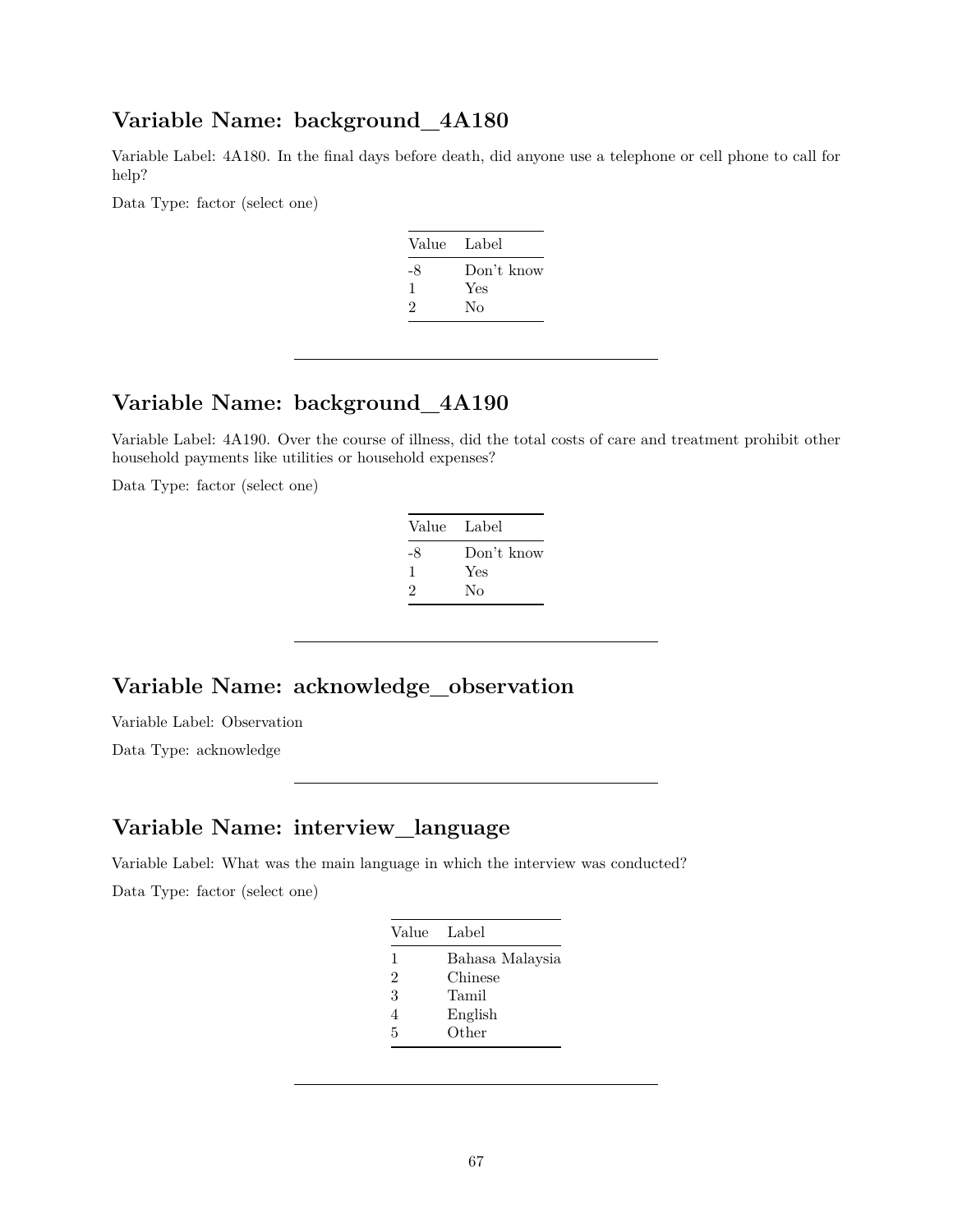#### **Variable Name: knowing\_deceased**

Variable Label: Do you, the data collector, know if the person who passed away was a SEACO participant? Data Type: factor (select one)

| Value | Label           |
|-------|-----------------|
| 1     | Definitely, yes |
| 2     | Probably, yes   |
| 3     | Do not know     |
| 4     | Probably, no    |
| 5     | Definitely, no  |

## **Variable Name: ID\_Recorder**

Variable Label: Enter the ID Recorder used in this interview? Data Type: string

## **Variable Name: recorder\_file**

Variable Label: Enter the name of file recorder you saved in recorder for this interview Data Type: string

## **Variable Name: interview\_language\_other**

Variable Label: If other, please specify. Data Type: string

## **Variable Name: category**

Variable Label: Category of field note:

|               | Value Label           |
|---------------|-----------------------|
| -9            | None                  |
| -8            | Others                |
| $\mathbf{1}$  | Health and medicine   |
| $\mathcal{D}$ | Household information |
| 3             | No respond/feedback   |
| 4             | Technical             |
| 5             | Respondent's feedback |
| 6             | Academic achievement  |
|               |                       |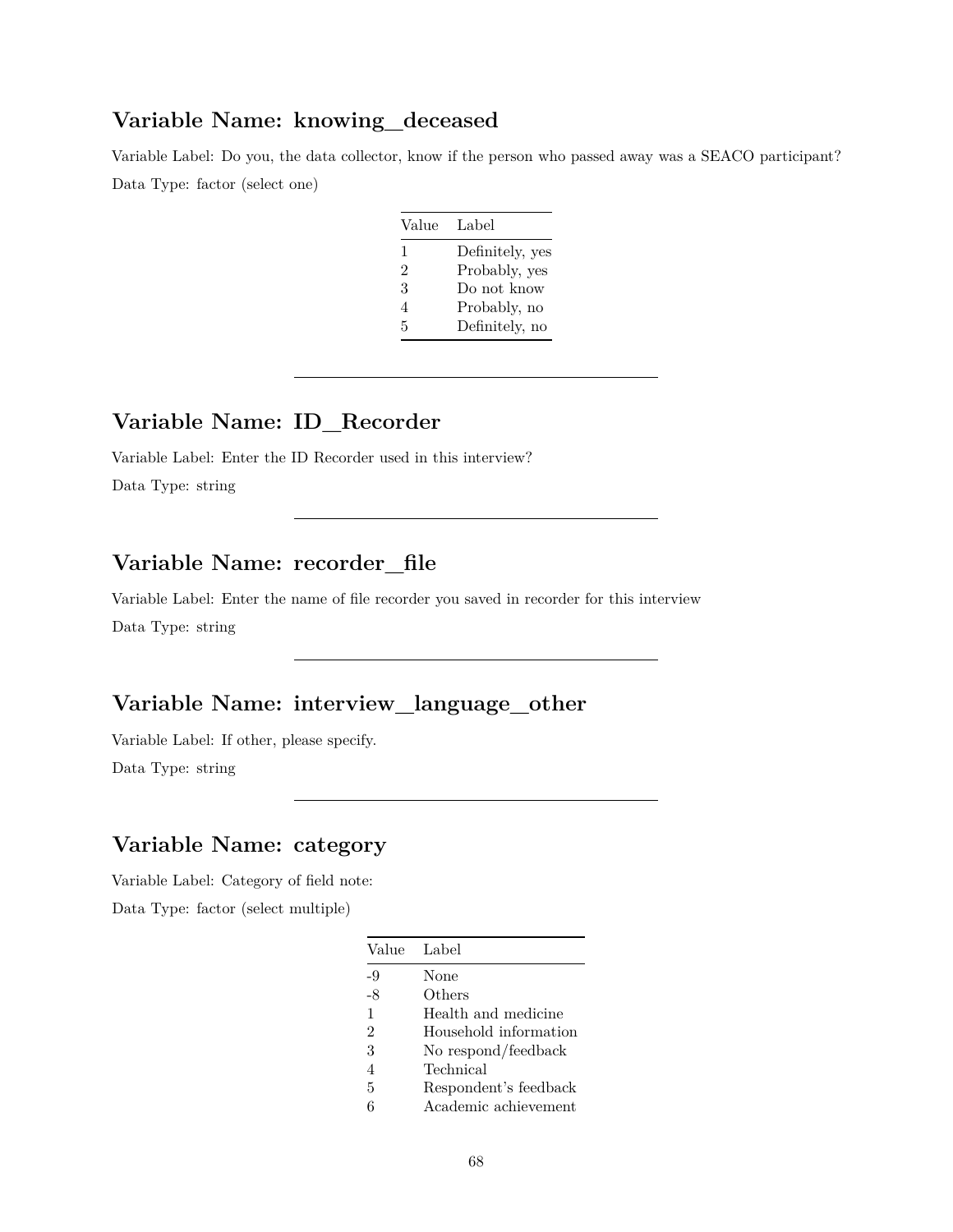|   | Value Label            |
|---|------------------------|
|   | Communication          |
| 9 | Respondent's complaint |

## **Variable Name: categoryReason1**

Variable Label: Health and medicine

Data Type: factor (select multiple)

| Label                                      |
|--------------------------------------------|
| Others                                     |
| Responden/ isi rumah menghadapi masalah    |
| $keshatan/$ uzur.                          |
| Responden/ isi rumah merupakan OKU (pekak/ |
| bisu/kabur penglihatan/buta/mental/lumpuh/ |
| masalah pembelajaran/masalah pendengaran/  |
| syndrom down).                             |
| Sawan                                      |
|                                            |

## **Variable Name: categoryReason2**

Variable Label: Household information

Data Type: factor (select multiple)

| Value          | Label                                                                                                                               |
|----------------|-------------------------------------------------------------------------------------------------------------------------------------|
| $-8$           | Others                                                                                                                              |
|                | Nombor IC/ tarikh lahir isi rumah tidak lengkap.                                                                                    |
| $\mathcal{D}$  | Kad pengenalan (IC/ MyKid) tidak bersama ketua<br>rumah/ bersama wakil isi rumah lain (ibu/ bapa)                                   |
|                | yang simpan.<br>Responden lelaki tetapi hujung nombor IC<br>bernombor genap/ perempuan tetapi hujung<br>nombor IC bernombor ganjil. |
| $\overline{4}$ | Lupa nombor ic/ mykid isi rumah.                                                                                                    |

# **Variable Name: categoryReason3**

Variable Label: No respond/feedback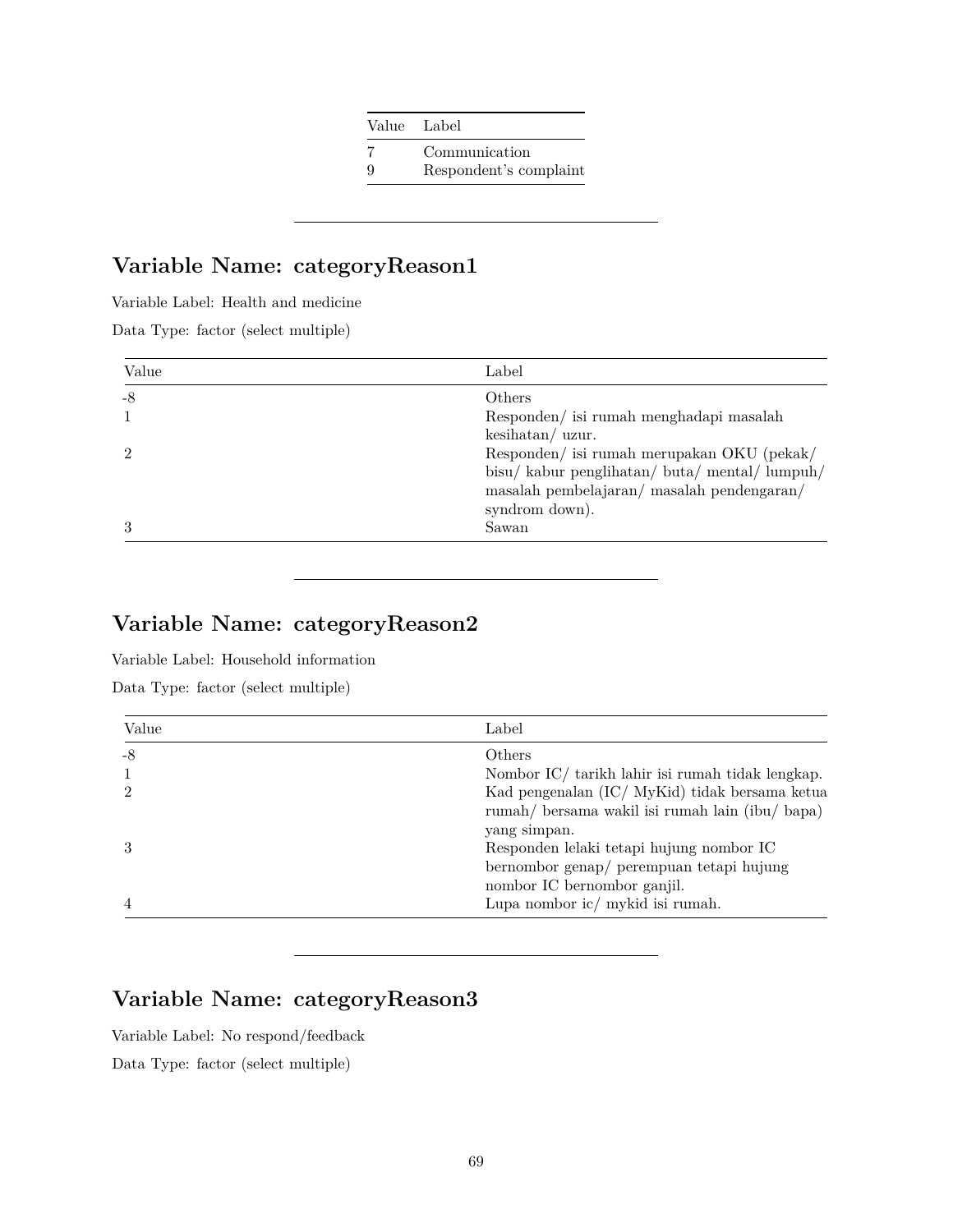| Value          | Label                                                                                                                             |
|----------------|-----------------------------------------------------------------------------------------------------------------------------------|
|                |                                                                                                                                   |
| Value          | Label                                                                                                                             |
| $-8$           | Others                                                                                                                            |
| 1              | Rumah dalam pembinaan/ pengubahsuaian/<br>roboh/ usang.                                                                           |
| $\overline{2}$ | Rumah adalah homestay/rumah tumpangan/<br>rumah kebajikan/tempat sembahyang/pejabat/<br>rumah burung/stor/lain-lain fungsi rumah. |
| 3              | Kediaman tidak berpenghuni.                                                                                                       |
| 4              | Pintu terbuka/tingkap/TV terbuka tetapi tiada<br>penghuni yang keluar.                                                            |
| 5              | Ibu bapa/ penjaga tiada di rumah.                                                                                                 |
| 6              | Responden pulang ke rumah sebulan sekali.                                                                                         |
|                | Responden cuti/ kerja/ berada di rumah tidak<br>menentu/ jarang/ susah nak berjumpa.                                              |
| 8              | Responden telah berpindah.                                                                                                        |
| 9              | Responden hanya ada di rumah waktu malam.                                                                                         |

# **Variable Name: categoryReason4**

Variable Label: Technical

Data Type: factor (select multiple)

| Value | Label                                                                                                                                                              |
|-------|--------------------------------------------------------------------------------------------------------------------------------------------------------------------|
| -8    | Others<br>IC Scanner tidak berfungsi.<br>Barkod gagal di scan kerana koyak/ terlindung<br>dengan contengan/ $cat/$ pudar/ $terlalu$ tinggi/<br>hilang/tidak dapat. |

# **Variable Name: categoryReason5**

Variable Label: Respondent's feedback

| Value | Label                                         |
|-------|-----------------------------------------------|
| -8    | <b>Others</b>                                 |
|       | Responden memberikan kerjasama dengan baik.   |
| 2     | Responden sibuk dan tiada masa.               |
| 3     | Responden tidak berminat untuk sertai.        |
|       | Anak/ibu bapa/suami/penjaga tidak memberi     |
|       | kebenaran.                                    |
| 5.    | Responden menjawab soalan dengan cepat/sambil |
|       | lewa (nak atau tak nak).                      |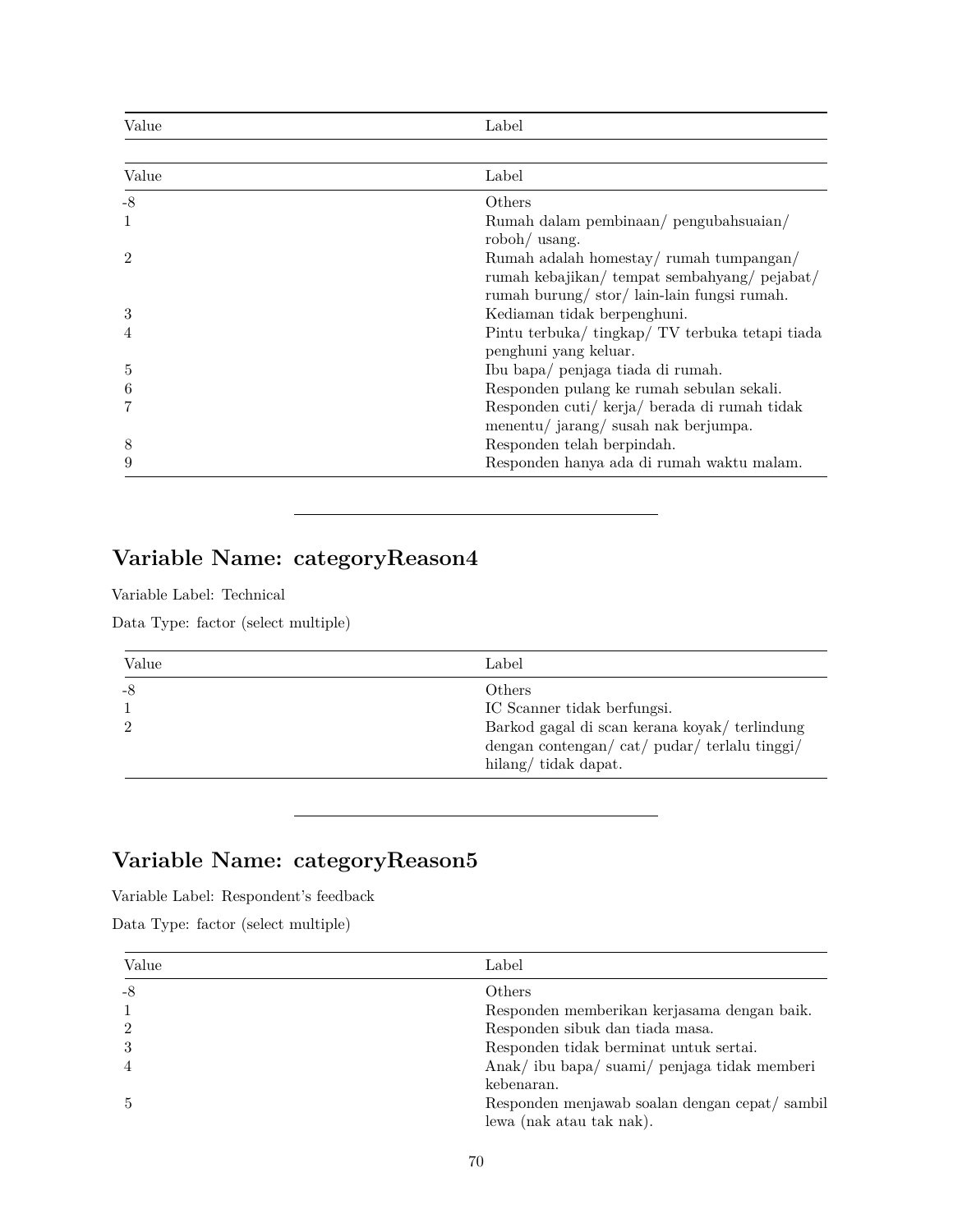| Value | Label                                            |
|-------|--------------------------------------------------|
| 6     | Responden enggan berkongsi maklumat gaji.        |
| 7     | Ragu-ragu untuk memberikan nombor ic.            |
| 8     | Tidak menetap di rumah (hanya tempoh waktu       |
|       | tertentu sahaja akan ada di rumah).              |
| 9     | Responden tinggal seorang di rumah.              |
| 10    | Responden (polis) beritahu surat kebenaran tidak |
|       | valid.                                           |
| 11    | Responden tidak selesa berkongsi tentang         |
|       | kerohanian/keagamaan.                            |
| 12    | Kurang percaya kerana ada kes orang memakai      |
|       | vest datang ke rumah untuk check gas/ buat       |
|       | perkara mencurigakan.                            |

# **Variable Name: categoryReason6**

Variable Label: Academic achievement

Data Type: factor (select multiple)

| Value | Label                                         |
|-------|-----------------------------------------------|
| -8    | Others                                        |
|       | Responden bersekolah di sekolah persendirian. |
|       | Responden bersekolah di sekolah luar Malaysia |
|       | (cth Indonesia, Myanmar, Vietnam, Singapura)  |
|       | tahap pencapaian pendidikan sekolah.          |

# **Variable Name: categoryReason7**

Variable Label: Communication

Data Type: factor (select multiple)

| Value          | Label                                                               |
|----------------|---------------------------------------------------------------------|
| -8             | Others                                                              |
| 1              | Respondentidak/kurang faham/fasih Bahasa Melayu.                    |
| $\overline{2}$ | Responden terlalu berusia/ tidak bersekolah dan tidak faham soalan. |

# **Variable Name: categoryReason9**

Variable Label: Respondent's complaint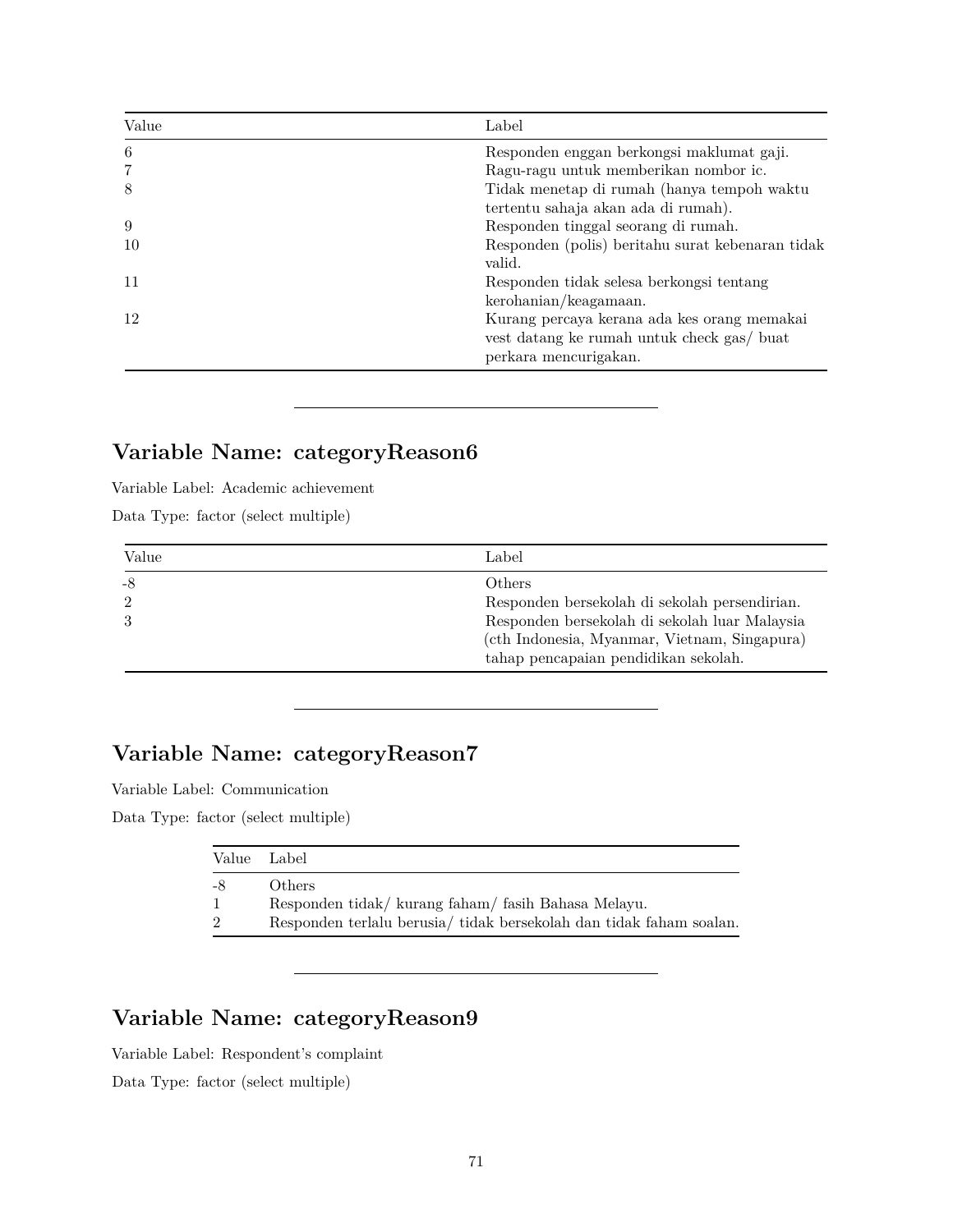| Value | Label                                               |
|-------|-----------------------------------------------------|
| -8    | Others                                              |
|       | Responden marah dan minta untuk jangan datang lagi. |
| 2     | Soalan terlalu banyak dan mengambil masa yang lama. |
| 3     | SEACO selalu datang.                                |
|       | Meghalau DC.                                        |
| 5     | Tiada apa-apa manfaat rsponden itu sendiri dapat.   |

# **Variable Name: categoryReasonOther1**

Variable Label: Health and medicine Data Type: string

# **Variable Name: categoryReasonOther2**

Variable Label: Household information Data Type: string

## **Variable Name: categoryReasonOther3**

Variable Label: No respond/feedback Data Type: string

# **Variable Name: categoryReasonOther4**

Variable Label: Technical Data Type: string

# **Variable Name: categoryReasonOther5**

Variable Label: Respondent's feedback Data Type: string

# **Variable Name: categoryReasonOther6**

Variable Label: Academic achievement Data Type: string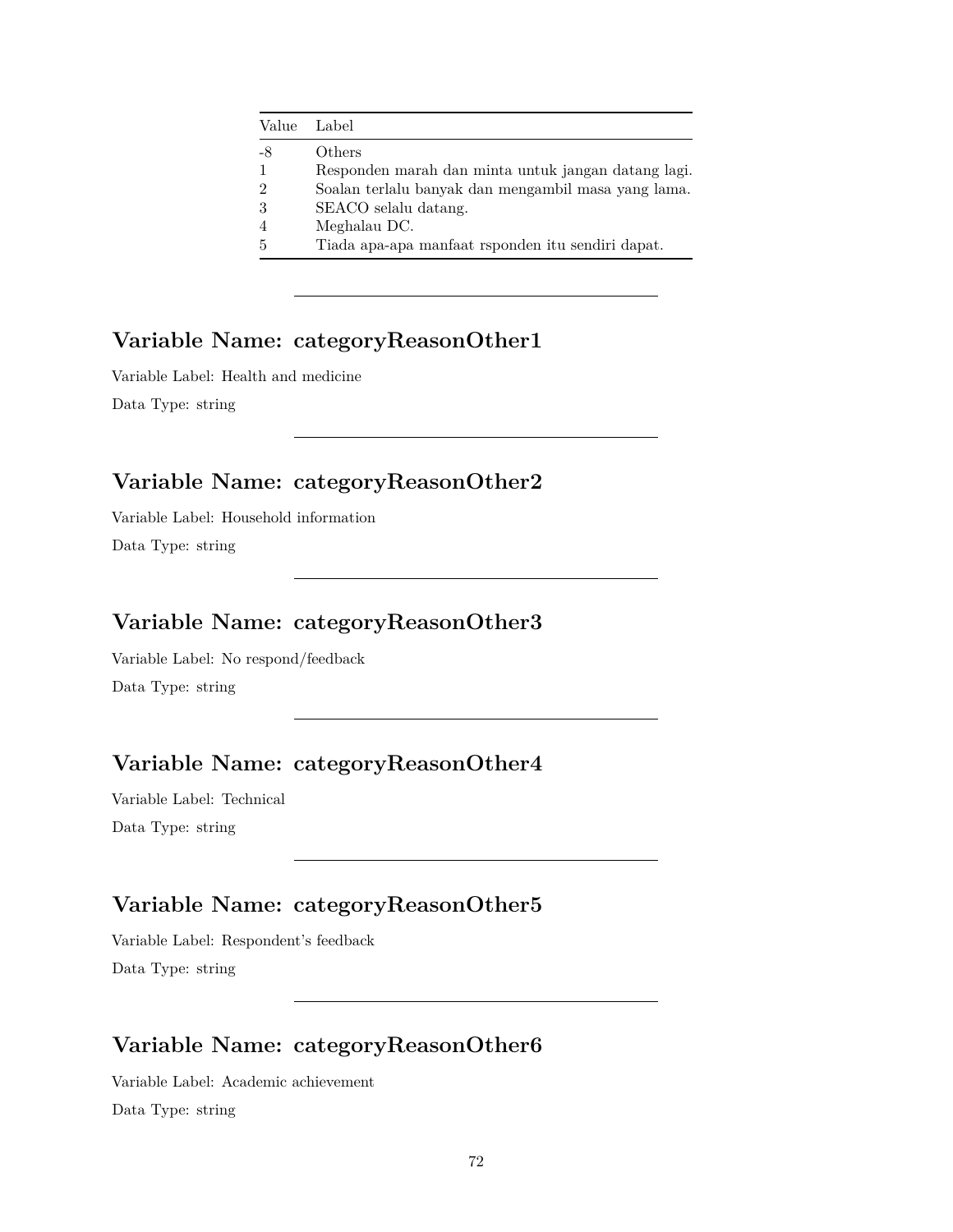#### **Variable Name: categoryReasonOther7**

Variable Label: Communication Data Type: string

## **Variable Name: categoryReasonOther9**

Variable Label: Respondent's complaint Data Type: string

### **Variable Name: field\_notes**

Variable Label: Field notes Data Type: string

## **Variable Name: address\_summaryKey**

Variable Label: Please enter the address of the \${deceased\_name}. Data Type: string

### **Variable Name: checkAddreSummary**

Variable Label: NULL

Data Type: unknown (calculate)

### **Variable Name: trigger\_5**

Variable Label: The data collector is advised to write some notes or comments in the field note based on the observation during the interview session with the respondent

Data Type: acknowledge

#### **Variable Name: agree\_update**

Variable Label: NULL

Data Type: unknown (calculate)